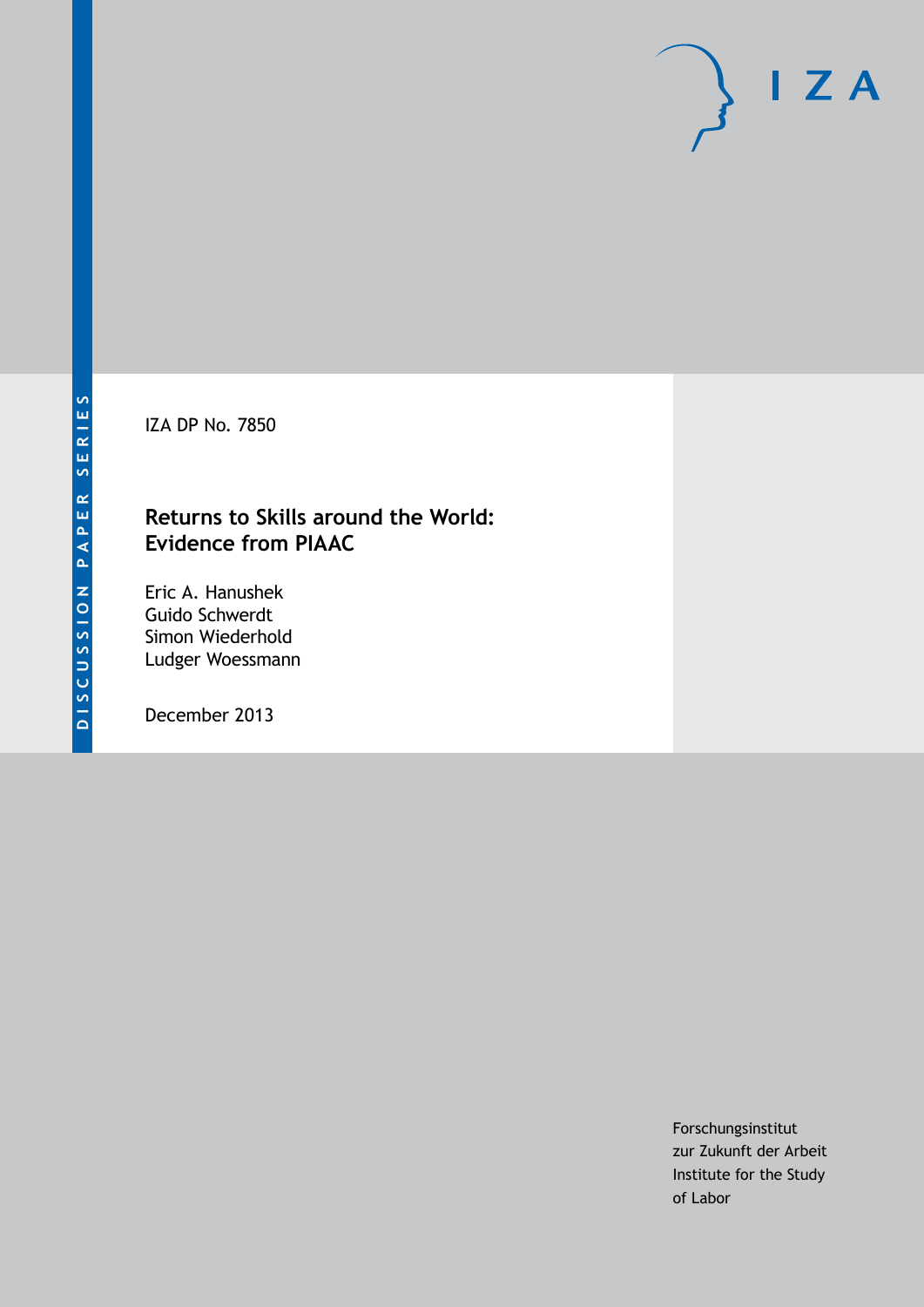# **Returns to Skills around the World: Evidence from PIAAC**

## **Eric A. Hanushek**

*Hoover Institution, Stanford University, CESifo, NBER and IZA*

# **Guido Schwerdt**

*University of Siegen, CESifo, and IZA*

## **Simon Wiederhold**

*ifo Institute, University of Munich*

## **Ludger Woessmann**

*University of Munich, ifo Institute, CESifo and IZA*

Discussion Paper No. 7850 December 2013

IZA

P.O. Box 7240 53072 Bonn Germany

Phone: +49-228-3894-0 Fax: +49-228-3894-180 E-mail: [iza@iza.org](mailto:iza@iza.org)

Any opinions expressed here are those of the author(s) and not those of IZA. Research published in this series may include views on policy, but the institute itself takes no institutional policy positions. The IZA research network is committed to the IZA Guiding Principles of Research Integrity.

The Institute for the Study of Labor (IZA) in Bonn is a local and virtual international research center and a place of communication between science, politics and business. IZA is an independent nonprofit organization supported by Deutsche Post Foundation. The center is associated with the University of Bonn and offers a stimulating research environment through its international network, workshops and conferences, data service, project support, research visits and doctoral program. IZA engages in (i) original and internationally competitive research in all fields of labor economics, (ii) development of policy concepts, and (iii) dissemination of research results and concepts to the interested public.

<span id="page-1-0"></span>IZA Discussion Papers often represent preliminary work and are circulated to encourage discussion. Citation of such a paper should account for its provisional character. A revised version may be available directly from the author.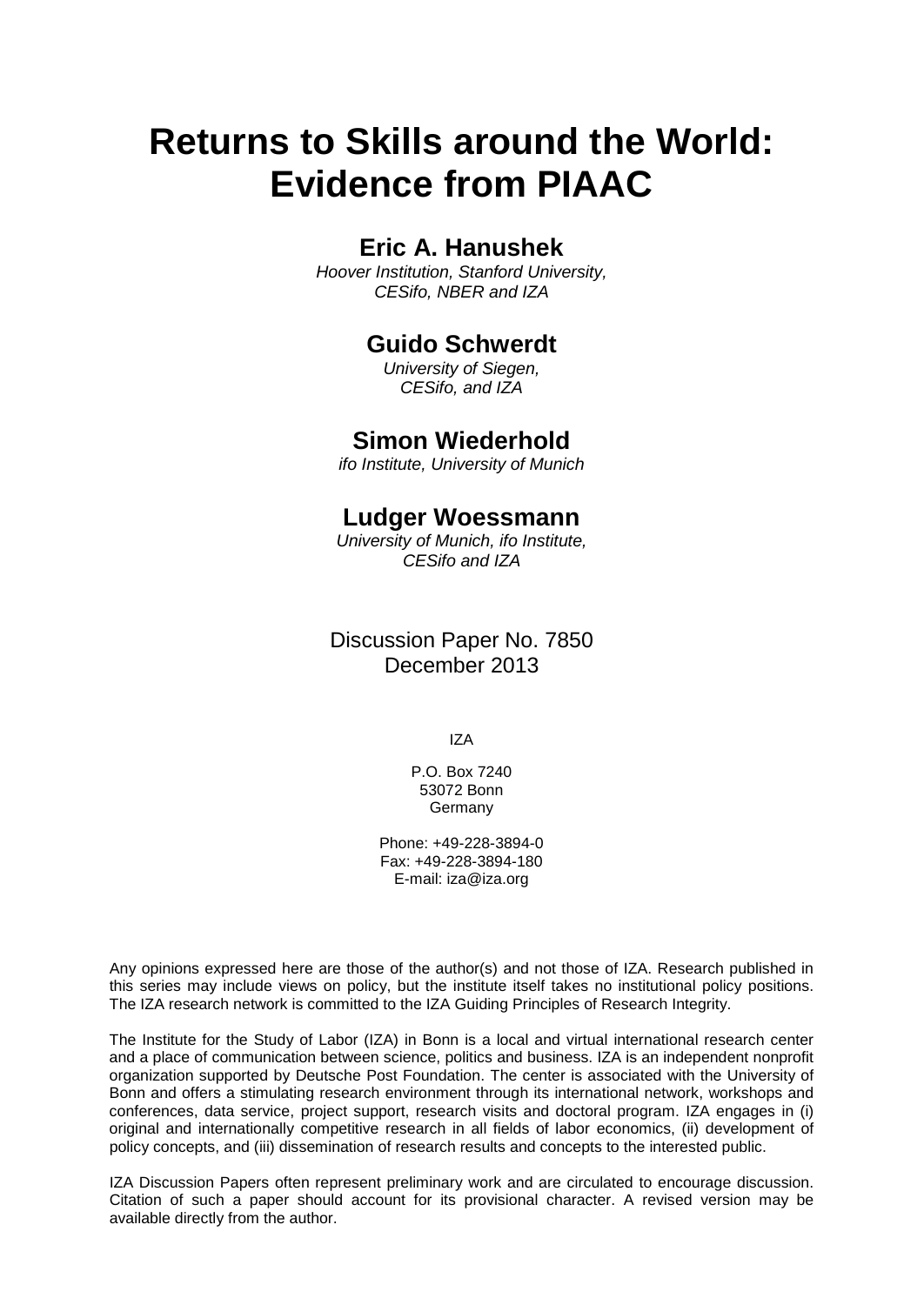IZA Discussion Paper No. 7850 December 2013

# **ABSTRACT**

# **Returns to Skills around the World: Evidence from PIAAC [\\*](#page-1-0)**

Existing estimates of the labor-market returns to human capital give a distorted picture of the role of skills across different economies. International comparisons of earnings analyses rely almost exclusively on school attainment measures of human capital, and evidence incorporating direct measures of cognitive skills is mostly restricted to early-career workers in the United States. Analysis of the new PIAAC survey of adult skills over the full lifecycle in 22 countries shows that the focus on early-career earnings leads to underestimating the lifetime returns to skills by about one quarter. On average, a one-standard-deviation increase in numeracy skills is associated with an 18 percent wage increase among prime-age workers. But this masks considerable heterogeneity across countries. Eight countries, including all Nordic countries, have returns between 12 and 15 percent, while six are above 21 percent with the largest return being 28 percent in the United States. Estimates are remarkably robust to different earnings and skill measures, additional controls, and various subgroups. Intriguingly, returns to skills are systematically lower in countries with higher union density, stricter employment protection, and larger public-sector shares.

JEL Classification: J31, I20

Keywords: cognitive skills, education, labor market, earnings, international comparisons

Corresponding author:

Ludger Woessmann Ifo Institute for Economic Research at the University of Munich Poschingerstr. 5 81679 Munich Germany E-mail: [woessmann@ifo.de](mailto:woessmann@ifo.de)

We would like to thank Andreas Schleicher and William Thorn from the OECD for access to and help with the international PIAAC data, as well as Dan McGrath, Eugene Owen, and Saida Mamedova from the National Center for Education Statistics and the PIAAC team at GESIS for providing access to the U.S. and German continuous-earnings data, respectively. Simon Wiederhold and Ludger Woessmann gratefully acknowledge financial support from the European Union's FP7 through the LLLight'in'Europe project. Simon Wiederhold also gratefully acknowledges the hospitality of the OECD in Paris during the initial phase of work on this paper.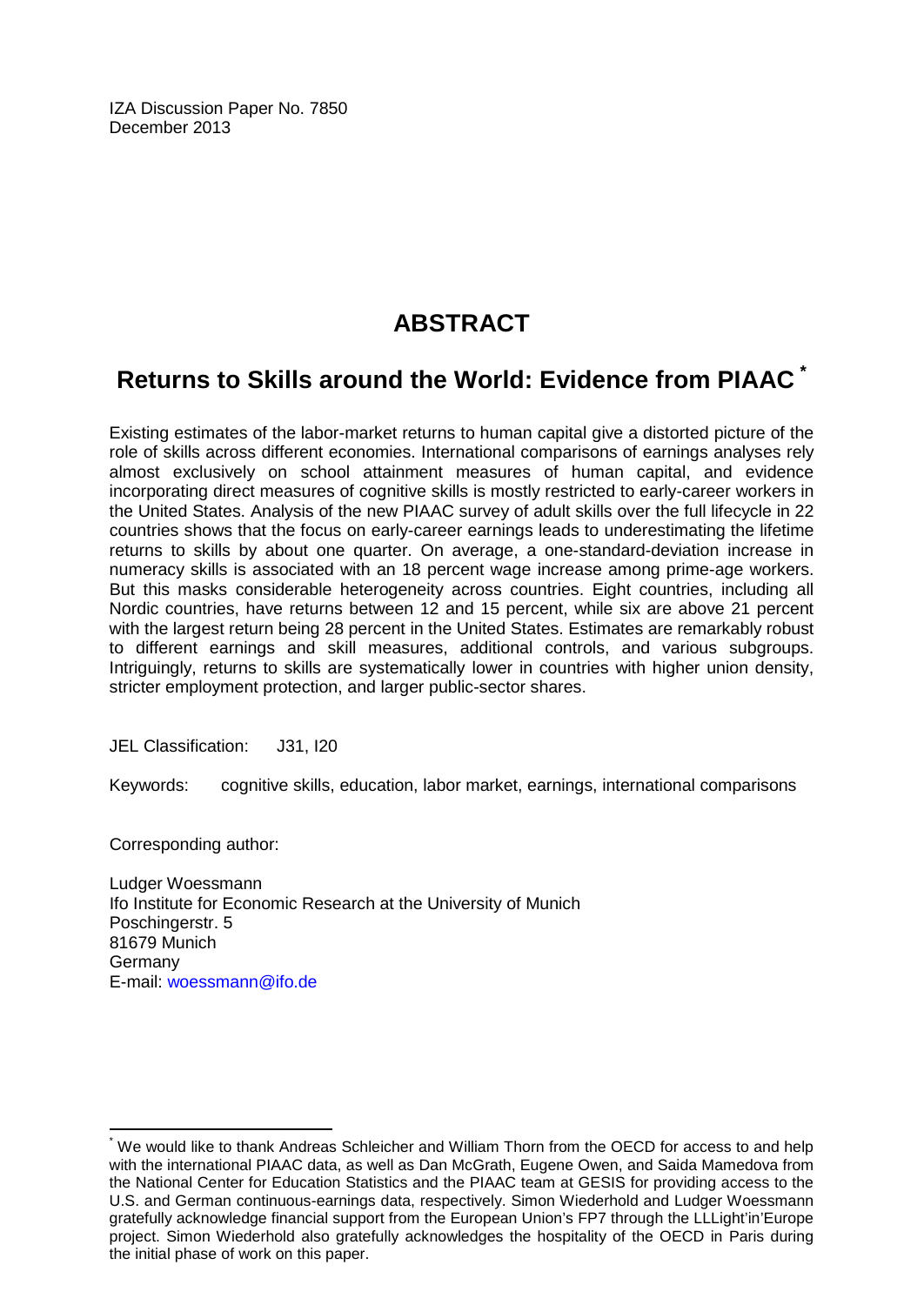#### **1. Introduction**

 $\overline{a}$ 

The skills of the population are generally viewed as a key ingredient in modern knowledgebased economies (e.g., [Hanushek and Woessmann \(2008\)](#page-27-0)). However, existing evidence on the returns to skills in the labor market is surprisingly limited, coming almost exclusively from earnings of early-career workers in the United States. As a result, any sense of how rewards to skills evolve over the work life or of how they might differ across economies is absent.<sup>1</sup> New international data from the Programme for the International Assessment of Adult Competencies (PIAAC) dramatically changes the ability to understand how economies value skills. Using these data, this paper provides new insights into the value of skills in different economic settings by developing estimates of the earnings returns to cognitive skills across the entire labor force for 22 countries.

Unlike the case of the returns to school attainment, obtaining estimates of the value of individual cognitive skills has had to rely on a small number of specialized data sets. While assessments of the achievement of students are common, tested students are seldom followed from school into the labor market where the impact of differential skills can be observed. Developing estimates of the returns to skill has most generally relied on U.S. panel data that permit observing the subsequent earnings of youth who can be followed into their initial jobs.<sup>2</sup> However, estimates based on such early-career earnings are likely to suffer from downward lifecycle bias as people with higher lifetime earnings show systematically steeper earnings growth [\(Haider and Solon \(2006\)](#page-27-1)). Furthermore, individual skills may take time to be revealed [\(Altonji and Pierret \(2001\)](#page-26-0)). Importantly, returns to skills may also depend on a country's specific labor-market and social institutions.

The main prior source of international comparisons of returns to cognitive skills has come from analyses of the International Adult Literacy Survey (IALS), collected in the mid-

 $<sup>1</sup>$  There has been extensive estimation of returns to school attainment as found in Mincer earnings functions</sup> with [Psacharopoulos and Patrinos \(2004\)](#page-28-0) providing estimates for some 98 countries. Nonetheless, these estimates provide limited comparative information that can indicate how different economies value skills (see the discussion in [Hanushek and Woessmann \(2012\)](#page-27-2)). Note also that, for expositional simplicity, we simply use common but imprecise language interpreting the earnings impact of additional years of schooling as the return to schooling; see [Heckman, Lochner, and Todd \(2006\)](#page-27-3).

<sup>&</sup>lt;sup>2</sup> See, for example, [Bishop \(1989\)](#page-26-1), [Murnane, Willett, and Levy \(1995\)](#page-28-1), [Neal and Johnson \(1996\)](#page-28-2), Mulligan [\(1999\)](#page-28-3)[, Murnane et al. \(2000\)](#page-28-4), [Lazear \(2003\)](#page-28-5), and [Chetty et al. \(2011\)](#page-26-2). [Bowles, Gintis, and Osborne \(2001\)](#page-26-3) provide an early survey of studies of achievement effects, and [Hanushek and Woessmann \(2008\)](#page-27-0) and [Hanushek and Rivkin](#page-27-4)  [\(2012\)](#page-27-4) survey more recent evidence.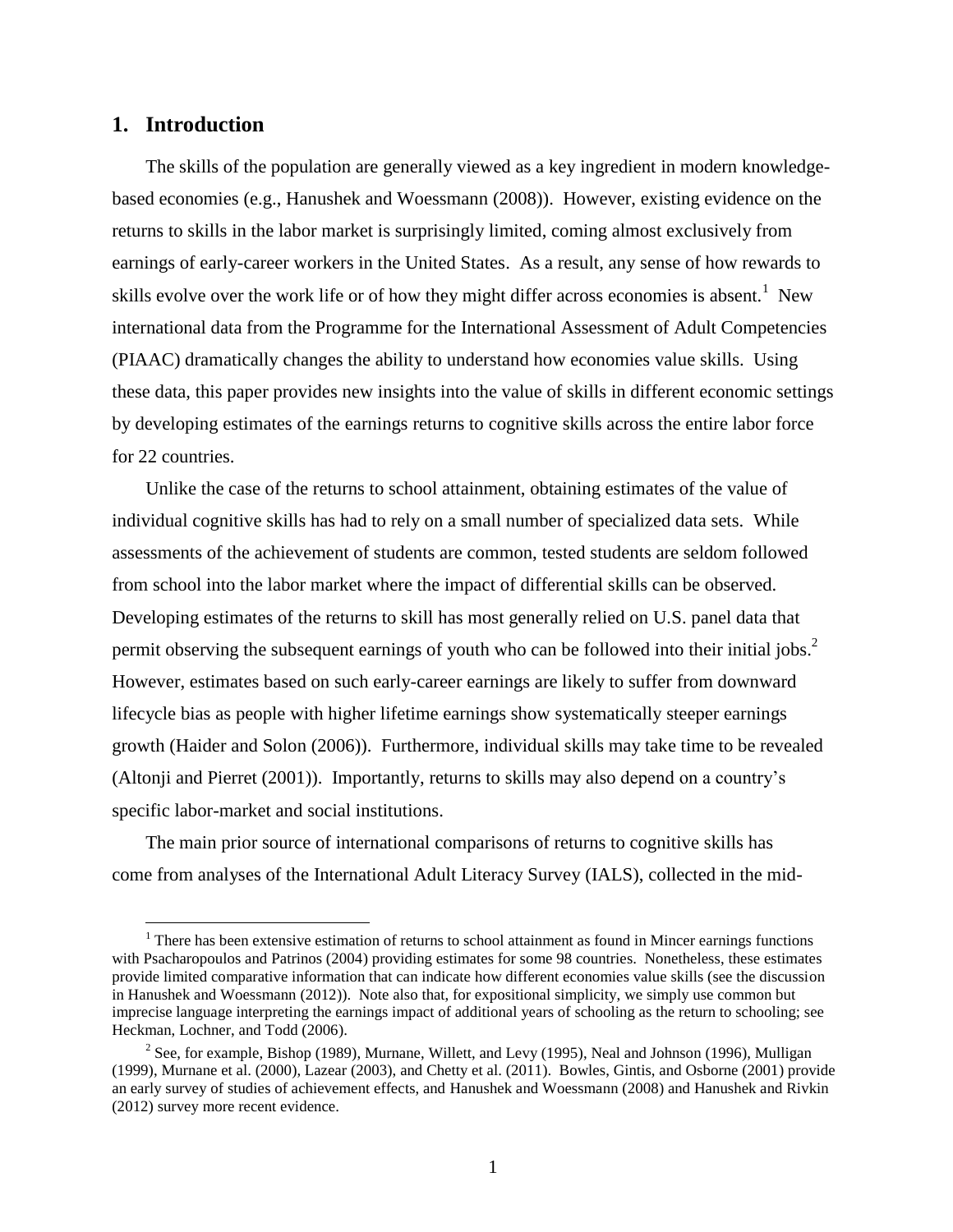1990s. <sup>3</sup> However, the returns from two decades ago may no longer be good indicators of the situation in economies that have undergone substantial technological change [\(Autor, Levy, and](#page-26-4)  [Murnane \(2003\)](#page-26-4); [Goldin and Katz \(2008\)](#page-27-5); [Acemoglu and Autor \(2011\)](#page-26-5)). Moreover, while informative, the IALS analyses suffer from a number of limitations: a restricted number of 15 countries with relevant data, relatively small sample sizes, and skill tests that assess very basic competencies.

The new PIAAC survey, conducted under the auspices of the Organisation for Economic Co-operation and Development (OECD) in 2011-2012 and released in the fall of 2013, provides a number of advantages over existing datasets. First, while again observing people across the entire work life, it covers more countries (currently 22, but ultimately up to 33). Second, it provides substantially larger sample sizes per country (more than twice the effective IALS sample sizes), allowing richer analyses in subgroups.<sup>4</sup> Third, PIAAC substantially extends the depth and range of measured skills including an attempt to assess problem-solving skills in technology-rich environments.

This paper makes three contributions to the literature. First, we place individual earnings in a more general human capital model and then document the pattern of returns to cognitive skills, focusing on variations in overall earnings impacts across 22 countries. Second, we provide evidence on the sensitivity of these returns to varying samples, measures, and specifications. Third, we describe how these returns differ according to features of country economies including union density and various labor and product market regulations.

Our results confirm that estimates based on early-career earnings underestimate the lifetime returns to skills, in our analyses by an average of about one quarter. Across the 22 countries, a one-standard-deviation increase in numeracy skills is associated with an average 18 percent wage increase among prime-age workers. Moreover, because of measurement errors in skills, these estimates should be thought of as lower bounds on the return to skill.

But this overall measure of returns to skill also masks considerable cross-country heterogeneity: Returns are below 15 percent in eight countries, including all four participating

 $3$  See [Leuven, Oosterbeek, and Ophem \(2004\)](#page-28-6), [Denny, Harmon, and O'Sullivan \(2004\)](#page-26-6), Hanushek and Zhang [\(2009\)](#page-27-6), an[d Barone and van de Werfhorst \(2011\)](#page-26-7) along with the review i[n Hanushek and Woessmann \(2011\)](#page-27-7). Other country-specific uses of the IALS data are found in [McIntosh and Vignoles \(2001\)](#page-28-7), [Green and Riddell \(2003\)](#page-27-8), and [Green and Riddell \(2013\)](#page-27-9) who also use data from the 2003 follow-on Adult Literacy and Life Skills Survey (ALL).

<sup>&</sup>lt;sup>4</sup> In total, the sample of prime-aged, full-time workers is more than three times as large in PIAAC as in IALS.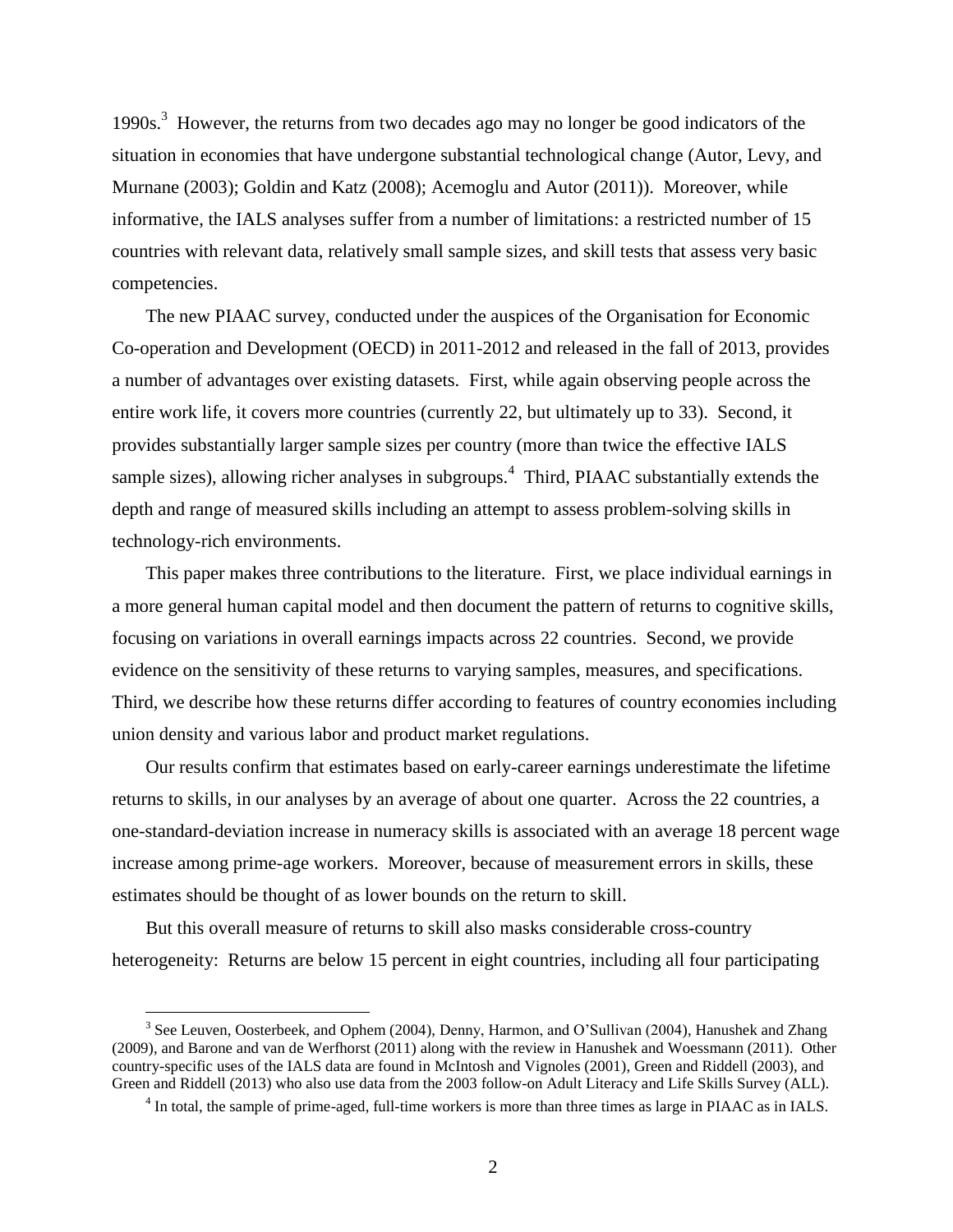Nordic countries, and above 21 percent in six countries, with the largest return being 28 percent in the United States. Estimated returns tend to be largest for numeracy and literacy skills and smaller for problem-solving skills, although the relative importance of different skill dimensions varies across countries. Estimates prove highly robust to different earnings measures, additional controls, and various subgroups. Finally, exploiting the cross-country dimension of our analysis, we find that returns to skills are systematically lower in countries with higher union density, stricter employment protection, and larger public-sector shares.

In the following, Section 2 provides our conceptual framework and derives our empirical model. Section 3 introduces the PIAAC data. Section 4 presents our empirical results on returns to skills in the different countries, going into the details of model specifications, different skill domains, heterogeneous returns, and robustness checks. Section 5 presents stylized facts about what accounts for differences in skill returns across countries. Section 6 concludes.

#### **2. Conceptual Framework and Empirical Model**

Even though the labor economics literature is replete with analyses of how workers' wages are determined, we believe that it has settled on a stylized model that in the main derives from common measurement and data deficiencies. We begin by broadening the perspective on human capital and wages to include recognition of elements of skill determination. We follow this with details of our empirical approach.

#### *2.1 Conceptual Framework*

Most analyses of individual earnings rest on a very simple underlying model of human capital, which we can write simply as [\(Hanushek and Woessmann \(2008\)](#page-27-0)):

$$
y = \gamma H + \varepsilon \tag{1}
$$

where individual earnings (*y*) are a function of the labor-market skills, or human capital, of the individual (*H*). The stochastic term (*ε*) represents idiosyncratic earnings differences, generally presumed in empirical analyses to be orthogonal to *H*.

Human capital is nonetheless a latent variable. A central part of the critique of early human capital ideas was that human capital was inherently an elusive concept that lacked any satisfactory measurement. Early arguments, for example, suggested that differences in earnings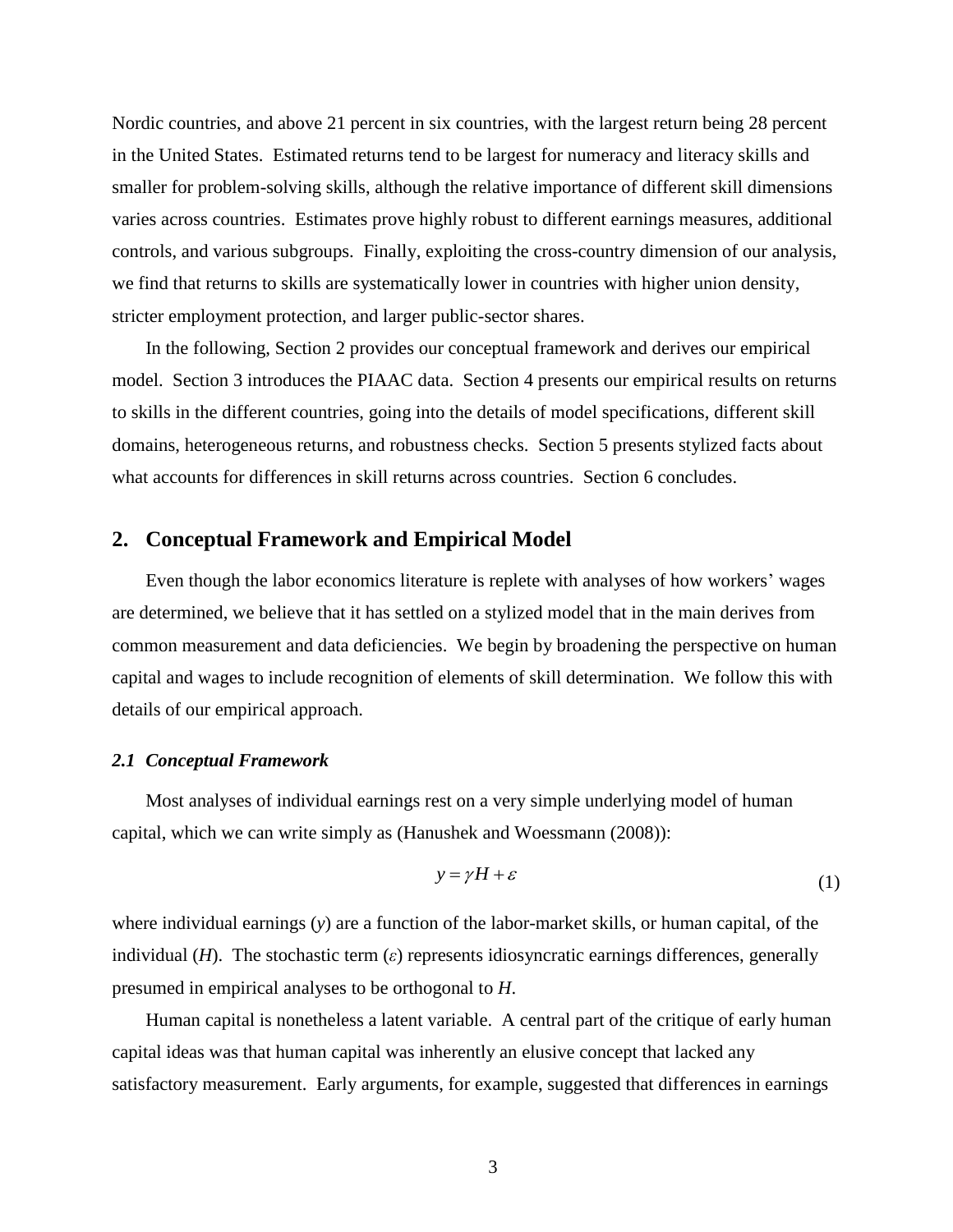were caused by skill or human capital differences and thus that measurement of human capital could come from observed wage differences – an entirely tautological statement. To be useful and verifiable, it is necessary to specify the measurement of *H*.

The contributions of Jacob Mincer were especially important in establishing the course of empirical work. [Mincer \(1970,](#page-28-8) [1974\)](#page-28-9) argued that a primary motivation for schooling was developing the general skills of individuals and, therefore, that it made sense to measure human capital by the amount of schooling completed by individuals. From this, Mincer showed how wage differentials could be significantly explained by school attainment and, in a more nuanced form, by on-the-job training investments. This insight was widely accepted and has dictated the empirical approach of a vast majority of empirical analyses in labor economics through today.

It has obviously been productive to rely on this formulation, because information on school attainment is frequently measured and reported in surveys and censuses that also contain earnings information. Propelled by readily available data on school attainment within and across countries, economists have devoted considerable energy to estimating the returns to additional years of schooling in formulations that are based on substituting years of schooling (*S*) for *H* in equation (1). This work has been summarized and interpreted in a number of different places.<sup>5</sup>

But Mincer's empirical innovation has perhaps been too successful as it has also led researchers to ignore many important and continuing measurement issues. Implicitly, the standard Mincer formulation assumes that schooling is the sole systematic source of skill differences.

In a different branch of research, a vast amount of research has delved into "educational production functions." This work has considered how, besides schools, also other factors enter into the determination of skills. 6 This line of research indicates that skills are affected by a range of factors including family inputs (*F*), the quantity and quality of inputs provided by schools (which we incorporate as the function *Q*(*S*), where *S* is school attainment), individual ability (*A*), and other relevant factors (*X*) that include labor-market experience, health, and so forth. Along with a stochastic term (*ν*), assumed uncorrelated with the other determinants of *H*, we can write a linear version of this general model simply as:

 $<sup>5</sup>$  See early discussions in [Mincer \(1970\)](#page-28-8) an[d Griliches \(1977\)](#page-27-10) and more recent reviews i[n Card \(1999\)](#page-26-8) and</sup> [Heckman, Lochner, and Todd \(2006\)](#page-27-3). In an international context, see [Harmon, Oosterbeek, and Walker \(2003\)](#page-27-11) and [Psacharopoulos and Patrinos \(2004\)](#page-28-0).

 $6$  See, for example, the general discussion in [Hanushek \(2002\)](#page-27-12).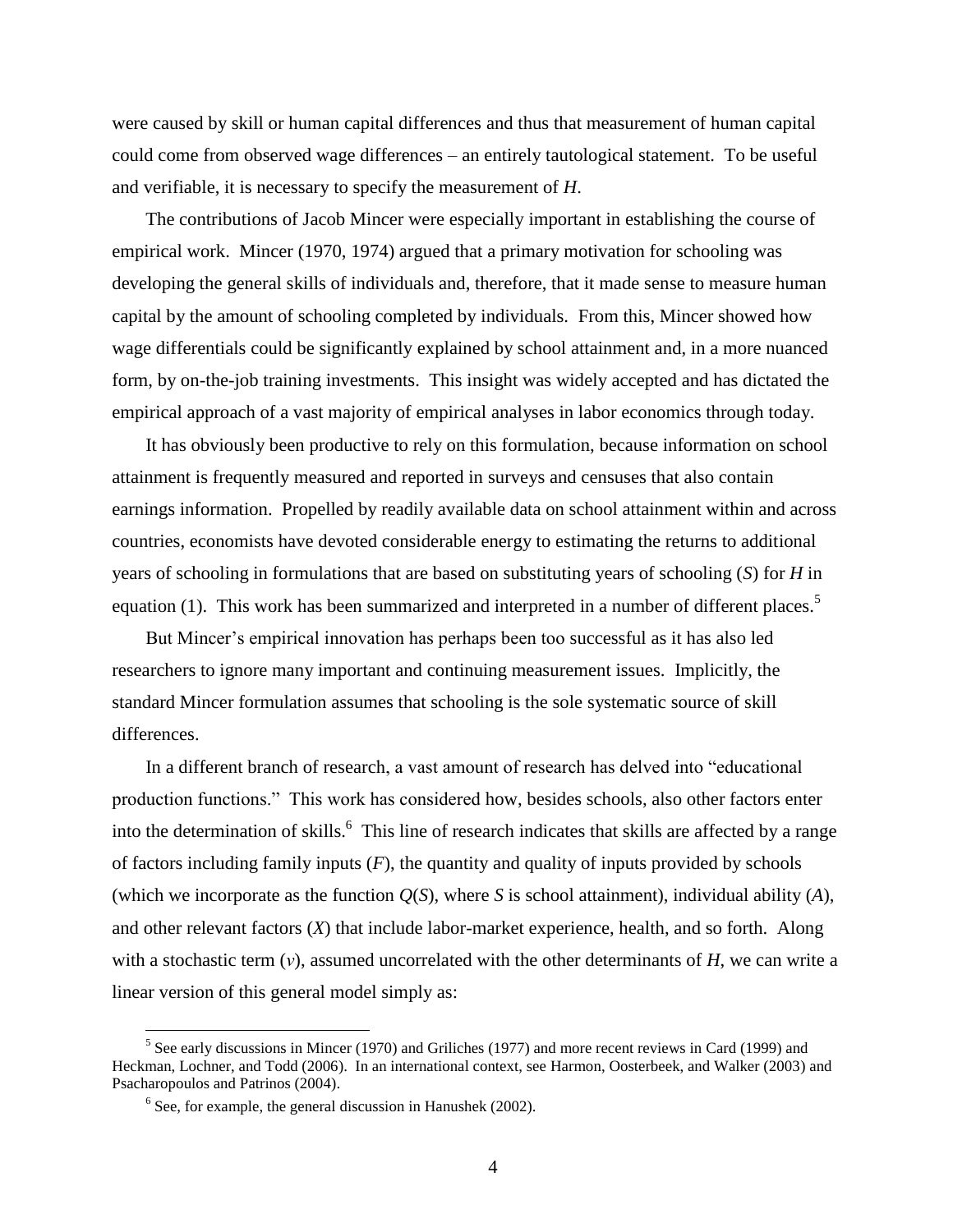$$
H = \lambda F + \phi Q(S) + \delta A + \alpha X + \nu
$$
 (2)

Some empirical applications of this production function model have simply substituted equation (2) into equation (1) and directly estimated the impact of various inputs into the educational process on income, presumably arising from their impact on relevant labor-market skills. More commonly, however, estimation is restricted just to equation (2) where skills (*H*) are measured by achievement tests. This analysis also matches more closely current educational policy debates that are centered on improving levels of student achievement and reducing the variance in such outcomes across schools and population groups.

This work on the determinants of skills implies that it is inappropriate just to substitute a single input into skills (importantly, such as *S*) into equation (1) to estimate the impact of human capital on earnings. It is highly unlikely that the stochastic term, *ε*, is orthogonal to school attainment once it is recognized that it includes the other determinants of skills.

There is a long line of research focused on whether omitting individual ability, *A*, leads to bias in the estimated returns to schooling if more able students tend to attain more schooling.<sup>7</sup> But the more general issue is that schooling is just one of a series of well-researched factors that affect individual skills. The natural interactions among these various factors and school attainment suggest that the simple estimation of the schooling-earnings relationship is prone to severe biases that are difficult to correct in any satisfactory way.

Our estimation follows an alternative approach built on direct measures of cognitive skills. $8$ Consider test score measures of the relevant human capital skills – that is, standardized assessments of numeracy and literacy achievement. If these measures, denoted *C*, completely captured variations in *H*, the key parameter  $(\gamma)$  of equation (1) could be directly estimated by using *C* as the measure of *H*. Further, if school quantity, *S*, were added to the estimation equation, it would have no independent influence (in expectation), because the relevant skills were fully contained in *C*.

<sup>&</sup>lt;sup>7</sup> See [Card \(1999\)](#page-26-8). Indeed, one approach to looking at the returns to schooling is simply to estimate a standard Mincer earnings function with an additive test score that is alternatively interpreted as ability or as school quality. But neither is consistent with the educational production functions of equation (2). Skill tests are to varying degrees subject to the influences depicted in equation (2), and thus are not generally thought of as fixed ability. Alternatively, as a measure of school quality, such measures should modify the impact, or marginal product, of time spent in formal schooling. See also [Hause \(1972\)](#page-27-13) on the functional form.

<sup>&</sup>lt;sup>8</sup> This view is closely related to the empirical analysis in [Neal and Johnson \(1996\)](#page-28-2) and [Murnane et al. \(2000\)](#page-28-4).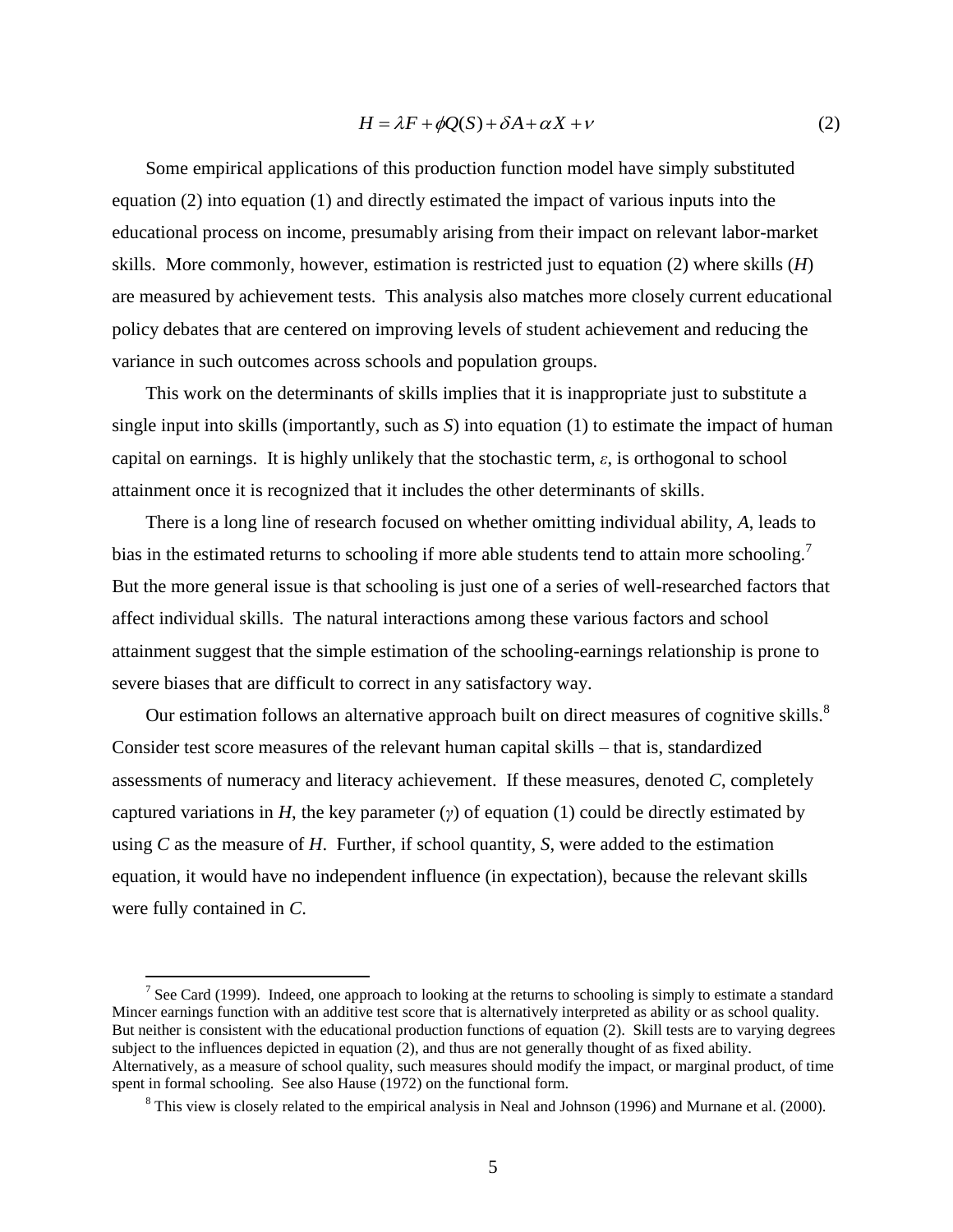But few people believe that existing test data are complete measures of *H*. Instead, the achievement test measures, *C*, are best thought of as error-prone measures of *H*:

$$
C = H + \mu \tag{3}
$$

With classical measurement error, one would expect the estimate of *γ* in equation (1) to be biased toward zero, and, if *S* and *C* are positively correlated as would be expected, the coefficient on *S* in the same estimated equation would be biased upward, even if *S* had no independent effect over and above its relationship with *C*. This simple model would imply that the coefficient on *C* would be a lower bound on the impact of human capital on incomes.<sup>9</sup>

The discussion is further complicated by the fact that part of the return to cognitive skills undoubtedly comes through continuation in school. There is substantial U.S. evidence that students who do better in school, either through grades or scores on standardized achievement tests, tend to go farther in school.<sup>10</sup> [Murnane et al. \(2000\)](#page-28-4) separate the direct returns to measured skill from the indirect returns of more schooling and suggest that perhaps one-third to one-half of the full return to higher achievement comes from further schooling. Similarly, [Rivkin \(1995\)](#page-28-10) finds that test score variation captures a considerable proportion of the systematic variation in high-school completion and in college continuation, to the extent that test score differences can fully explain black-white differences in schooling. Indeed, this relationship between cognitive skill and further investments in formal schooling is implicit in the idea of skill complementarities over the life cycle, as development by James Heckman and his co-authors (e.g., [Cunha et al.](#page-26-9)  [\(2006\)](#page-26-9); [Cunha and Heckman \(2007\)](#page-26-10)) and summarized by the stylized conclusion that "skill begets skill." Early measures of human capital contained in cognitive skills during the schooling process index future additions to human capital, again thought of in terms of the quality of skills.

#### *2.2 Empirical Model*

 $\overline{a}$ 

Following this conceptualization, our baseline empirical model is simply an analog to a Mincer equation except that it is built on measured cognitive skills (*C*) instead of years of schooling:

 $9$  Unfortunately, while information on test reliability would help to bound the potential effects of measurement error, we do not have such information for these tests. Note also that the standard test-retest measures of reliability will themselves understate the amount of error in our measure, because we are interested in using the tests to measure the concept of human capital – which is undoubtedly broader than the test constructs that have been developed.

 $^{10}$  See, for example, the early work by [Dugan \(1976\)](#page-26-11) and [Manski and Wise \(1983\)](#page-28-11).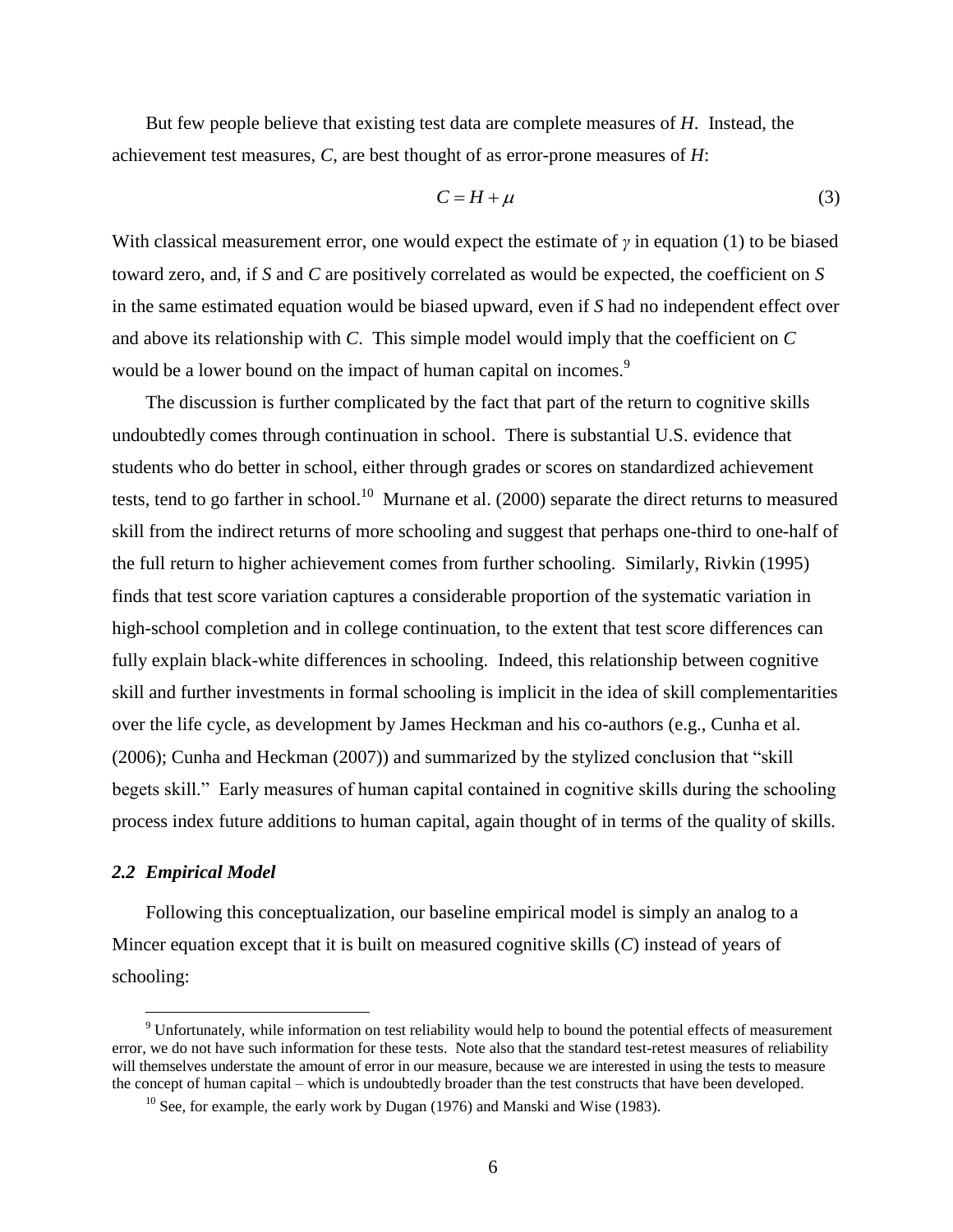$$
\ln y_i = \beta_0 + \beta_1 C_i + \beta_2 E_i + \beta_3 E_i^2 + \beta_4 G_i + \varepsilon_i
$$
\n(4)

where  $y_i$  is the hourly wage of individual *i*, *E* is years of actual labor-market experience,<sup>11</sup> *G* is a gender indicator, and  $\varepsilon$  is a stochastic error. The focus of our attention is  $\beta_1$ , the earnings gradient associated with measured human capital. (We frequently refer to this simply as the "return to skill." It does not, however, correspond to a rate of return calculation, not only because of the general arguments in [Heckman, Lochner, and Todd \(2006\)](#page-27-3) but also because we have no indication of the cost of achieving any given level of skill). To show the empirical relevance of school attainment, we will also report estimations that add attainment to this model, but it is difficult to assess whether any independent impact of school attainment implies either an impact of schooling through, say, a non-cognitive channel or through the measurement errors in cognitive skills.

More than in other empirical analyses, there is a question about the appropriate functional form of the earnings relationship. In the investment paradigm developed by [Mincer \(1974\)](#page-28-9), a log-linear relationship between earnings and human capital is quite natural. However, as alluded to earlier, there is reason to suspect that the earnings gradient for cognitive skills is lower in early career spans and higher later. First, because skills are difficult to observe, it may take time for firms to learn about relevant differences among workers (e.g., [Altonji and Pierret \(2001\)](#page-26-0)). Second, since early careers often involve finding the right match of skills with employers (e.g., [Jovanovic \(1979\)](#page-27-14)), early career observations would tend to understate the full value of skills when observed in imperfect job matches. Third, [Haider and Solon \(2006\)](#page-27-1) and [Böhlmark and](#page-26-12)  [Lindquist \(2006\)](#page-26-12) show that current earnings are a good proxy for lifetime earnings only when observed between the mid-30s and late-40s. Earnings observed at earlier ages can give rise to substantial downward lifecycle bias because the measurement error at earlier ages is not of classical type, but mean-reverting: Workers with high lifetime earnings have particularly steep earnings trajectories.<sup>12</sup> All this suggests that any empirical analysis must be sensitive to position in the career. We will therefore restrict our baseline analysis to prime-age workers and test for possible age patterns in the returns to skill.

 $11$  Although actual work experience might in part be endogenous to skill levels, robustness analyses described below indicate that results hardly change when using potential experience (age minus year of schooling minus six) instead of actual experience.

 $12$  Estimates of the intergenerational earnings elasticity have been found to double when sons' earnings are measured in their 30s rather than in their 20s; see [Solon \(1999\)](#page-28-12) and [Black and Devereux \(2011\)](#page-26-13) for reviews. Similar bias might be expected for estimates of the return to skills based on earnings observed early in the career.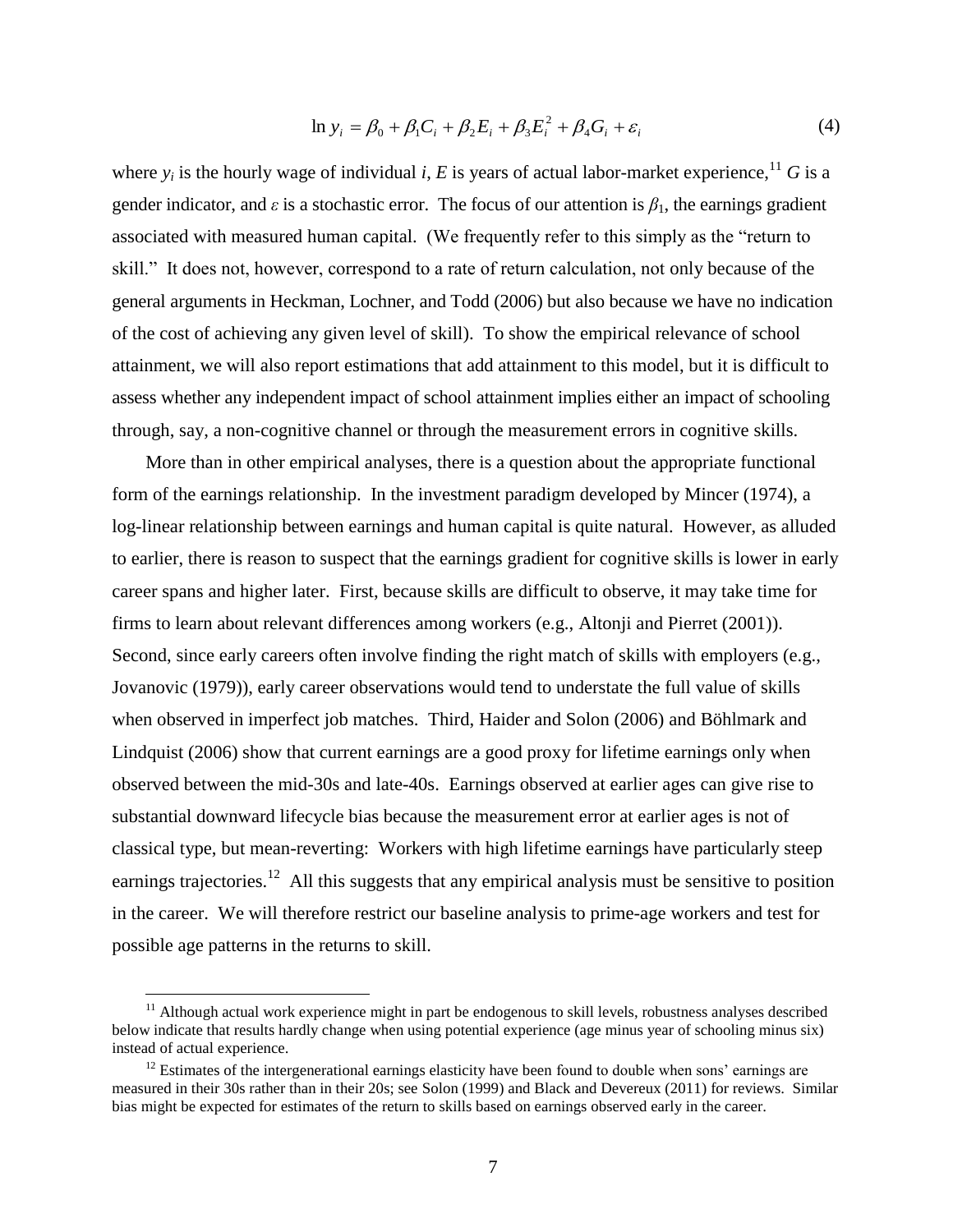A caution to our direct estimation approach, however, is that none of the studies of the impact of cognitive skills on either earnings or school attainment have provided any convincing analysis of the causal impact of scores. Unlike the efforts to identify the rate of return to school attainment through a variety of means, the estimation based on measured achievement has stopped without providing any substantial evidence that the observed variation in cognitive skills is truly exogenous. The concern is that other influences on earnings – say, non-cognitive skills or direct influences of families on earnings – are omitted from the estimation, leading to standard omitted variables bias in the analysis of cognitive skills. To gauge the possible empirical relevance of such concerns, we will test for the robustness of our baseline model to additional controls such as parental education. Furthermore, to the extent that any bias of the absolute returns to skills is similar across countries, the cross-country pattern of our analysis should still give a correct picture of the relative returns to skills across countries. Nonetheless, a causal interpretation of the estimated coefficient of cognitive skills remains to be established.

Even in the absence of convincing identification strategies for cognitive skills, we believe that these estimates provide an indication of the potential earnings impacts of policies that lead to improved skills. The consistency of the estimated impacts across different model specifications and different subsamples that we will see below provides support for the underlying importance of cognitive skills, and we know of no alternative model that would consistently produce our stylized results.

#### **3. The PIAAC Data**

 $\overline{a}$ 

Our primary data source is the Programme for the International Assessment of Adult Competencies (PIAAC). Developed by the OECD and collected between August 2011 and March 2012,<sup>13</sup> PIAAC provides internationally comparable data about skills of the adult populations in 24 countries,  $^{14}$  22 of which can be used in our analysis:  $^{15}$  Austria, Belgium (albeit just Flanders),

<sup>&</sup>lt;sup>13</sup> Exceptions are Canada (November 2011 to June 2012) and France (September to November 2012).

 $14$  Nine additional countries plan to implement PIAAC in 2014: Chile, Greece, Indonesia, Israel, Lithuania, New Zealand, Singapore, Slovenia, and Turkey.

<sup>&</sup>lt;sup>15</sup> We do not use data for Australia and the Russian Federation in our analysis. The Australian data are not available to us at the time of writing. According to the [OECD \(2013\)](#page-28-13), data for the Russian Federation are preliminary, may still be subject to change, and are not representative of the entire Russian population because they do not include the population of the Moscow municipal area. Based on the relatively small sample of 574 available observations, we estimate a return to skills of 6.8 percent in our baseline model on the available data from the Russian Federation, but this may be biased downwards by the neglect of the capital region.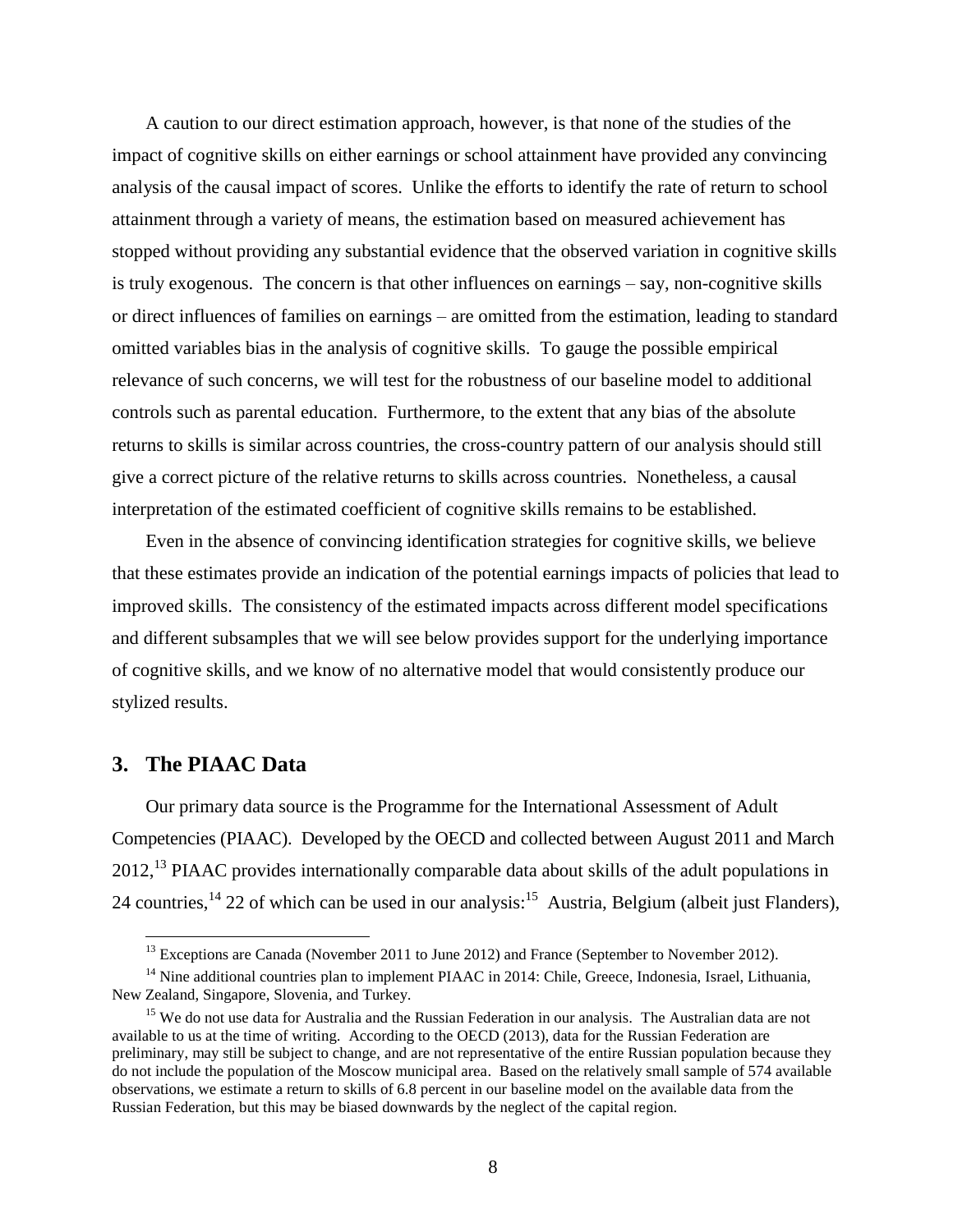Canada, Cyprus, the Czech Republic, Denmark, Estonia, Finland, France, Germany, Ireland, Italy, Japan, Korea, the Netherlands, Norway, Poland, the Slovak Republic, Spain, Sweden, the United Kingdom (specifically England and Northern Ireland), and the United States.

PIAAC was designed to measure key cognitive and workplace skills needed for individuals to advance in their jobs and participate in society. In each participating country, a representative sample of adults between 16 and 65 years of age was interviewed at home in the language of their country of residence. The standard survey mode was to answer questions on a computer, but for respondents without computer experience there was also the option of a pencil-and-paper interview.<sup>16</sup> The countries used different sampling schemes in drawing their samples, but these were all aligned to known population counts with post-sampling weightings. Our analyses employ sample weights in the estimations throughout.

The survey included an assessment of cognitive skills in three domains: literacy, numeracy, and problem solving in technology-rich environments.<sup>17</sup> The tasks respondents had to solve were often framed as real-world problems, such as maintaining a driver's logbook (numeracy domain) or reserving a meeting room on a particular date using a reservation system (problemsolving domain). The domains, described more completely in [OECD \(2013\)](#page-28-13), refer to key information-processing competencies and are defined as

- *Literacy*: ability to understand, evaluate, use and engage with written texts to participate in society, to achieve one's goals, and to develop one's knowledge and potential;
- *Numeracy*: ability to access, use, interpret, and communicate mathematical information and ideas in order to engage in and manage the mathematical demands of a range of situations in adult life;
- *Problem solving in technology-rich environments*: ability to use digital technology, communication tools and networks to acquire and evaluate information, communicate with others and perform practical tasks.

PIAAC measures each of the three skill domains on a 500-point scale. For analytical purposes, we standardize scores in the subsequent regression analyses to have a within-country

<sup>&</sup>lt;sup>16</sup> On average across countries, 77.5 percent of assessment participants took the computer-based assessment and 22.5 percent took the paper-based assessment. A field test suggested no impact of assessment mode [\(OECD](#page-28-13)  [\(2013\)](#page-28-13)).

 $17$  Participation in the problem-solving domain was optional; Cyprus, France, Italy, and Spain did not participate in this domain.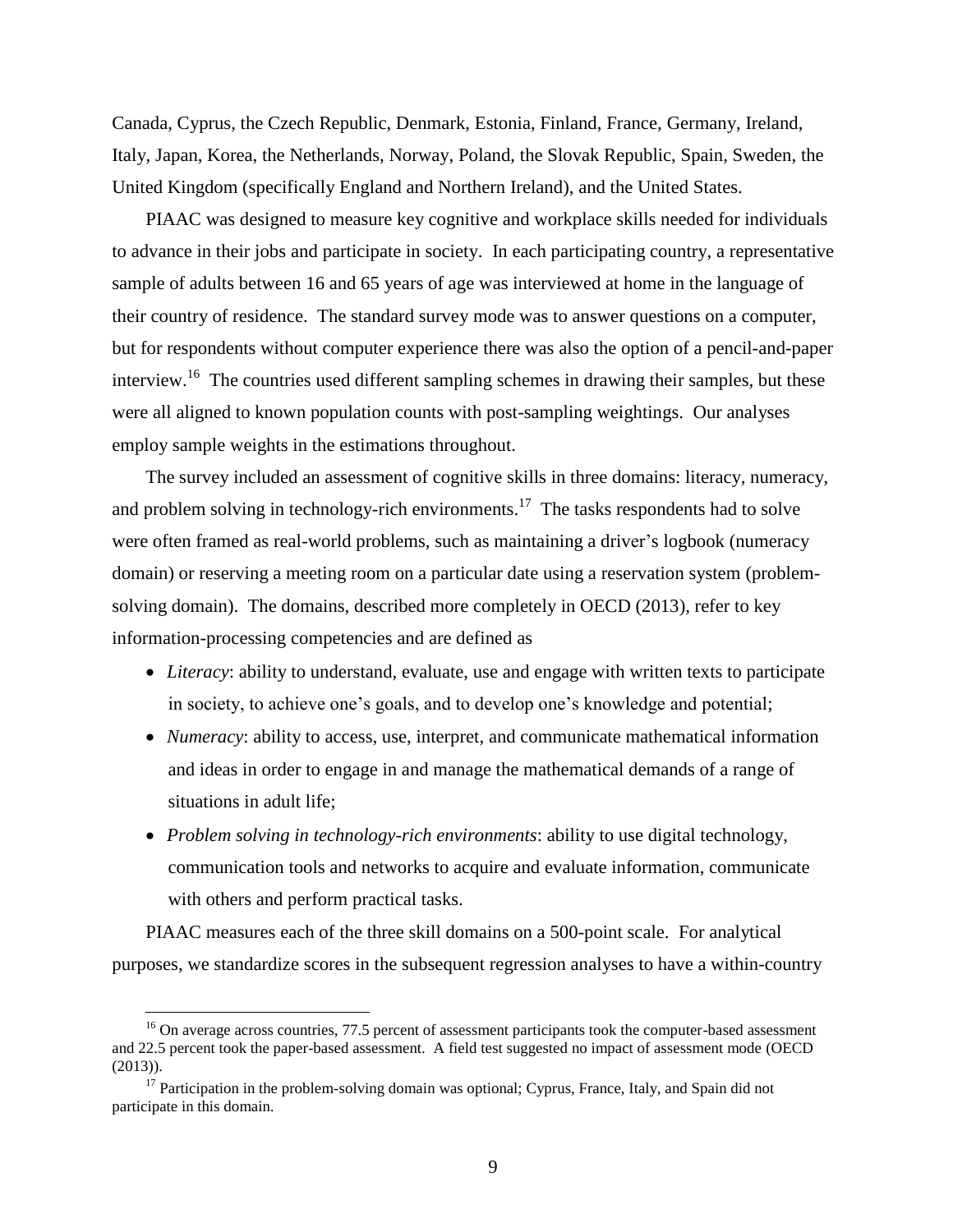mean of zero and a within-country standard deviation of one.<sup>18</sup> All three scales are intended to measure different dimensions of a respondent's skill set. IALS, the predecessor of PIAAC, suffered from pairwise correlations of individual skill domains that exceeded 0.9, making it virtually impossible to distinguish between different skills. The score domains in PIAAC are less strongly correlated with an individual-level correlation between numeracy and literacy (problem-solving) of 0.85 (0.76). In our preferred empirical specification, we focus on numeracy skills, which we deem most comparable across countries, but we show below that our results do not depend on the choice of a particular measure of cognitive skills.

Before the skill assessment, all participants responded to a background questionnaire that gathered information about labor-market status, earnings, education, experience, and demographic characteristics of the respondents. The measure of experience refers to actual work experience and was collected as the number of years where at least six months were spent in paid work.

The wage measure in our baseline model refers to gross hourly earnings of wage and salary workers. In the Public Use File, earnings data for Austria, Canada, Germany, Sweden, and the United States are reported only in deciles. For Germany and the United States, we obtained access to continuous wage measures at the national data centers. For the other three countries, we obtained information on the median wage of each decile, which allows us to assign the decile median to each survey participant belonging to the respective decile of the country-specific wage distribution. In robustness specifications based on countries with continuous wage data, we show that using decile medians has no substantive impact on our results. The models that pool all countries have to rely on the Public Use File, so that the German and U.S. earnings data are also measured in deciles in the pooled regressions. In each country, we trim the bottom and top one percent of the wage distribution to limit the influence of outliers.<sup>19</sup>

To obtain a homogeneous sample of workers with strong labor-force commitment, in our baseline model we limit the estimation sample to survey respondents who work full-time at the time of the survey, where full-time employees are defined as those working at least 30 hours per week.<sup>20</sup> This sample decision implies that we are underestimating the impact of skills on worker

 $18$  Throughout, we use the first plausible value of the PIAAC scores in each domain.

<sup>&</sup>lt;sup>19</sup> Preliminary investigation of outliers suggests that these largely represent data entry or coding errors.

 $20$  In Austria, the full-time working status is based on a question of whether a respondent works full-time. The Canadian sample includes full-time and part-time workers because the available data do not report working hours or work status. Since returns to skills tend to be slightly smaller when including part-time workers (17.1 vs. 17.7 percent on average across countries), this sample difference may lead to slightly conservative estimates for Canada.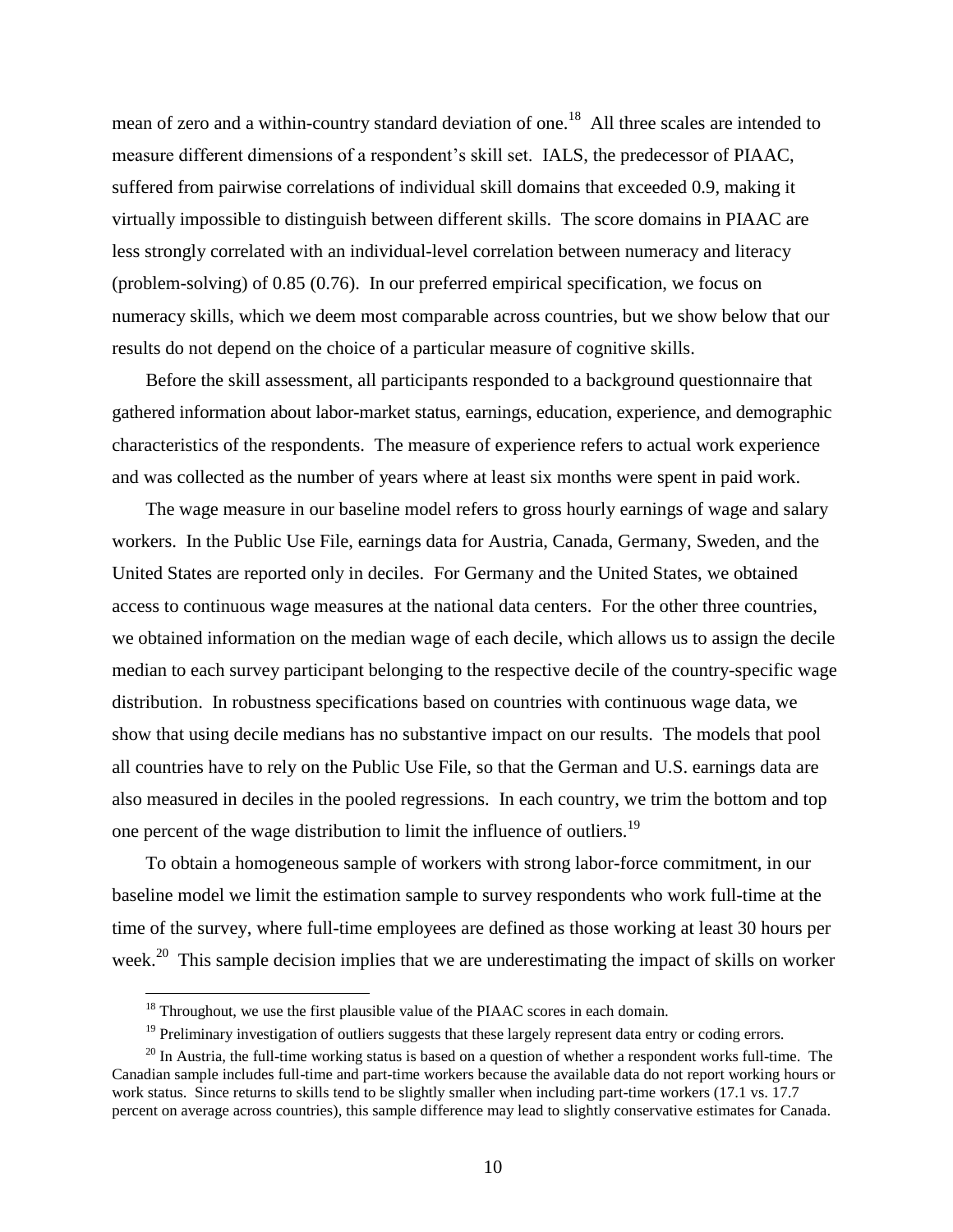earnings to the extent that higher skills also lead to higher employment probabilities.<sup>21</sup> Nonetheless, we wish to isolate the direct labor-market effects of skills and to avoid other influences such as family demands, health limitations, or the like that might affect labor-force attachment. To get the best estimates of long-run returns to skills, we further restrict the baseline sample to prime-age workers, defined as those between 35 and 54 years of age. Self-employed workers are also excluded from the baseline analysis. Robustness analyses show the relevance of these sample restrictions.

Table 1 provides summary statistics for the baseline samples of prime-aged, full-time employees in the 22 countries. Sample sizes range from 816 in Poland to 1,875 in Denmark and 7,178 in Canada (which oversampled to obtain regionally reliable estimates), with a total of 34,447 observations in the pooled sample.<sup>22</sup> Respondents in Japan achieve the highest average numeracy score, and respondents in Italy the lowest, with a difference in average achievement between these two countries amounting to 89 percent of a standard deviation in test scores in the international sample. There is also considerable variation across countries in average years of schooling, actual work experience, and the share of females in the population of prime-aged, full-time employees.

Wage inequality, measured by the log wage differential between the  $90<sup>th</sup>$  and  $10<sup>th</sup>$  percentile of the wage distribution, is largest in Estonia, Korea, and the United States at around 1.5. In these countries, a worker at the  $90<sup>th</sup>$  percentile of the wage distribution earns 4.5 times as much as a worker at the  $10^{th}$  percentile. In Sweden, which is the other extreme, workers at the  $90^{th}$ percentile earn only twice as much as workers at the  $10<sup>th</sup>$  percentile.

#### **4. Returns to Skills around the World**

 $\overline{a}$ 

Other things equal, how do earnings vary with different skills? In addressing this question, we begin with a set of baseline estimates and then investigate how these results change with modifications of the model specification or sample. Our starting point is equation (4) which

<sup>&</sup>lt;sup>21</sup> From estimating simple linear employment probability models (available from the authors), we find that our measured skills are systematically related to higher employment.

 $22$  Table A-1 in the Appendix reports equivalent summary statistics for the full PIAAC sample (including the full age range 16-65, part-time and self-employed workers, and the non-employed), which leads to a total sample size of 153,675 observations in the pooled international sample. The main reduction to our sample comes from restricting the age range from fifty years to twenty years (age range 35-54, reduction to 62,981), with further reductions from restricting to individuals with positive income (45,790), as well as exclusion of part-time and selfemployed workers and trimming of the bottom and top one percent of the wage distribution.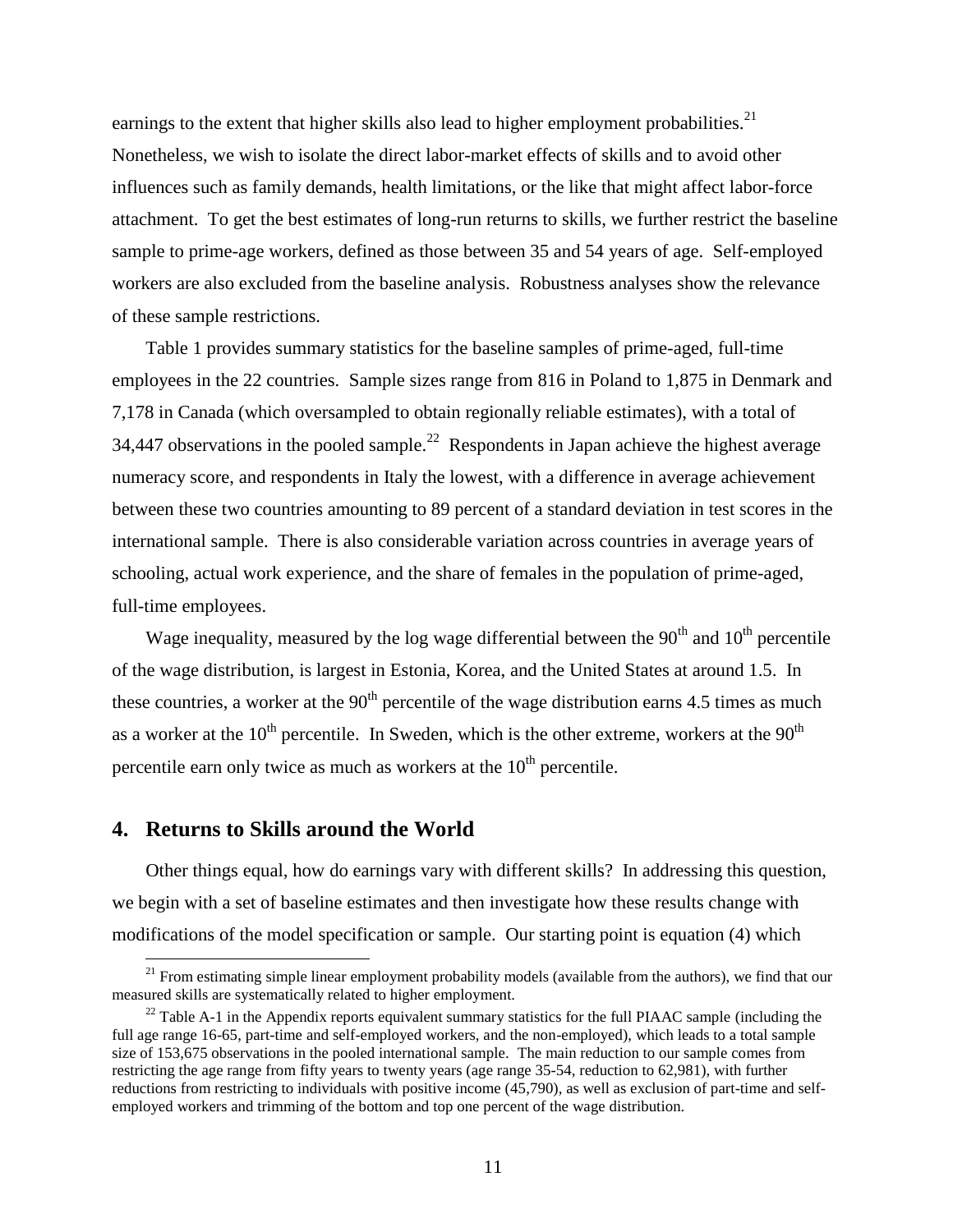expresses log hourly wages as a function of numeracy skills, gender, and a quadratic polynomial in actual work experience for the sample of full-time employees aged 35-54. Since our skill measure is standardized to  $(0,1)$ , the parameter of interest,  $\beta_1$ , can be interpreted as the percentage increase in income associated with a one-standard-deviation increase in measured skills.

#### *4.1 Baseline Results*

Our baseline estimates consistently indicate that better skills are significantly related to higher labor-market earnings, as seen in Table 2. The coefficient on numeracy in the pooled estimation suggests that a one-standard-deviation increase in numeracy skills is associated with an average increase in hourly wages of 17.8 percent across the 22 countries.

But perhaps the clearest finding from our baseline estimation across countries, shown also in Figure 1, is that the wage impact of skills varies significantly across our sample of countries. Six of the countries indicate returns to skills that exceed 21 percent: the United States with almost 28 percent, Ireland and Germany with 24 percent, as well as Spain, the United Kingdom, and Korea. These high returns differ noticeably from those in another set of eight countries with returns to skills falling below 15 percent: Belgium, Cyprus, Czech Republic, Italy, and all the participating Nordic countries – Denmark, Finland, Norway, and Sweden. While a number of these countries do have significant income redistribution programs, it is important to remember that pre-tax and pre-transfer wages are being analyzed.

On average, the experience terms suggest a concave earnings-experience relationship and the gender term a male-female earnings gap in these samples of prime-aged, full-time employees. But again, there are substantial differences across countries, with no significant gender difference in earnings in four countries (Belgium, Ireland, the Netherlands, and Spain) and an earnings disadvantage of women of 20 percent and more in six countries (Cyprus, the Czech Republic, Estonia, Japan, Korea, and the Slovak Republic).

#### *4.2 Age Varying Returns to Skills*

As discussed, a prime motivation for this study is that most prior evidence on the return to skills has come from samples of workers that are likely to give misleading and biased estimates for the range of world economies – i.e., relying on just U.S. samples of young workers. Figure 1 shows clearly that returns to skills in the U.S. labor market might not adequately characterize the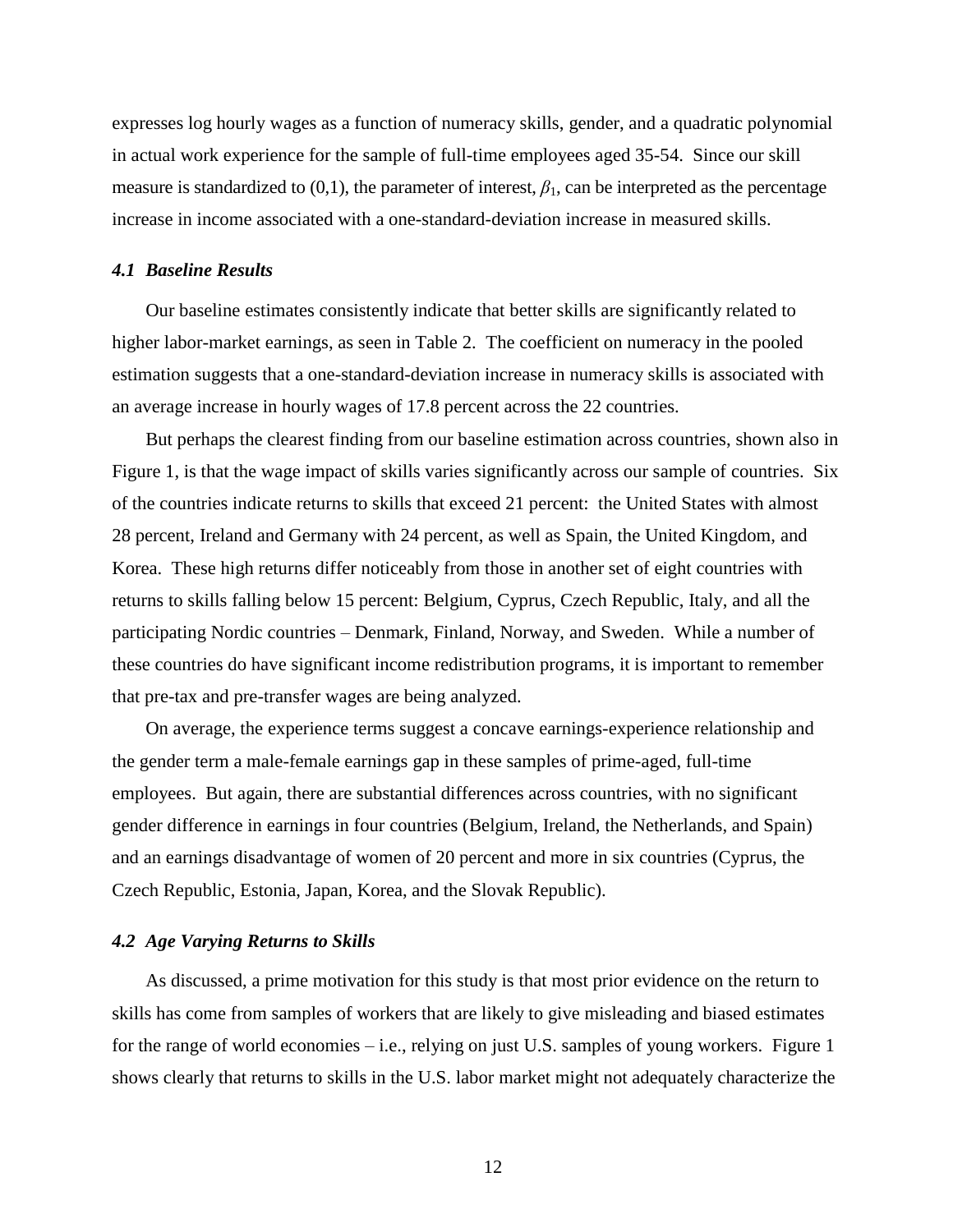labor-market situation in other countries. But additionally, there are multiple reasons to believe that these estimates understate the true impact of skills across the life cycle.

To test for age varying returns to skills, Table 3 uses the extended sample of employees aged 25-65 and allows the returns to skills to differ between entry-age (25-34), prime-age (35-54), and exit-age (55-65) workers. Results suggest that there are indeed significant age differences in returns to skills: Across all countries, returns to numeracy are only 14 percent in the baseline category of workers aged 25-34 and are 4 percentage points (some 30 percent) higher among workers aged 35-54 or 55-65. In the aggregate, there are no significant differences between prime-age and exit-age workers. In fact, estimates of returns to skills increase steadily with age until age 35 and are reasonably flat from there on, getting only slightly smaller beyond age 55 (Figure 2).<sup>23</sup> Thus, the focus on early-career earnings in the existing literature is likely to downward bias estimated returns to skills. As earnings of prime-age workers tend to be good proxies for lifetime earnings [\(Haider and Solon \(2006\)](#page-27-1)), returns estimated in the prime-age category will more likely capture lifetime returns to skills.

Looking at individual countries, returns to skills are significantly higher for prime-age workers than for entry-age workers in 15 out of the 22 countries. In all but one country (the Slovak Republic), the interaction between skills and the dummy variable indicating prime-age workers is positive. Insignificant age interactions are observed primarily in the transition economies in Eastern Europe (the Czech Republic, Estonia, Poland, and the Slovak Republic), where transition dynamics are likely to be important in explaining earnings across workers of different ages. These transition economies experienced a radical change in their labor markets after the fall of the Iron Curtain. In the process of restructuring after privatization (e.g., [Frydman](#page-27-15)  [et al. \(1999\)](#page-27-15); [Mertaugh and Hanushek \(2005\)](#page-28-14)), workers who are in their prime age or exit age today may have lost much of their specific human capital during the early 1990s and may face a job-skill mismatch, whereas workers in their entry age today may have acquired skills that are of closer labor-market relevance. Without the four Eastern European transition countries, returns to skills of prime-age and exit-age workers are even 5.0 percentage points (or 37 percent) higher than among entry-age workers (13.5 percent) in the pooled sample.

 $^{23}$  The aggregate picture in Figure 2 might suggest including older workers in our estimates. However, past age 50, variations in retirement and labor-force participation across countries come into play (as seen by variations in returns to exit-age workers in Table 3). Thus, we focus just on the prime-age worker population.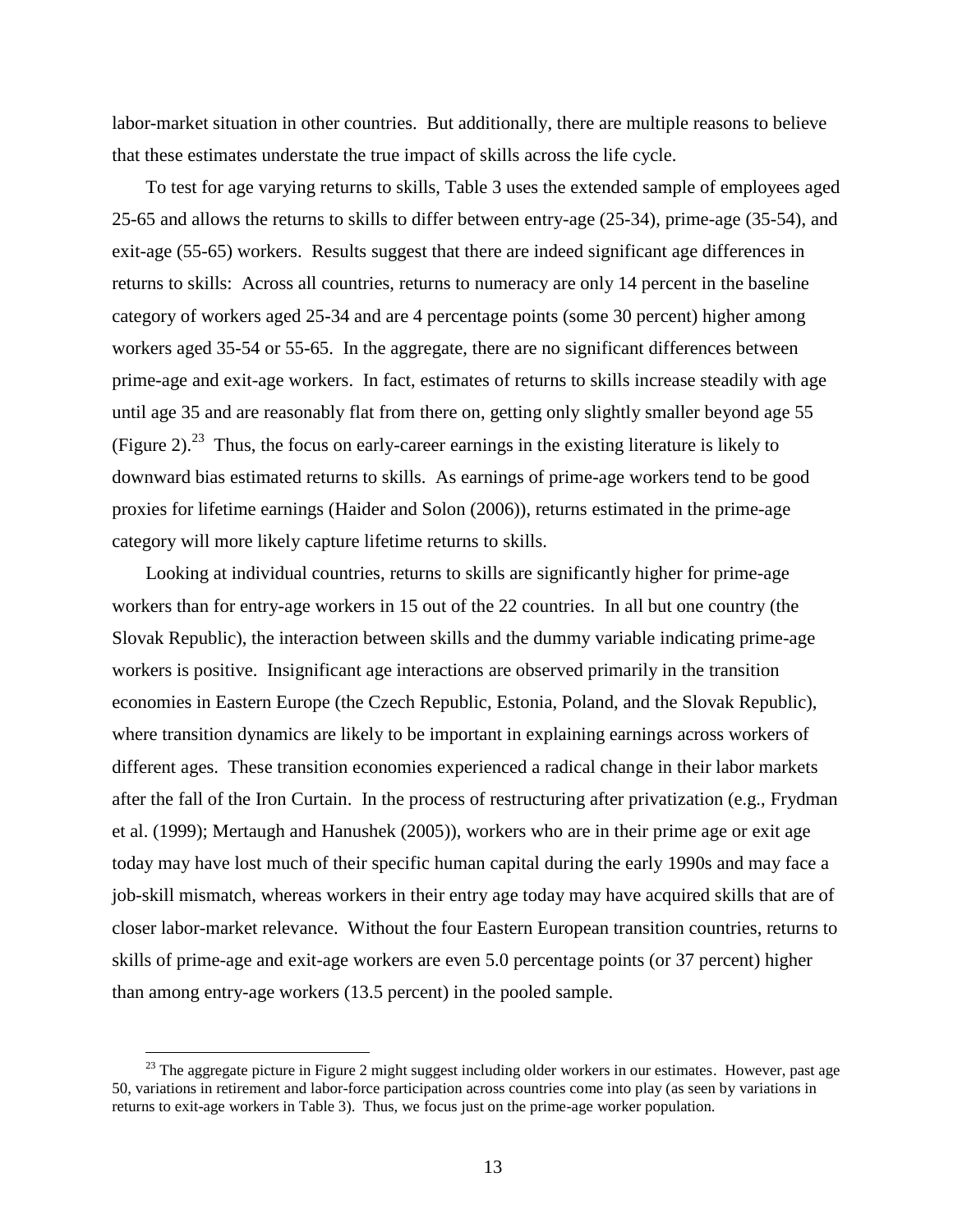#### *4.3 Returns to Skills and Interaction with Years of Schooling*

As discussed, our focus on measured skills differs from the standard Mincer approach of using years of schooling as the sole measure of human capital. When adding years of schooling to our baseline model, as shown in Table 4, both numeracy skills and years of schooling enter significantly in the wage equation. The point estimate on numeracy skills goes down by 43 percent (from 17.8 percent to 10.1 percent in the pooled sample), indicating that a large part of the skills-earnings relation is related to the fact that people with higher skills are more likely to advance further in the formal education system. $^{24}$  In our estimation sample, the correlation between numeracy skills and years of schooling is 0.45. Across countries, the reduction in the point estimate on numeracy skills from the inclusion of years of schooling is particularly strong (over one half) in Cyprus, Korea, Poland, the Slovak Republic, Spain, and the United States, which are the countries where the point estimates on years of schooling are particularly large.

Years of schooling enters significantly in each country, with point estimates ranging from 2.6 percent in Sweden to 9.0 percent in Poland. On average, one additional year of schooling is associated with 5.9 percent higher earnings, conditional on numeracy skills. As discussed, the independent impact of years of schooling implies either an impact of schooling through channels other than cognitive skills or through measurement errors in cognitive skills. While it is difficult to assess these possibilities, these results show the empirical importance of school attainment. Note that, compared to a standard Mincer equation without the skill measure (shown in Table A-2 in the Appendix), conditioning on numeracy skills lowers by some 20 percent the estimated returns to years of schooling from its unconditional average of 7.5 percent. Again, the drop varies considerably across countries, with the largest reduction in returns to years of schooling due to the inclusion of numeracy scores being almost one-third in Germany.

While it is difficult to compare the coefficient magnitude of our PIAAC results to estimates of returns to skill from the IALS test in the mid-1990s because previous studies have used different specifications and samples, the studies by [Leuven, Oosterbeek, and Ophem \(2004\)](#page-28-6) and [Hanushek and Zhang \(2009\)](#page-27-6) report somewhat similar specifications that also include both skill measures and years of schooling in one model. For the ten countries that are both in our PIAAC analysis and in their IALS analyses, the average estimated return to skills is somewhat larger in

 $24$  Results are very similar when we drop the assumption of linearity in years of schooling and instead include separate indicator variables for six levels of school attainment (see bottom row of Table A-5 in the Appendix).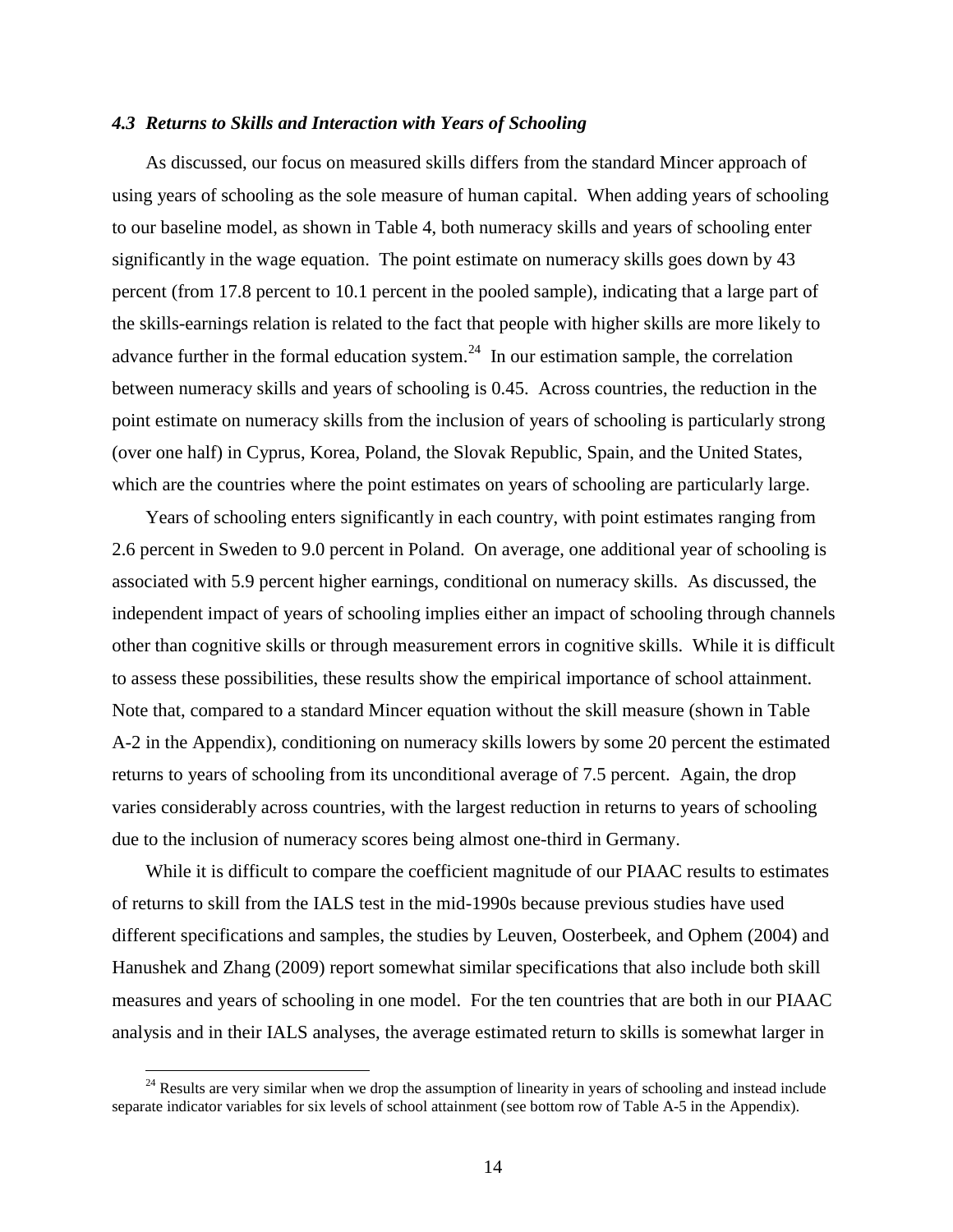PIAAC than in IALS (9.1 percent here, 6.2 percent in [Leuven, Oosterbeek, and Ophem \(2004\)](#page-28-6), and 8.1 percent in Hanushek and Zhang  $(2009)$ .<sup>25</sup> A few particular differences to the IALS results stand out. On the one hand, our PIAAC estimates are substantially larger in Germany and in Poland (where IALS did not show any significant return to skills). On the other hand, our PIAAC estimates are smaller in the United States and (depending on the comparison study) in the Netherlands, the two countries that had the largest estimates in IALS. Closer investigation of the extent to which these comparisons are affected by differences in model specifications and samples warrants additional future research.

#### *4.4 Returns to Different Dimensions of Skills*

 $\overline{a}$ 

A particular innovation of the PIAAC survey is a richer measurement of various skills, both in the sense that a wider range of competencies is assessed within each skill domain and that a new skill domain was added. As noted, in contrast to the previous IALS assessments, the correlation between numeracy and literacy skills in PIAAC is somewhat lower at 0.85, potentially allowing for an identification of the associations of each skill domain with earnings separately. Furthermore, PIAAC for the first time tested the new skill domain of problem solving in technology-rich environments ("problem solving" for short). The correlations of problem-solving skills with numeracy and literacy skills are 0.76 and 0.80, respectively.

Table 5 reports estimates of returns to the alternative skill measures for the pooled sample, first included separately and then jointly in the model.<sup>26</sup> By themselves, average estimated returns to literacy skills are very similar to those for numeracy skills (17.1 compared to 17.8 percent). By contrast, estimated returns to problem-solving skills are systematically smaller, at 14.3 percent on average.<sup>27</sup> This pattern tends to be similar within most countries (see Table A-3 in the Appendix). The only partial exception to the pattern is found in Estonia, where the problemsolving estimate is larger than the literacy estimate (but not than the numeracy estimate).

Our general focus on numeracy skills comes from the joint consideration of the separate skill domains. When numeracy and literacy skills are entered together in column (4), both enter

 $25$  These comparisons refer to Table 3 i[n Leuven, Oosterbeek, and Ophem \(2004\)](#page-28-6), together with information on the standard deviation in skills from their Table A2, and to Model 4 of Table 5 in [Hanushek and Zhang \(2009\)](#page-27-6).

<sup>&</sup>lt;sup>26</sup> All pooled models include country fixed effects so that all estimates rely just on within-country variation.

 $27$  The number of observations in the specifications that include the problem-solving skill domain is smaller than in the baseline model because Cyprus, France, Italy, and Spain did not participate in the test of problem-solving skills and because individual respondents were allowed to opt out of the problem-solving test.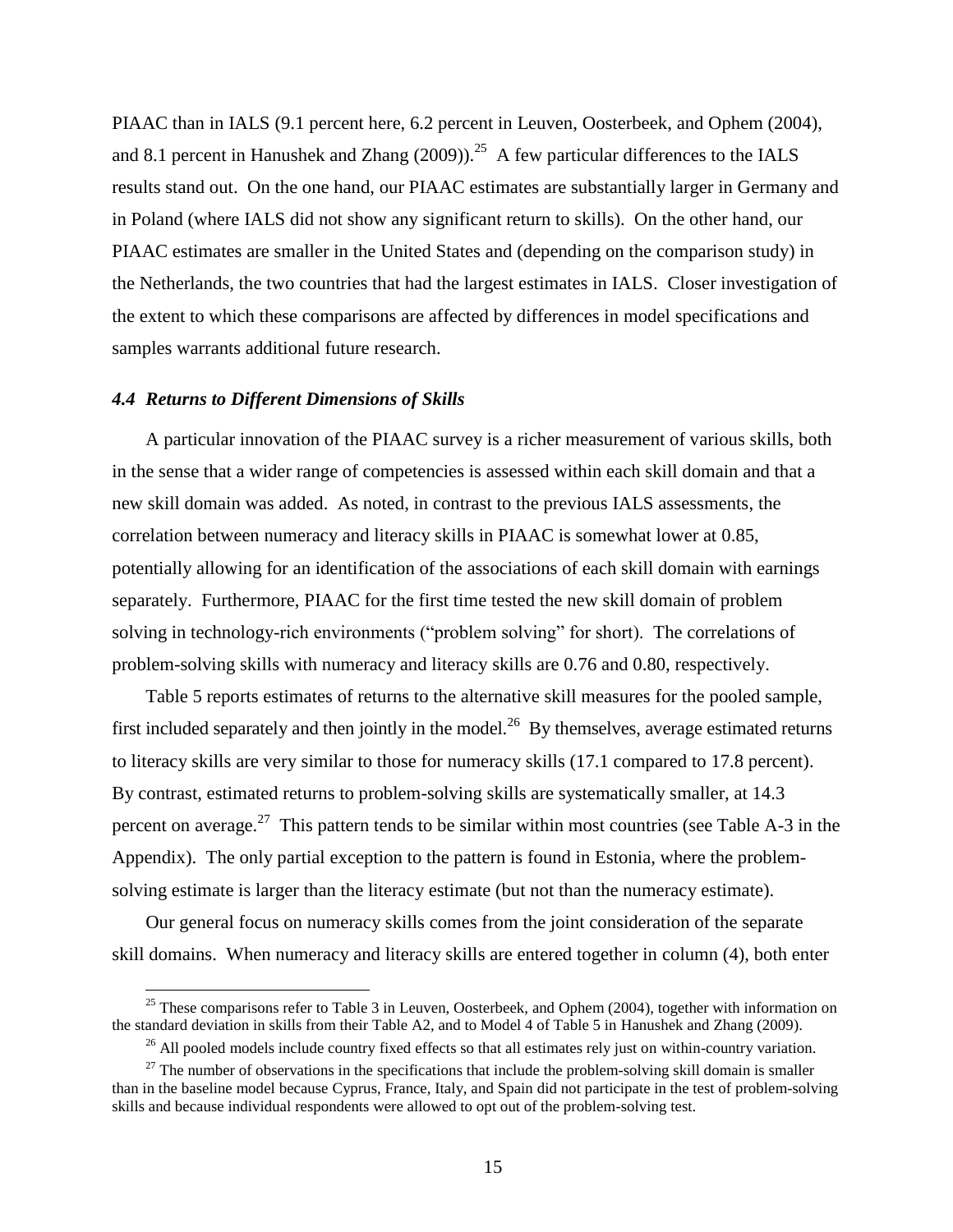significantly, but the numeracy estimates tends to dominate the literacy estimate at 12.0 percent compared to 6.8 percent on average. However, there is also some variation in this pattern across countries. In all countries except Austria, the Netherlands, and Poland, the point estimate on numeracy is larger than on literacy. While the coefficient on numeracy is statistically significant in all countries, the coefficient on literacy becomes statistically insignificant in five countries (Estonia, France, Ireland, Norway, and the Slovak Republic) and even turns negative in Japan. Of course, models that contain several skill measures at once have to be interpreted cautiously, as they are identified only from the limited part of the skill variation that is independent of variation in the other skill.

The assessment of problem solving is an innovative attempt in PIAAC to measure skills needed to succeed in an information-based economy where information and communication skills are required.<sup>28</sup> Interestingly, these skills, at least as assessed by PIAAC, are systematically less strongly associated with individual earnings than more traditional cognitive skills. In conjunction with numeracy skills, problem solving has half the estimated return: 6.2 percent on average versus 12.1 percent for numeracy. This aggregate result holds across all countries except the Czech and Slovak Republics. Further, the point estimate on problem solving is insignificant in Japan, Korea, and Poland.

With all three skill domains together, each enters statistically significantly in the pooled model, but the point estimates on numeracy and literacy of 7.8 and 7.6 percent, respectively, are twice as large as the point estimate on problem-solving skills of 3.7 percent. Identification of separate effects is challenging in this model, particularly in the smaller within-country samples, so we do not want to over-interpret the country results. Nonetheless, while the coefficient on problem-solving skills gets small and statistically insignificant in nine of the eighteen countries, it actually dominates the numeracy estimate in three countries (the Czech and Slovak Republics and the United Kingdom) and the literacy estimate in six countries (Denmark, Estonia, Norway, the Slovak Republic, Sweden, and the United States).

The final column of Table 5 standardizes the numeracy skill measure to have mean zero and standard deviation one for the entire international sample, rather than within each country separately. This normalizes the numeracy scores to have comparable absolute returns across countries. Overall, the estimated average return to skills is slightly larger with the international

<sup>&</sup>lt;sup>28</sup> See, for example, the description at:  $\frac{http://nces.edu.gov/surveys/piaac/problem-solving.argv.$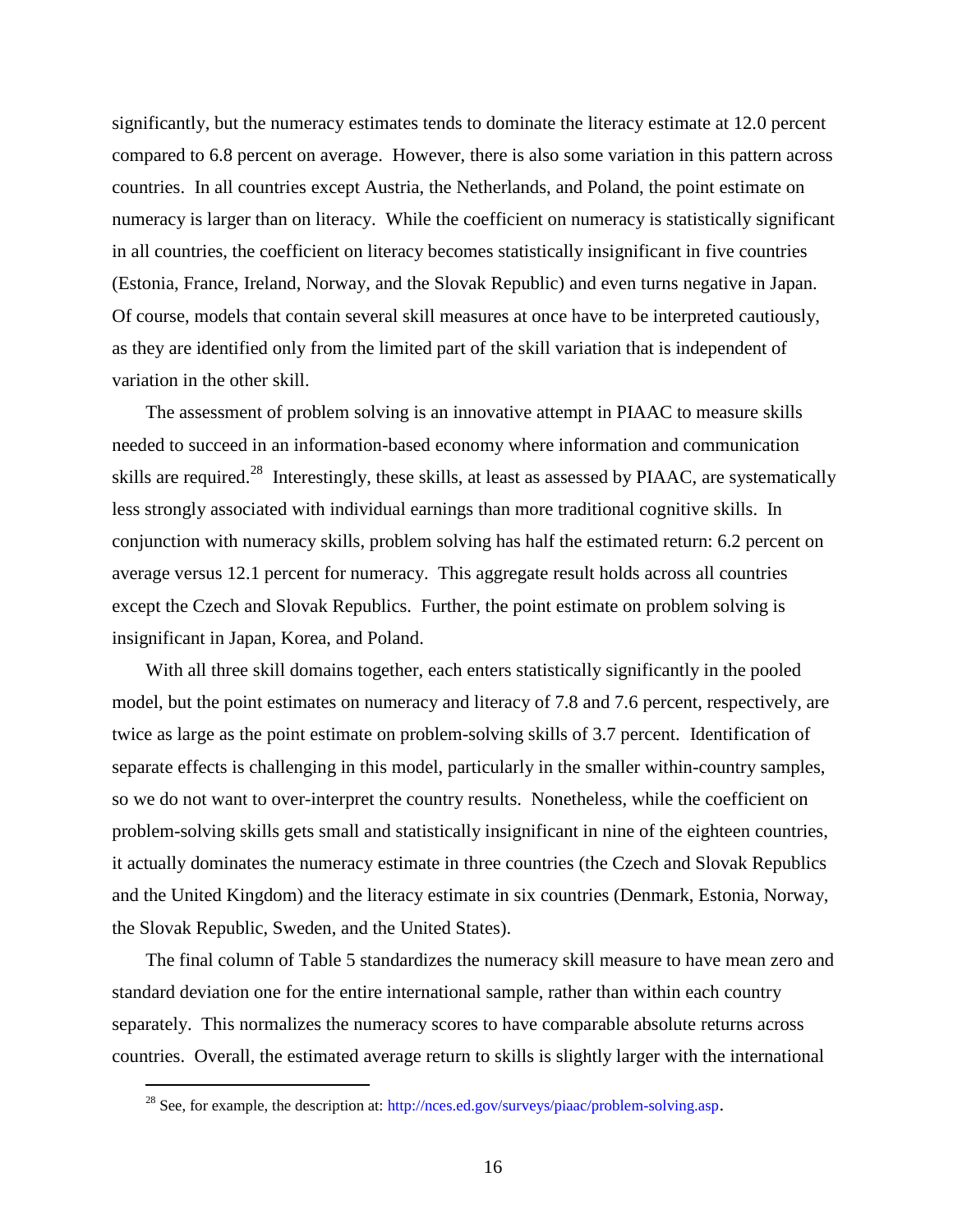standardization (18.3 percent compared to 17.8 percent). In fact, in most countries this makes little difference (Table A-3), simply because within-country standard deviations in test scores are similar in many countries. But in Japan and Korea, two countries with relatively narrow withincountry skill distributions, return estimates are 3.8 and 3.1 percentage points larger, respectively, reflecting the fact that any given movement on the international distributions represents a wider within-country change. The opposite holds in the United States, the country with the widest within-country skill distribution, where return estimates are 1.7 percentage points smaller.

#### *4.5 Heterogeneous Returns in Different Subgroups*

 $\overline{a}$ 

In discussions of wage determination, a variety of subgroups such as females, public-sector workers, or immigrants are frequently singled out as facing different labor-market challenges. Thus, it is useful to trace through the returns to skills in such identifiable groups. To address this heterogeneity in wage determination, we added interaction terms of important subgroup indicators with the skill measure (and with all control variables) to our baseline model. Figure 3 depicts the results for the pooled estimation, with country details given in Table A-4 in the Appendix.

There are some significant differences in estimated returns to skills in the overall international sample, but the quantitative magnitude of the differences tends to be relatively modest. First, estimated returns to numeracy are nearly identical for men and women in the sample of prime-age, full-time employees. Second, estimated returns tend to slightly increase with the education level of the workers' parents (measured in three categories), but the difference ranges only from 14.8 percent for workers with low-educated parents to 18.0 percent for workers with high-educated parents. Third, estimated returns are significantly higher in the private sector (at 18.3 percent) than in the public sector, but even in the latter, returns are at 14.7 percent. Fourth, estimated returns are slightly higher in the native population (19.8 percent) than among immigrants (15.9 percent).<sup>29</sup> The small difference indicates, among others, that the fact that interviews were performed in the country's language does not affect the overall results. Fifth, while the baseline model refers to full-time employees only, part-time employees also have a considerable return to skills, albeit significantly smaller at 12.2 percent. In the sample of fulltime and part-time employees together (not shown), the estimated return to skills is 17.1 percent.

 $29$  On average across countries, there are roughly 11 percent first-generation migrants in the sample of fulltime, prime-age employees.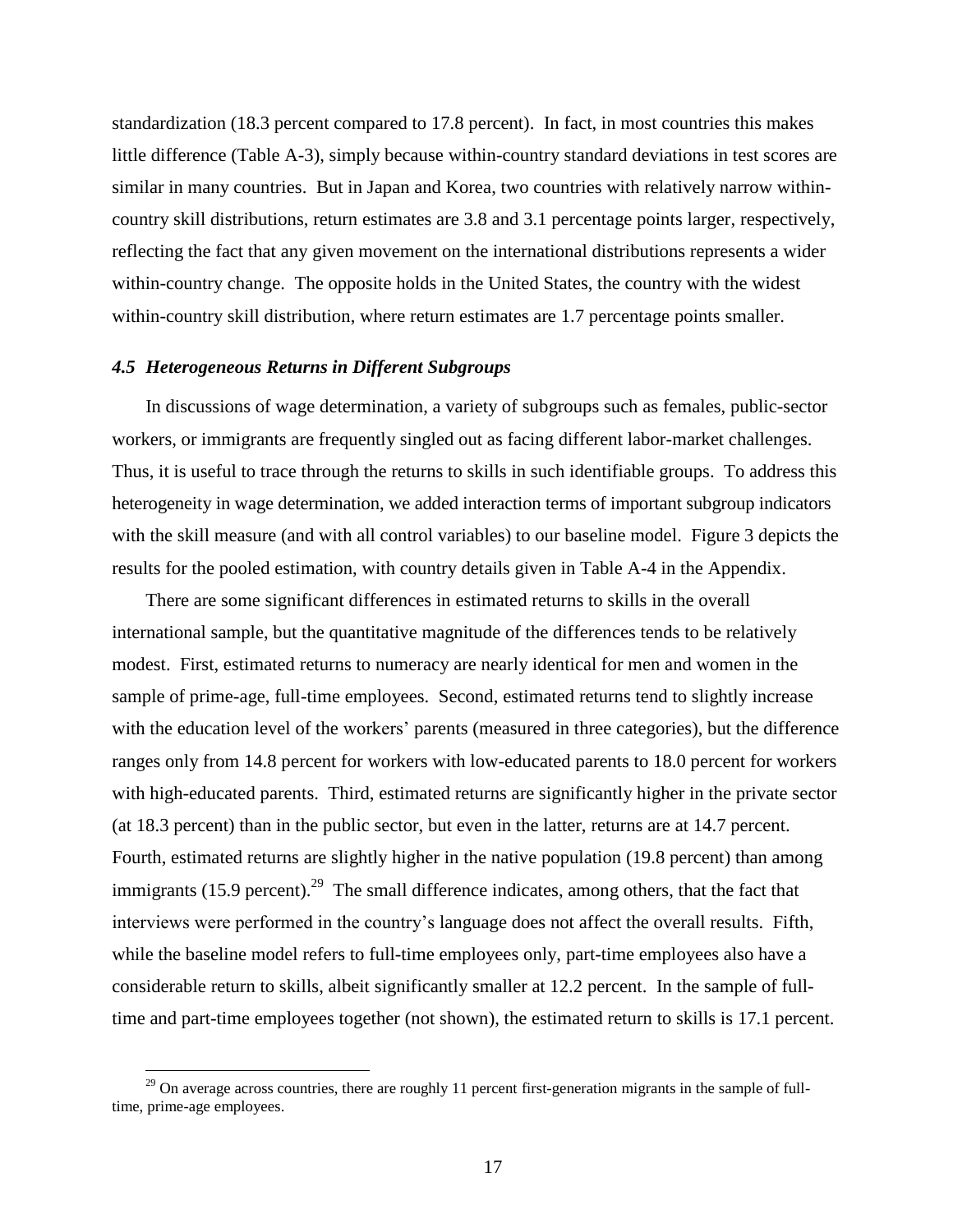There are some differences for individual countries (see Table A-4). For example, returns for women exceed returns for men by more than 4 percentage points in Austria and the Czech Republic, while the opposite is true in Korea. While the advantage of private-sector returns over public-sector returns is most pronounced in Germany, Ireland, Italy, Korea, and the United Kingdom, returns are in fact slightly (albeit not significantly) higher in the public sector in Cyprus, the Czech and Slovak Republics, and Finland. Exceptions to the general rule that parttime workers have lower returns to skills than full-time workers are Belgium, Finland, and Italy. In the Czech and Slovak Republics, Denmark, Poland, and Sweden, skill returns for part-time workers are in fact very small and statistically insignificant.

#### *4.6 Robustness to Additional Controls and Alternative Earnings Measures*

Another way to assess the robustness of our baseline results is to include additional control variables in the model and to look at alternative measures of economic performance. As is evident from Table A-5 in the Appendix, which reports returns to skills with alternative sets of control variables, controlling for parental education reduces the estimated returns to skills only from 17.8 to 16.2 percent on average. This suggests that any direct influences of families on earnings are unlikely to be a major driver of our baseline result, easing this omitted-variable concern. Similarly, adding a migrant indicator to the baseline model hardly affects the average estimated return to skills.<sup>30</sup>

Our baseline model controls for a quadratic polynomial in actual work experience. It might be argued, though, that actual experience is endogenous to skill levels, thereby capturing a channel of the effect of skills on earnings. However, as the next model in Table A-5 shows, results are hardly different when we control for potential experience (age minus years of schooling minus six) instead of actual experience. Although estimates tend to be slightly smaller, the cross-country pattern is very similar to that obtained with actual experience.

To investigate possible channels of the effect of skills on earnings, the next model adds controls for 10 one-digit occupation (ISCO) categories. The reduction in the coefficient on skills indicates that part of the aggregate return to skills materializes through selection into higher-

<sup>&</sup>lt;sup>30</sup> In an extended model shown in Table A-6 in the Appendix, the additional control variables are simultaneously included in the sample including part-time employees. Estimated returns to skills are smaller in all countries, but the aggregate magnitude remains large: 15.0 compared to 17.8 percent on average. The table also shows that the associations of some of the control variables with earnings differ markedly across countries.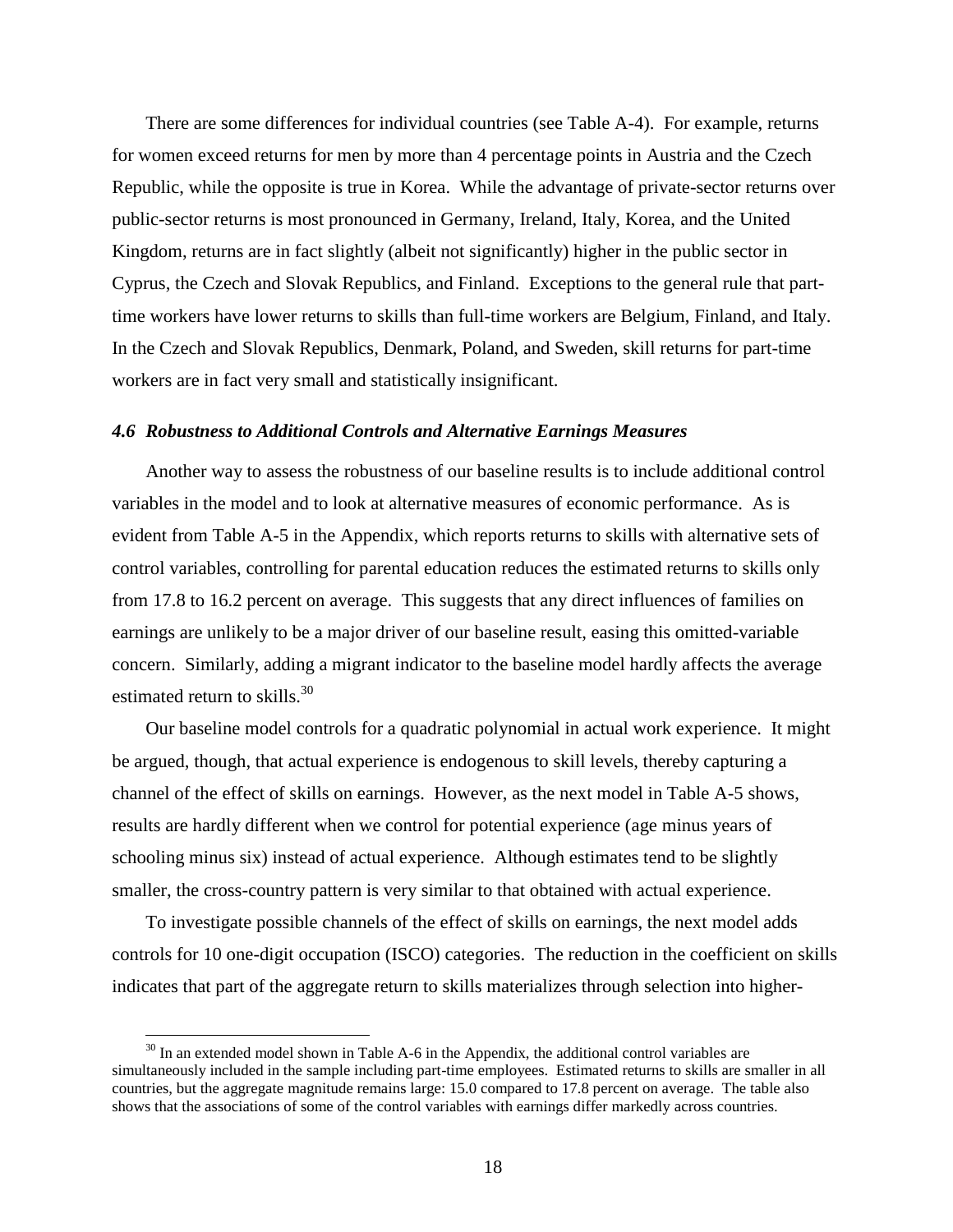paying occupations. Still, even within occupations and ignoring any cross-occupation variation, a one-standard-deviation increase in numeracy skills is associated with a 9.6 percent wage increase on average. Controlling for 21 one-digit industry (ISIC) categories also lowers the coefficient on skills, but much less so than controlling for occupations. Even within industries, the return to skills is 15.0 percent on average, leading to the important conclusion that selection into occupations or industries explains only part of the returns to skills. Looking just within such "micro labor markets," those workers with higher skills systematically have higher wages.

Finally, the results prove highly robust in models with alternative earnings measures than the baseline specification with log gross hourly wages (Table A-7). First, in Austria, Canada, and Sweden, we do not have continuous wage information, but only the median wage of the country-specific wage decile for each participant. When we use decile medians instead of continuous wages in the other countries, estimated returns to skills are hardly different. In the pooled sample, the point estimate is 16.4 percent instead of 17.0 percent.<sup>31</sup> Also within individual countries, results do not differ significantly. Only in the Czech Republic, Ireland, and the United States are the decile-median estimates smaller than the continuous estimates to a noteworthy extent (between 2.1 and 2.7 percentage points), whereas in several other countries, the decile-median estimates are in fact larger than the continuous estimates. The overall pattern suggests that estimates based on decile medians may be reasonable proxies for the true estimates.

Second, while our baseline wage measure does not include bonuses, models where bonuses are included in the hourly wage yield very similar estimates of skill returns that are slightly larger (17.6 instead of 17.0 percent on average). Third, considering monthly rather than hourly wages, so that hours worked come into play, hardly changes the picture (either with or without bonuses), although there is some variation for individual countries. Finally, extending the sample to the self-employed – 9 percent of the labor force on average in our estimation sample – also has little effect on the estimated returns across countries.

#### **5. Accounting for Cross-Country Differences in Returns to Skills**

 $\overline{a}$ 

In our assessment of wage determination, we have found that returns to skills differ markedly across the 22 countries in our sample. This raises the question whether there are

<sup>&</sup>lt;sup>31</sup> All pooled models in the table exclude Austria, Canada, Germany, Sweden, and the United States, where continuous earnings data are not available in the Public Use File.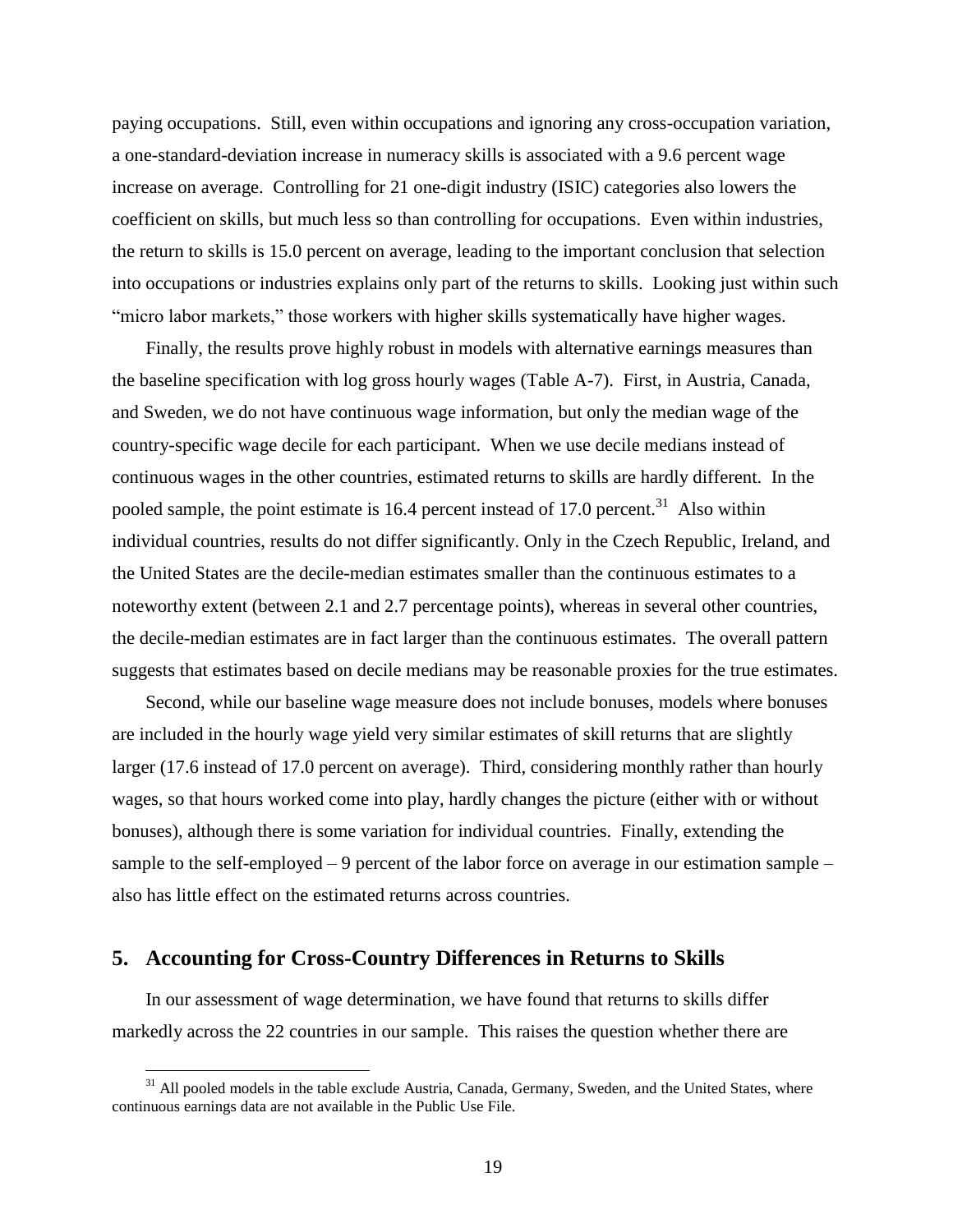features of country economies such as labor and product market regulations that are systematically related to differences in skill returns. Thus, in this final section, we turn to establishing a set of stylized facts about country characteristics that are systematically related to differences in the returns to skills across countries.

Over the past two decades, there have been significant changes in employment protection policies, unionism, and other policies across Europe. These changes have been largely motivated by a desire to improve the functioning of the economies and, by implication, the economic wellbeing of individuals. Here we investigate whether these commonly identified aspects of different countries interact with the returns to skills. For example, unions have been argued to favor wage schedules that reduce skill returns (see [Frandsen \(2012\)](#page-27-16) and the references therein).

We begin with a baseline skill-earnings model (equation (2)) pooled across all countries and including country fixed effects  $\mu_n$  for  $n=1, \ldots, 22$  countries. We then include interaction terms between the individual skill measure *C* and various measures of country characteristics *N*:

$$
\ln y_{in} = \mu_n + \beta_1 C_{in} + \beta_2 (C_{in} N_n) + \beta_3 E_{in} + \beta_4 E_{in}^2 + \beta_5 G_{in} + \varepsilon_{in}
$$
 (5)

Note that the main effects of the country-level features are absorbed in the country fixed effects  $\mu_n$ . The coefficient of interest is  $\beta_2$ , which shows how returns to skills vary with different country characteristics. As the latter vary only at the country level, standard errors in this model are clustered at the country level. While degrees of freedom are limited in such a cross-country analysis, the extended PIAAC sample provides substantially more analytical potential than previous studies. Note that any bias in estimated returns to skills that is the same across countries would not affect this analysis, which is identified from the relative returns across countries. To facilitate interpretation, all variables in the interacted model are de-meaned.

For this analysis, we incorporate aggregate data about differences in the structure of the international economies.<sup>32</sup> Union density measures the share of wage and salary earners who are trade union members. Employment protection legislation indicates the strictness of employment

 $32$  Data are provided by the OECD and refer to 2011 unless otherwise noted. Union density refers to 2009 in the Czech Republic and to 2010 in Denmark, Estonia, Poland, and Spain. The employment-protection indicator is the weighted sum of sub-indicators concerning the regulations for individual dismissals (weight of 5/7) and additional provisions for collective dismissals (2/7), incorporating 13 data items (see [Venn \(2009\)](#page-28-15) for details). The product-market regulation indicator refers to 2008 and covers formal regulations in state control of business enterprises, legal and administrative barriers to entrepreneurship, and barriers to international trade and investment (see [Wölfl et al. \(2009\)](#page-28-16) for details). Results are similar when using other measures of employment protection legislation or sub-indices of product-market regulation. The public-sector share is calculated from the PIAAC data.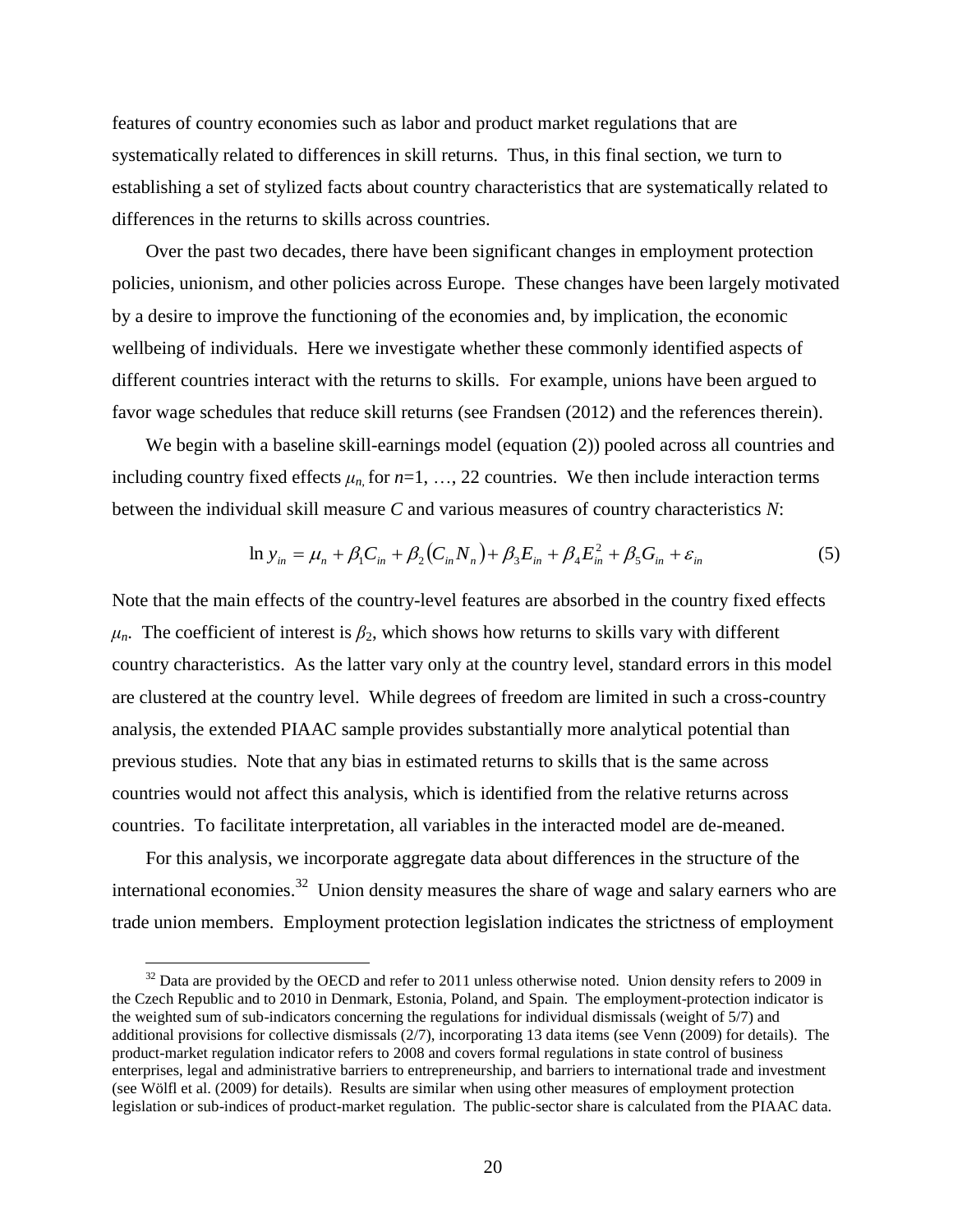protection against individual and collective dismissal of employees on regular contracts. Existence of minimum wages is measured by a binary variable that takes the value 1 if a country has a statutory minimum wage and 0 otherwise. Product-market regulation is a composite indicator measuring the degree to which policies promote or inhibit competition in areas of the product market where competition is viable. Public-sector share is the share of wage and salary workers employed in the public sector.

Analysis of the various aggregate institutional factors produces an interesting pattern of results (Table 6). When entered separately, union density, employment protection, and the public-sector share have significant negative interactions with the returns to skill. That is, countries with a larger share of unionized workers, stricter employment protection, and larger public sectors have systematically lower returns to skills on the labor market. For example, the estimate in column (1) suggests that a 25 percentage-point increase in union density (the difference, for example, between Belgium and the United Kingdom) is associated with a 3.5 percentage points lower wage increase for each one-standard-deviation increase in numeracy skills. By contrast, product-market regulations are not significantly related to differences in returns to skills across countries, whereas countries with a minimum wage in fact appear to have larger returns to skill in this simple model. However, when all five country-level measures are jointly included in column (6), only the interactions with union density and employment protection legislation retain significance.

To ensure that results are not driven by country differences in the level or dispersion of skills, column (7) adds interactions with the mean numeracy score of the country and with skill inequality (the differential between the  $90<sup>th</sup>$  and  $10<sup>th</sup>$  percentile of the numeracy skill distribution). The skill level may capture the supply of skills within a country, while skill inequality reflects how compressed the distribution of skills is. It turns out that neither countries' skill means nor their skill inequalities are significantly related to differences in returns to skills, and the previous results remain intact.

Finally, column (8) adds a full set of 185 occupation-by-industry fixed effects to check whether results are driven by differences in the occupation or industry structures of countries. Identification in this model comes from variation within rather detailed industry-occupation cells. Even in this quite demanding specification, the results on the interactions of returns to skill with union density and with employment protection remain intact. In addition, the interaction

21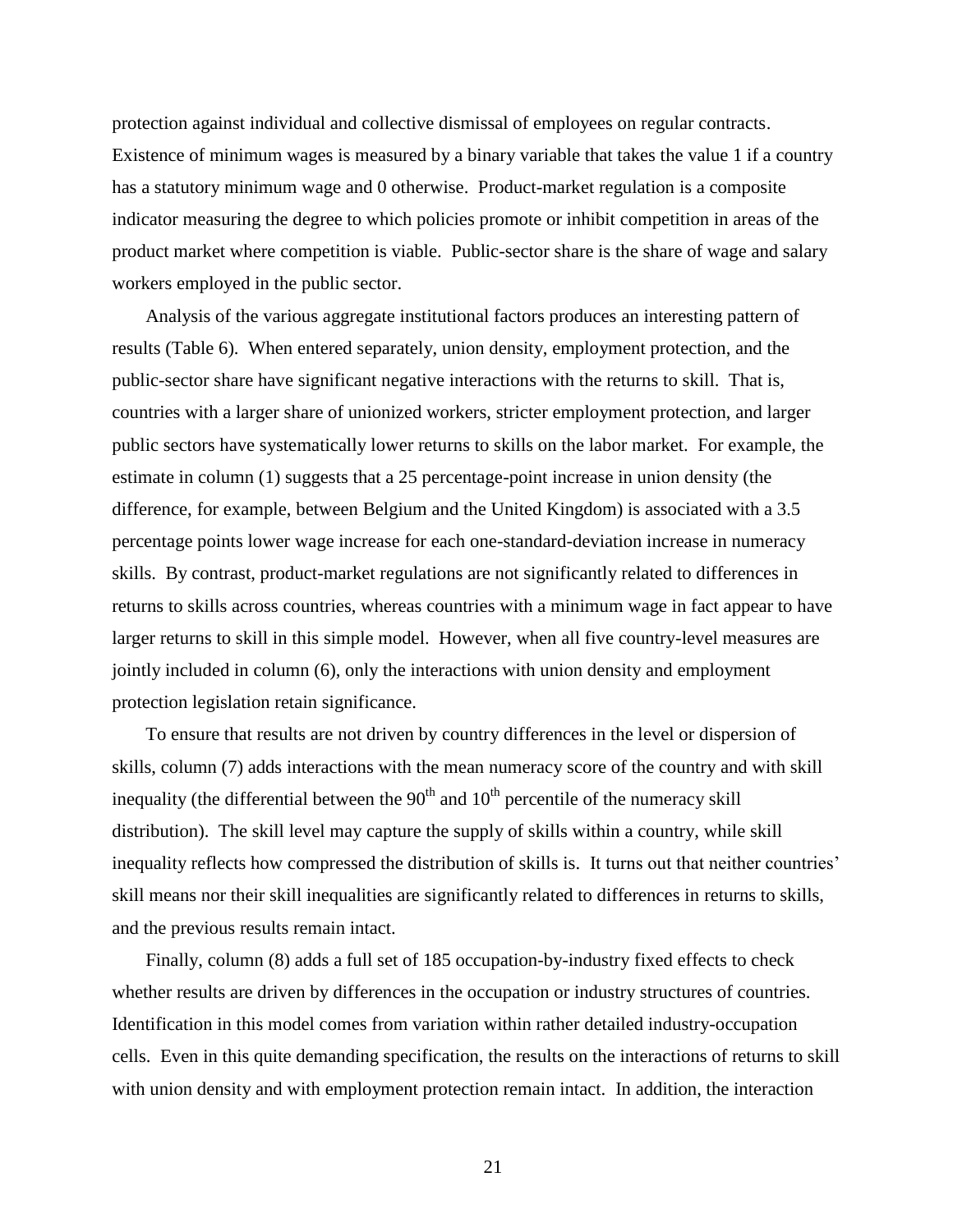with the public-sector share recovers significance in this model. We conclude that returns to skills are systematically lower in countries with higher union density, stricter employment protection legislation, and larger public sectors.

#### **6. Conclusions**

While human capital is virtually always identified as the key factor determining systematic differences in individual wages, existing empirical evidence has rested on crude and (almost certainly) biased estimates of its importance. The ubiquitous Mincer earnings function assumes that skill differences can be encapsulated in measures of school attainment, neglecting any other factors that might systematically affect skills. When direct measures of skill differences are introduced, the bulk of evidence on the returns to skills is restricted to selective samples – namely, young workers in the United States. These samples are, as we demonstrate, unrepresentative both of the labor-market experiences in other countries and of older, prime-age workers. We investigate the returns associated with a series of measures of cognitive skills across a large set of countries. The new international PIAAC study provides insights into the extent to which modern, knowledge-based labor markets reward skills.

Higher cognitive skills – measured across numeracy, literacy, and problem-solving domains – are systematically related to higher wages in all 22 participating countries. The effect sizes of our returns to skills estimates (best thought of as lower bounds because of measurement errors in skills) are economically meaningful. Among prime-age workers, a one-standard-deviation increase in numeracy skills is associated with increased hourly wages averaging some 18 percent across countries. But perhaps the most striking finding from the international analysis is the substantial heterogeneity in returns to skills across countries. Estimated returns to skills in the countries with the highest returns (the United States, Ireland, and Germany) are roughly twice as large as in the countries with the lowest returns (Sweden, the Czech Republic, and Norway).

In addition, the age pattern of returns underscores the problem of relying just on the experiences of younger workers in evaluating the economic role of skill differences. Prime-age workers (age 35-54) quite consistently show greater returns to skills than labor-market entrants (age 25-34), averaging a 4 percentage-point difference. Only the participating Eastern European transition economies fail to show this age pattern, probably reflecting the loss of human capital to older workers when their economies changed.

22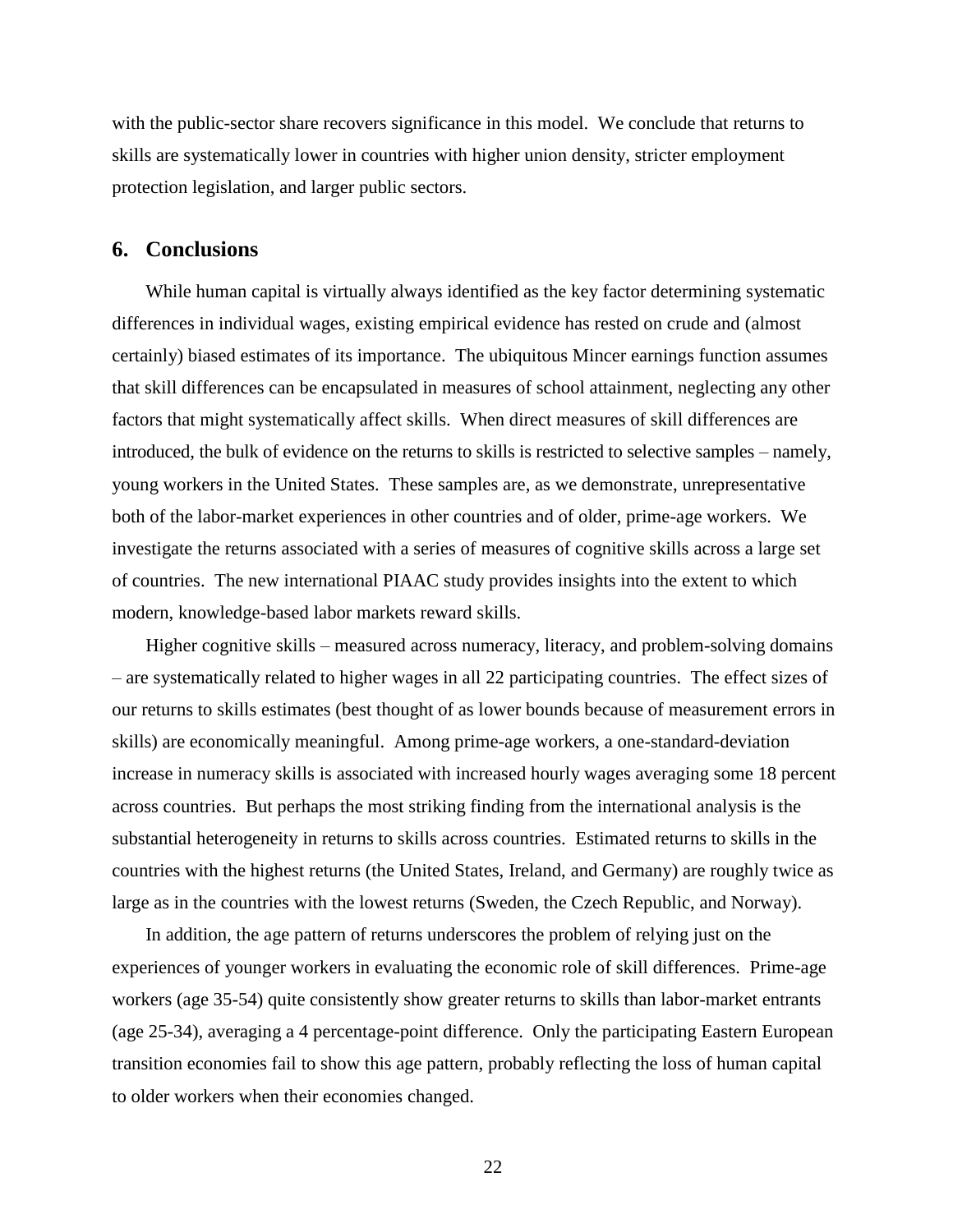The skill-earnings associations prove immensely robust in a variety of dimensions when looking at the labor-market earnings of prime-age workers. Perhaps surprisingly, though, returns to general literacy and particularly numeracy are quite consistently higher than returns to problem solving, a construct developed to measure skill demands in technologically-based economies. Differences in returns to skills across subsets of workers also present interesting patterns. On average, women and men have identical returns, while observed skills make somewhat less difference to immigrants, part-time workers, and public-sector workers. Again, however, there are country differences that warrant more investigation.

Having established the pattern of returns to skills across countries, the cross-country dimension of our analysis allows us to provide stylized facts about what accounts for differences in returns to skills across countries. Intriguingly, returns to skills are systematically lower in countries with higher union density, stricter employment protection legislation, and larger public sectors, while minimum wages, product-market regulations, average skill levels, and skill inequality are not systematically related to differences in skill returns. While this is just a descriptive depiction of which countries have higher skill returns than others, the consistency with standard conceptual models is striking.

The regularity of the relationship between cognitive skills and higher earnings in all countries documents the extent to which modern knowledge-based economies value skills. We view the results presented here as a building block toward better understanding the sources and mechanisms that relate individuals' skills to productivity and labor-market outcomes. For example, by quantifying this association, the new results may have immediate application in parameterizing development-accounting studies that try to quantify the extent to which crosscountry differences in skills can account for cross-country differences in economic prosperity [\(Caselli \(2005\)](#page-26-14); [Hanushek and Woessmann \(2012\)](#page-27-2)). Additionally, understanding individual productivity differences is a necessary ingredient into projecting how the average level and inequality of economic outcomes of countries may move with future technological change.

Importantly, almost all international discussion of educational policy is centered on school quality and student achievement. To understand the full economic implications of these discussions, it is necessary to move the analysis of labor-market outcomes to match the analysis of school outcomes.

23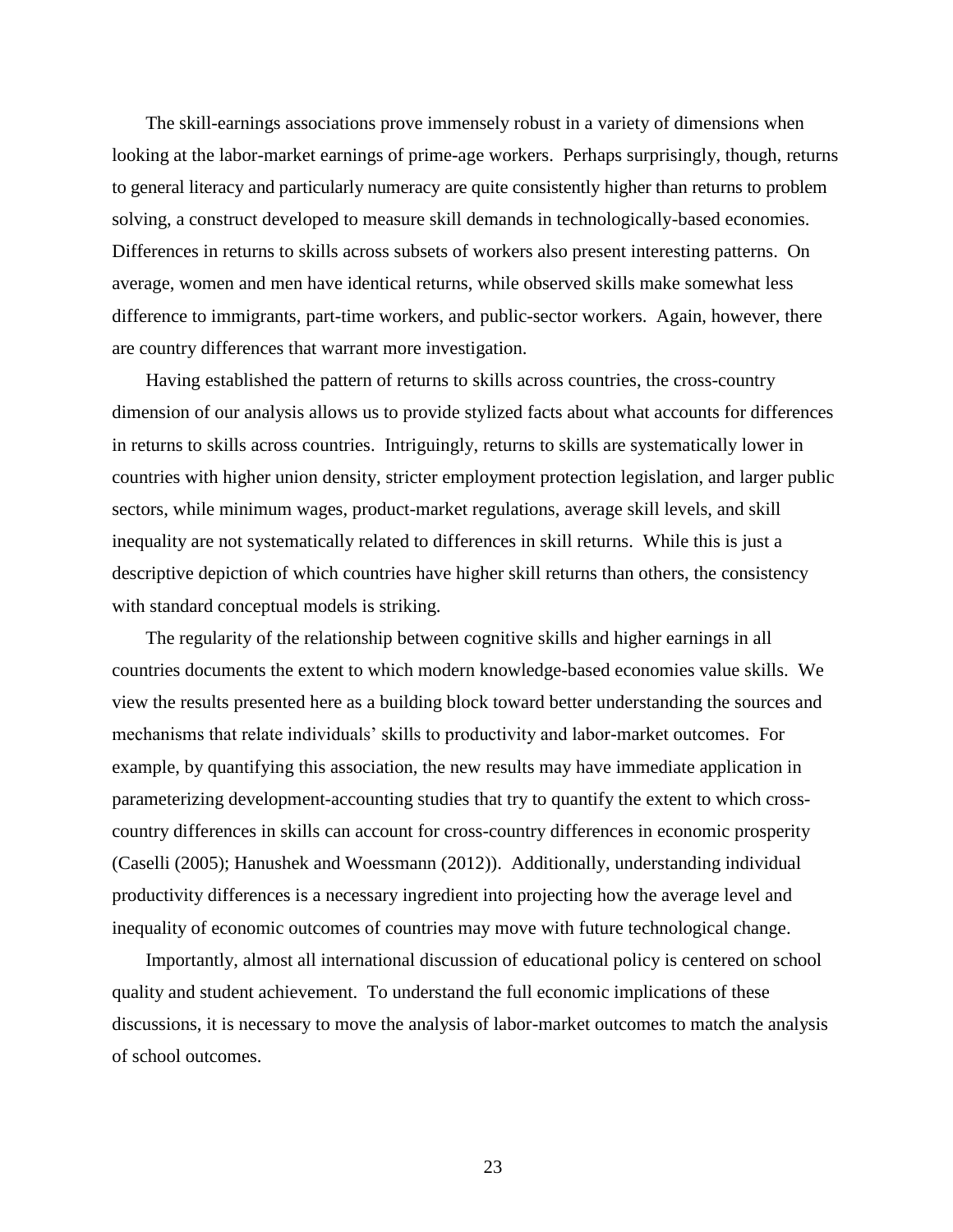#### **References**

- <span id="page-26-5"></span>Acemoglu, Daron, and David Autor. 2011. "Skills, tasks and technologies: Implications for employment and earnings." In *Handbook of Labor Economics, Volume 4b*, edited by Orley Ashenfelter and David Card. Amsterdam: North Holland: 1043-1171.
- <span id="page-26-0"></span>Altonji, Joseph G., and Charles R. Pierret. 2001. "Employer learning and statistical discrimination." *Quarterly Journal of Economics* 116, no. 1: 313-350.
- <span id="page-26-4"></span>Autor, David H., Frank Levy, and Richard J. Murnane. 2003. "The skill content of recent technological change: An empirical exploration." *Quarterly Journal of Economics* 118, no. 4: 1279-1333.
- <span id="page-26-7"></span>Barone, Carlo, and Herman G van de Werfhorst. 2011. "Education, cognitive skills and earnings in comparative perspective." *International Sociology* 26, no. 4: 483-502.
- <span id="page-26-1"></span>Bishop, John H. 1989. "Is the test score decline responsible for the productivity growth decline?" *American Economic Review* 79, no. 1: 178-197.
- <span id="page-26-13"></span>Black, Sandra E., and Paul J. Devereux. 2011. "Recent developments in intergenerational mobility." In *Handbook of Labor Economics, Vol. 4b*, edited by Orley Ashenfelter and David Card. Amsterdam: North Holland: 1487-1541.
- <span id="page-26-12"></span>Böhlmark, Anders, and Matthew J. Lindquist. 2006. "Life-cycle variations in the association between current and lifetime income: Replication and extension for Sweden." *Journal of Labor Economics* 24, no. 4: 879-896.
- <span id="page-26-3"></span>Bowles, Samuel, Herbert Gintis, and Melissa Osborne. 2001. "The determinants of earnings: A behavioral approach." *Journal of Economic Literature* 39, no. 4: 1137-1176.
- <span id="page-26-8"></span>Card, David. 1999. "The causal effect of education on earnings." In *Handbook of Labor Economics, Vol. 3a*, edited by Orley Ashenfelter and David Card. Amsterdam: North Holland: 1801-1863.
- <span id="page-26-14"></span>Caselli, Francesco. 2005. "Accounting for cross-country income differences." In *Handbook of Economic Growth*, edited by Philippe Aghion and Steven N. Durlauf. Amsterdam: North Holland: 679-741.
- <span id="page-26-2"></span>Chetty, Raj, John N. Friedman, Nathaniel Hilger, Emmanuel Saez, Diane Whitmore Schanzenbach, and Danny Yagan. 2011. "How does your kindergarten classroom affect your earnings? Evidence from Project STAR." *Quarterly Journal of Economics* 126, no. 4: 1593-1660.
- <span id="page-26-10"></span>Cunha, Flavio, and James Heckman. 2007. "The technology of skill formation." *American Economic Review* 97, no. 2: 31-47.
- <span id="page-26-9"></span>Cunha, Flavio, James J. Heckman, Lance Lochner, and Dimitriy V. Masterov. 2006. "Interpreting the evidence on life cycle skill formation." In *Handbook of the Economics of Education*, edited by Eric A. Hanushek and Finis Welch. Amsterdam: North Holland: 697-812.
- <span id="page-26-6"></span>Denny, Kevin, Colm Harmon, and Vincent O'Sullivan. 2004. "Education, earnings and skills: A multi-country comparison." IFS Working Paper 04/08. London: Institute for Fiscal Studies.
- <span id="page-26-11"></span>Dugan, Dennis J. 1976. "Scholastic achievement: its determinants and effects in the education industry." In *Education as an industry*, edited by Joseph T. Froomkin, Dean T. Jamison, and Roy Radner. Cambridge, MA: Ballinger: 53-83.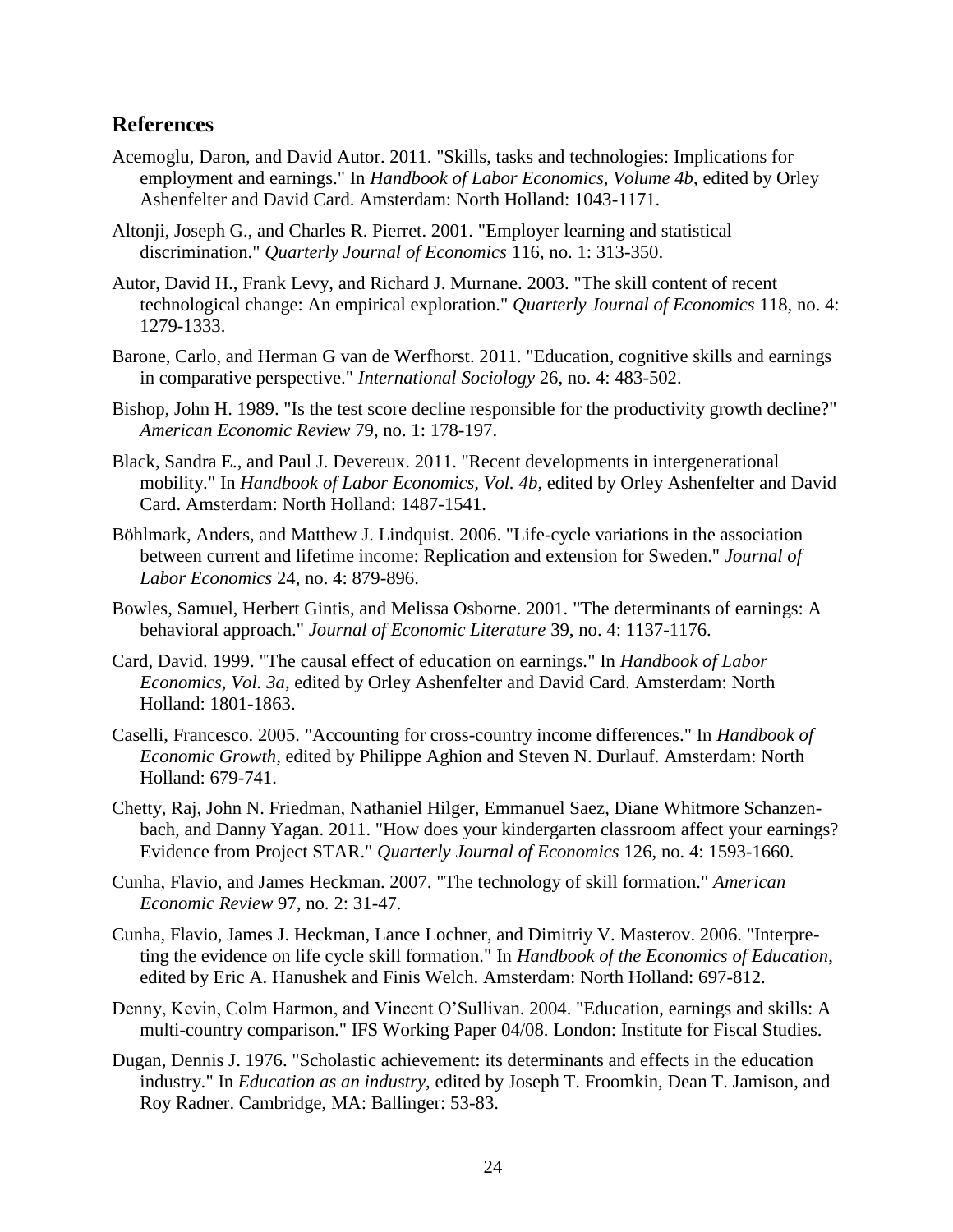- <span id="page-27-16"></span>Frandsen, Brigham R. 2012. "Why unions still matter: The effects of unionization on the distribution of employee earnings." Manuscript. Cambridge, MA: MIT.
- <span id="page-27-15"></span>Frydman, Roman, Cheryl Gray, Marek Hessel, and Andrzej Rapaczynski. 1999. "When does privatization work? The impact of private ownership on corporate performance in the transition economies." *Quarterly Journal of Economics* 114, no. 4: 1153-1191.
- <span id="page-27-5"></span>Goldin, Claudia, and Lawrence F. Katz. 2008. *The race between education and technology*. Cambridge, MA: Harvard University Press.
- <span id="page-27-8"></span>Green, David A., and W. Craig Riddell. 2003. "Literacy and earnings: An investigation of the interaction of cognitve and unobsrved skills in earnings generation." *Labour Economics* 10, no. 2: 165-184.
- <span id="page-27-9"></span>Green, David A., and W. Craig Riddell. 2013. "Ageing and literacy skills: Evidence from Canada, Norway and the United States." *Labour Economics* 22, no. 2: 16-29.
- <span id="page-27-10"></span>Griliches, Zvi. 1977. "Estimating the returns to schooling: Some econometric problems." *Econometrica* 45, no. 1: 1-22.
- <span id="page-27-1"></span>Haider, Steven, and Gary Solon. 2006. "Life-cycle variation in the association between current and lifetime earnings." *American Economic Review* 96, no. 4: 1308-1320.
- <span id="page-27-12"></span>Hanushek, Eric A. 2002. "Publicly provided education." In *Handbook of Public Economics, Vol. 4*, edited by Alan J. Auerbach and Martin Feldstein. Amsterdam: North Holland: 2045-2141.
- <span id="page-27-4"></span>Hanushek, Eric A., and Steven G. Rivkin. 2012. "The distribution of teacher quality and implications for policy." *Annual Review of Economics* 4: 131-157.
- <span id="page-27-0"></span>Hanushek, Eric A., and Ludger Woessmann. 2008. "The role of cognitive skills in economic development." *Journal of Economic Literature* 46, no. 3: 607-668.
- <span id="page-27-7"></span>Hanushek, Eric A., and Ludger Woessmann. 2011. "The economics of international differences in educational achievement." In *Handbook of the Economics of Education, Vol. 3*, edited by Eric A. Hanushek, Stephen Machin, and Ludger Woessmann. Amsterdam: North Holland: 89-200.
- <span id="page-27-2"></span>Hanushek, Eric A., and Ludger Woessmann. 2012. "Schooling, educational achievement, and the Latin American growth puzzle." *Journal of Development Economics* 99, no. 2: 497-512.
- <span id="page-27-6"></span>Hanushek, Eric A., and Lei Zhang. 2009. "Quality-consistent estimates of international schooling and skill gradients." *Journal of Human Capital* 3, no. 2: 107-143.
- <span id="page-27-11"></span>Harmon, Colm, Hessel Oosterbeek, and Ian Walker. 2003. "The returns to education: Microeconomics." *Journal of Economic Surveys* 17, no. 2: 115-155.
- <span id="page-27-13"></span>Hause, John C. 1972. "Earnings profile: Ability and schooling." *Journal of Political Economy* 80, no. 3, pt. 2: S108-S138.
- <span id="page-27-3"></span>Heckman, James J., Lance J. Lochner, and Petra E. Todd. 2006. "Earnings functions, rates of return and treatment effects: The Mincer equation and beyond." In *Handbook of the Economics of Education, Vol. 1*, edited by Eric A. Hanushek and Finis Welch. Amsterdam: North Holland: 307-458.
- <span id="page-27-14"></span>Jovanovic, Boyan. 1979. "Job matching and the theory of turnover." *Journal of Political Economy* 87, no. 5: 972-990.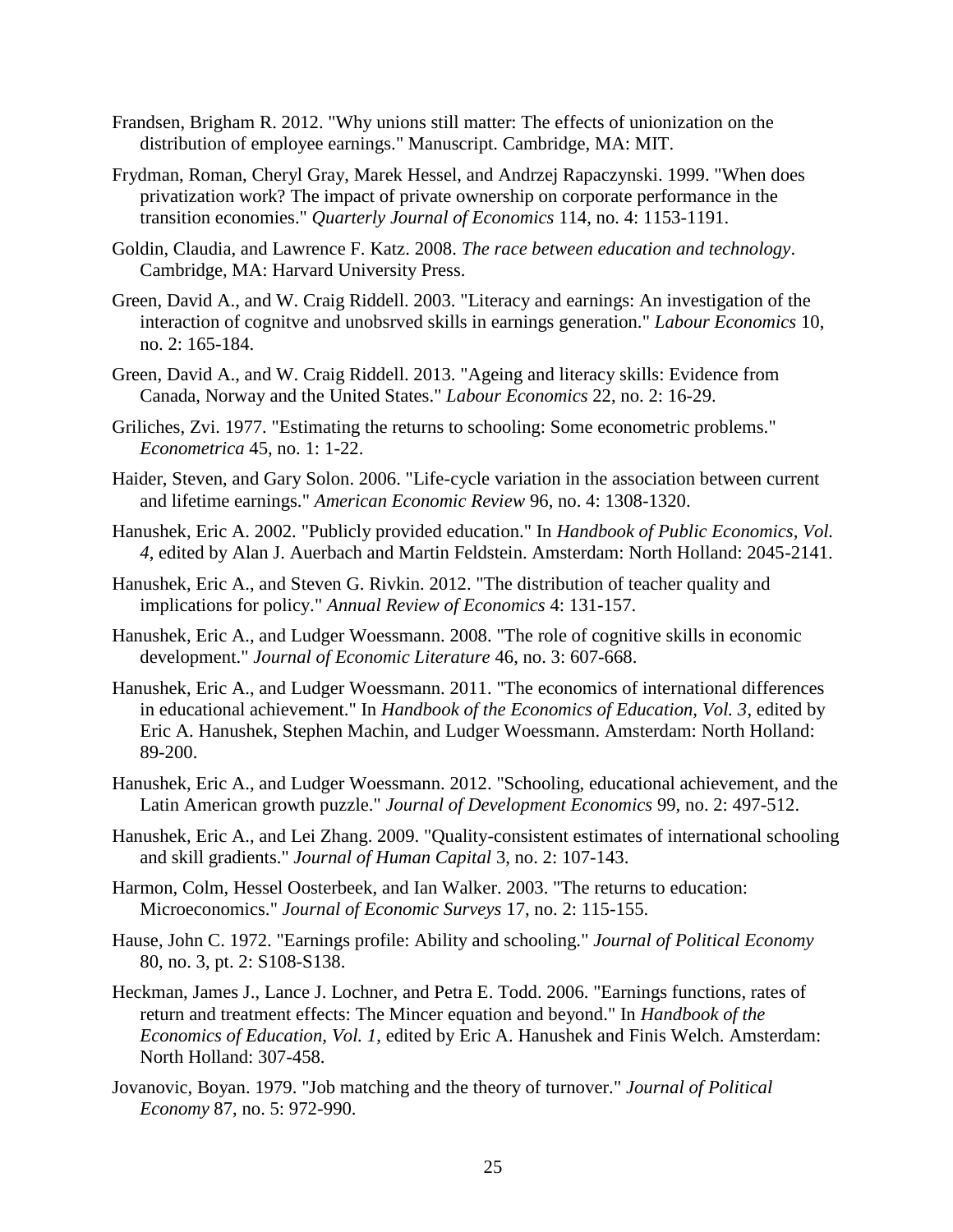- <span id="page-28-5"></span>Lazear, Edward P. 2003. "Teacher incentives." *Swedish Economic Policy Review* 10, no. 3: 179- 214.
- <span id="page-28-6"></span>Leuven, Edwin, Hessel Oosterbeek, and Hans van Ophem. 2004. "Explaining international differences in male skill wage differentials by differences in demand and supply of skills." *Economic Journal* 114, no. 495: 466-486.
- <span id="page-28-11"></span>Manski, Charles F., and David A. Wise. 1983. *College choice in America*. Cambridge: Harvard University Press.
- <span id="page-28-7"></span>McIntosh, Steven, and Anna Vignoles. 2001. "Measuring and assessing the impact of basic skills on labor market outcomes." *Oxford Economic Papers* 53, no. 3: 453-481.
- <span id="page-28-14"></span>Mertaugh, Michael, and Eric A. Hanushek. 2005. "Education and training." In *Labor markets and social policy in Central and Eastern Europe: The accession and beyond*, edited by Nicholas Barr. Washington, DC: World Bank: 207-251.
- <span id="page-28-8"></span>Mincer, Jacob. 1970. "The distribution of labor incomes: a survey with special reference to the human capital approach." *Journal of Economic Literature* 8, no. 1: 1-26.
- <span id="page-28-9"></span>Mincer, Jacob. 1974. *Schooling, experience, and earnings*. New York: NBER.
- <span id="page-28-3"></span>Mulligan, Casey B. 1999. "Galton versus the human capital approach to inheritance." *Journal of Political Economy* 107, no. 6, pt. 2: S184-S224.
- <span id="page-28-4"></span>Murnane, Richard J., John B. Willett, Yves Duhaldeborde, and John H. Tyler. 2000. "How important are the cognitive skills of teenagers in predicting subsequent earnings?" *Journal of Policy Analysis and Management* 19, no. 4: 547-568.
- <span id="page-28-1"></span>Murnane, Richard J., John B. Willett, and Frank Levy. 1995. "The growing importance of cognitive skills in wage determination." *Review of Economics and Statistics* 77, no. 2: 251-266.
- <span id="page-28-2"></span>Neal, Derek, and William R. Johnson. 1996. "The role of pre-market factors in black-white differences." *Journal of Political Economy* 104, no. 5: 869-895.
- <span id="page-28-13"></span>OECD. 2013. *OECD skills outlook 2013: First results from the survey of adult skills*. Paris: Organisation for Economic Co-operation and Development.
- <span id="page-28-0"></span>Psacharopoulos, George, and Harry A. Patrinos. 2004. "Returns to investment in education: a further update." *Education Economics* 12, no. 2: 111-134.
- <span id="page-28-10"></span>Rivkin, Steven G. 1995. "Black/white differences in schooling and employment." *Journal of Human Resources* 30, no. 4: 826-852.
- <span id="page-28-12"></span>Solon, Gary. 1999. "Intergenerational mobility in the labor market." In *Handbook of Labor Economics, Vol. 3a*, edited by Orley Ashenfelter and David Card. Amsterdam: North Holland: 1761-1800.
- <span id="page-28-15"></span>Venn, Danielle. 2009. "Legislation, collective bargaining and enforcement: Updating the OECD employment protection indicators." OECD Social, Employment and Migration Working Paper 89. Paris: OECD.
- <span id="page-28-16"></span>Wölfl, Anita, Isabelle Wanner, Tomasz Kozluk, and Giuseppe Nicoletti. 2009. "Ten years of product market reform in OECD countries: Insights from a revised PMR indicator." OECD Economics Department Working Paper 695. Paris: OECD.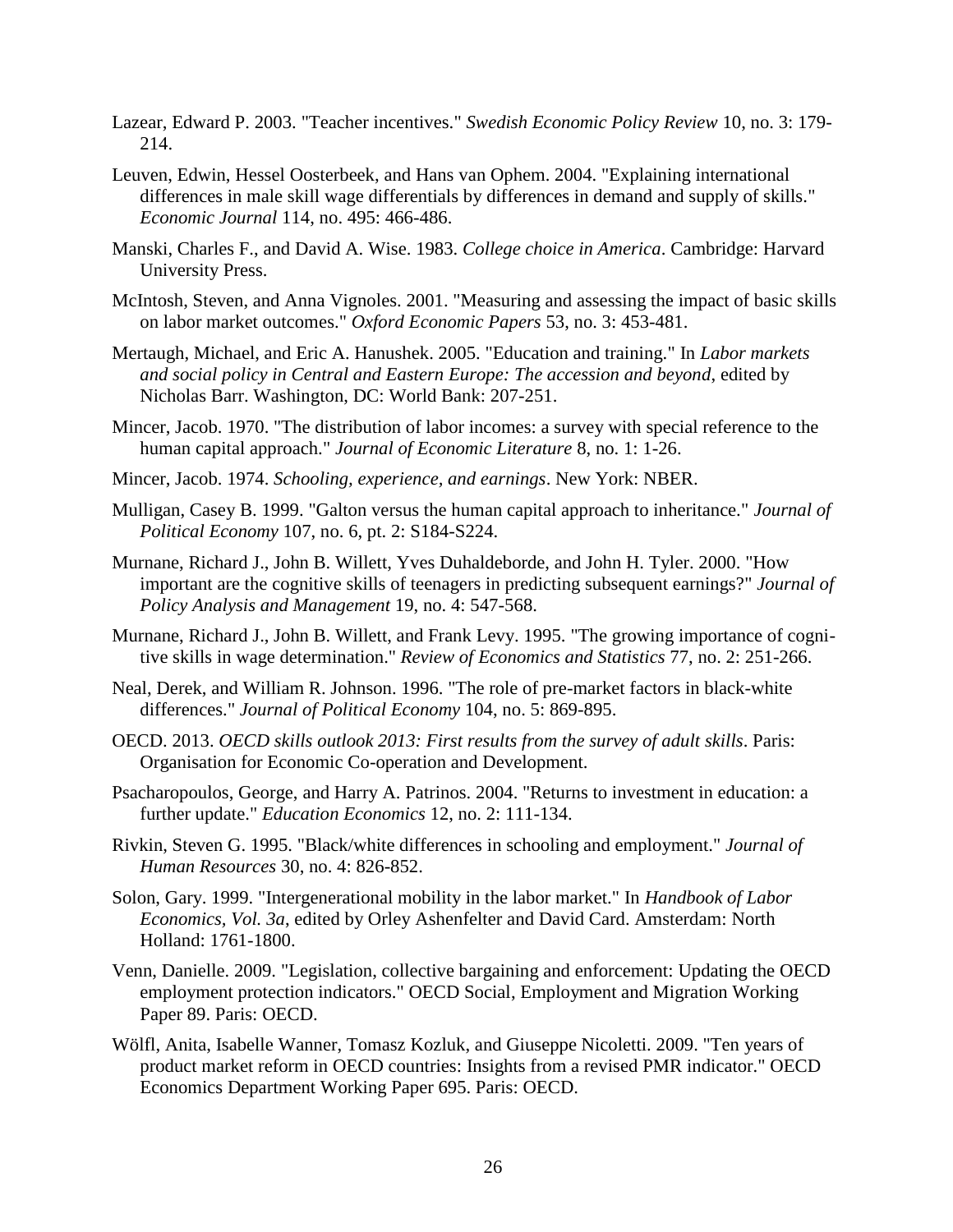|                     | Pooled | Austria | Belgium         | Canada           | Cyprus   | Czech R. | Denmark | Estonia   | Finland | France | Germany | Ireland |
|---------------------|--------|---------|-----------------|------------------|----------|----------|---------|-----------|---------|--------|---------|---------|
| Gross hourly wage   |        | 13.5    | 17.0            | 24.1             | 11.0     | 120.4    | 179.7   | 5.1       | 17.0    | 12.9   | 14.3    | 17.7    |
| (national currency) |        | (5.9)   | (6.3)           | (11.9)           | (6.6)    | (57.6)   | (68.0)  | (3.2)     | (6.4)   | (5.6)  | (7.2)   | (9.6)   |
| Wage inequality     | 1.12   | 1.07    | 0.85            | 1.25             | 1.26     | 0.96     | 0.78    | 1.51      | 0.88    | 0.86   | 1.35    | 1.20    |
| Numeracy            | 268.5  | 274.9   | 280.2           | 265.7            | 263.8    | 275.3    | 277.9   | 272.8     | 282.4   | 254.0  | 272.4   | 255.5   |
|                     | (52.5) | (49.1)  | (51.4)          | (55.9)           | (46.7)   | (43.8)   | (51.2)  | (45.2)    | (52.2)  | (56.5) | (52.7)  | (53.7)  |
| Yrs schooling       | 12.5   | 11.8    | 12.3            | 13.2             | 12.3     | 13.0     | 12.5    | 12.1      | 12.2    | 11.2   | 13.0    | 14.5    |
|                     | (3.1)  | (2.7)   | (2.9)           | (2.7)            | (3.1)    | (2.7)    | (2.7)   | (2.7)     | (3.0)   | (3.6)  | (3.0)   | (3.2)   |
| Experience (years)  | 18.7   | 20.0    | 20.8            | 19.3             | 17.5     | 20.0     | 21.0    | 19.0      | 19.0    | 19.4   | 19.2    | 17.0    |
|                     | (12.8) | (12.6)  | (12.5)          | (12.7)           | (12.3)   | (12.9)   | (13.7)  | (13.0)    | (13.6)  | (13.2) | (13.0)  | (12.0)  |
| Female (share)      | 0.50   | 0.50    | 0.50            | 0.50             | 0.52     | 0.50     | 0.50    | 0.52      | 0.50    | 0.51   | 0.50    | 0.51    |
| Observations        | 153675 | 5130    | 5463            | 26683            | 5053     | 6102     | 7328    | 7632      | 5464    | 6993   | 5465    | 5983    |
|                     |        | Italy   | Japan           | Korea            | Netherl. | Norway   | Poland  | Slovak R. | Spain   | Sweden | U.K.    | U.S.    |
| Gross hourly wage   |        | 11.5    | $1.6^{\dagger}$ | $13.6^{\dagger}$ | 16.5     | 211.9    | 16.6    | 4.4       | 9.8     | 162.3  | 12.1    | 21.0    |
| (national currency) |        | (6.0)   | (1.1)           | (11.5)           | (7.6)    | (78.1)   | (10.0)  | (3.2)     | (5.1)   | (48.8) | (7.3)   | (13.8)  |
| Wage inequality     |        | 1.02    | 1.31            | 1.50             | 1.06     | 0.80     | 1.25    | 1.22      | 1.21    | 0.69   | 1.20    | 1.49    |
| Numeracy            |        | 247.0   | 288.6           | 262.7            | 280.1    | 278.6    | 258.9   | 275.6     | 245.6   | 278.1  | 262.2   | 253.0   |
|                     |        | (50.2)  | (43.7)          | (45.3)           | (51.4)   | (55.1)   | (50.9)  | (47.2)    | (51.4)  | (54.9) | (54.8)  | (57.1)  |
| Yrs schooling       |        | 10.5    | 12.9            | 12.6             | 13.1     | 13.9     | 12.5    | 12.9      | 11.3    | 12.0   | 13.0    | 13.3    |
|                     |        | (3.9)   | (2.4)           | (3.2)            | (2.8)    | (2.6)    | (3.1)   | (2.8)     | (3.5)   | (2.5)  | (2.2)   | (3.1)   |
| Experience (years)  |        | 18.1    | 18.8            | 13.2             | 18.7     | 18.7     | 17.0    | 19.1      | 17.4    | 19.3   | 19.6    | 19.4    |
|                     |        | (12.3)  | (12.7)          | (10.8)           | (12.4)   | (12.8)   | (12.5)  | (12.5)    | (12.1)  | (13.8) | (13.0)  | (13.2)  |
| Female (share)      |        | 0.50    | 0.50            | 0.50             | 0.50     | 0.49     | 0.51    | 0.50      | 0.50    | 0.49   | 0.50    | 0.51    |
| Observations        |        | 4621    | 5278            | 6667             | 5170     | 5128     | 9366    | 5723      | 6055    | 4469   | 8892    | 5010    |

Table A-1: Descriptive Statistics in the Full Sample

*Notes:* Means, standard deviations (in parentheses), and numbers of observations for selected variables by country. Sample: full PIAAC sample(ages 16-65). Wage inequality: log wage differential between 90th and 10th percentile of wage distribution. Pooled specification gives same weight to each country.*†*wages divided by 1000. *Data source:* PIAAC.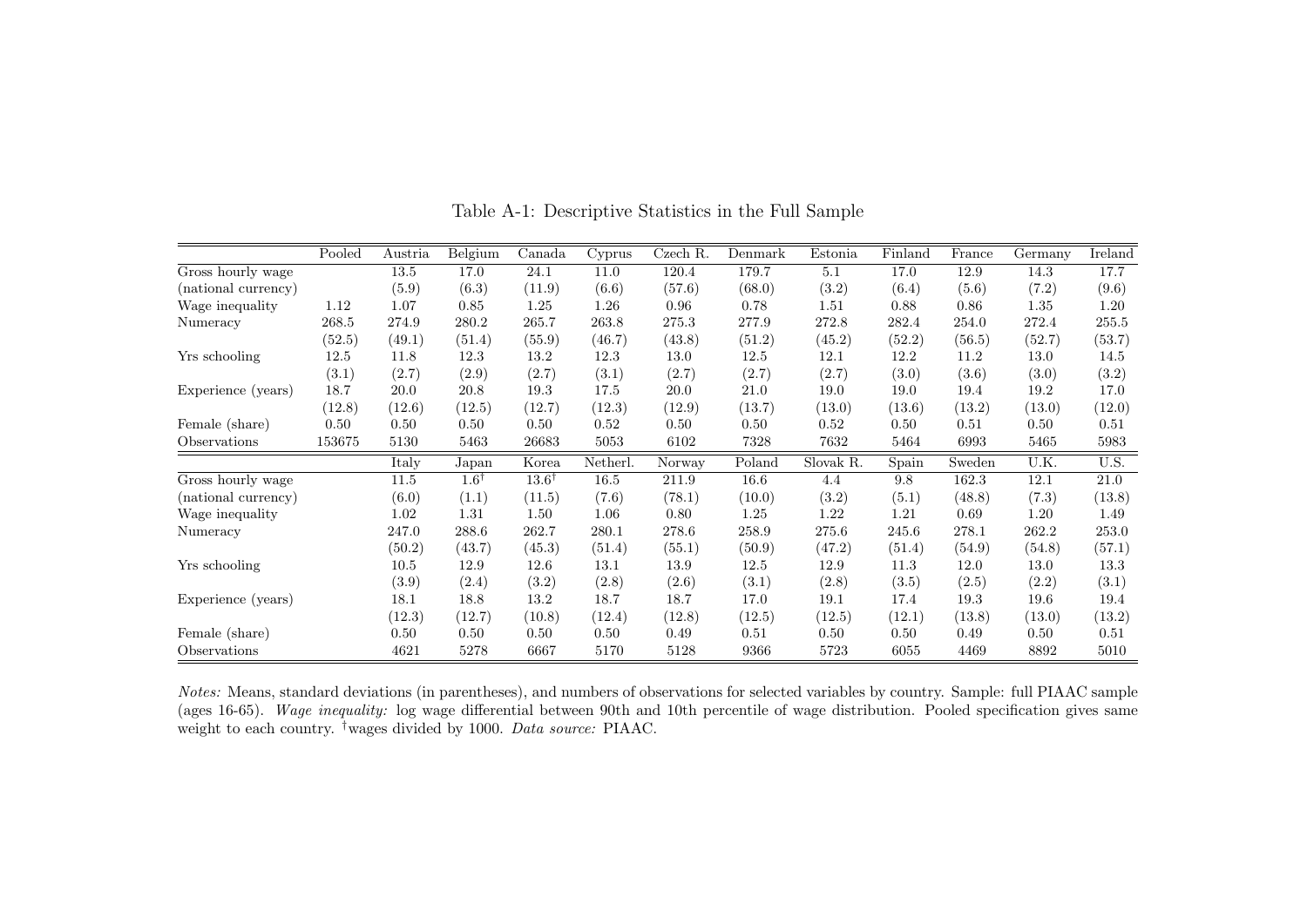|                         | Pooled     | Austria    | Belgium                | Canada     | Cyprus     | Czech R.                 | Denmark           | Estonia    | Finland                | France             | Germany    | Ireland    |
|-------------------------|------------|------------|------------------------|------------|------------|--------------------------|-------------------|------------|------------------------|--------------------|------------|------------|
| Yrs schooling           | $.075***$  | $.077***$  | $.062***$              | $.078***$  | $.089***$  | $.059***$                | $.055***$         | $.074***$  | $.068***$              | $.055***$          | $.095***$  | $.085***$  |
|                         | (.001)     | (.004)     | (.003)                 | (.003)     | (.006)     | (.008)                   | (.003)            | (.005)     | (.003)                 | (.002)             | (.005)     | (.007)     |
| Experience              | $.027***$  | $.027***$  | $.018***$              | $.029***$  | $.023***$  | .014                     | $.011***$         | $.025***$  | $.019***$              | $.021***$          | $.015*$    | $.040***$  |
|                         | (.001)     | (.007)     | (.006)                 | (.004)     | (.008)     | 0.009)                   | (.004)            | (.009)     | (.005)                 | (.005)             | $\it 008)$ | (.010)     |
| Experience <sup>2</sup> | $-.042***$ | $-.040***$ | $-.020$                | $-.041***$ | $-.014$    | $-.028$                  | $-.014$           | $-.072***$ | $-.026**$              | $-.026^{\ast\ast}$ | $-.016$    | $-.061***$ |
|                         | (.003)     | (.014)     | (.013)                 | (.008)     | (.019)     | (.020)                   | 0.009)            | (.020)     | (.012)                 | (.011)             | (.018)     | (.023)     |
| Female                  | $-.200***$ | $-.140***$ | $-.078^{\ast\ast\ast}$ | $-.160***$ | $-.204***$ | $-.216***$               | $-.135***$        | $-.470***$ | $-.228***$             | $-.136***$         | $-.163***$ | $-.077***$ |
|                         | (.005)     | (.023)     | (.017)                 | (.015)     | (.033)     | (.032)                   | $\it(013)$        | (.024)     | (.015)                 | (.016)             | (.025)     | (.033)     |
| $\mathbf{R}^2$          | .272       | .295       | .238                   | .243       | .306       | .236                     | .236              | .277       | .375                   | .293               | .274       | .233       |
| Observations            | 34161      | 1115       | 1219                   | 7155       | 938        | 1065                     | 1877              | 1767       | 1478                   | 1707               | 1296       | 1031       |
|                         |            | Italy      | Japan                  | Korea      | Netherl.   | Norway                   | Poland            | Slovak R.  | Spain                  | Sweden             | U.K.       | U.S.       |
| Yrs schooling           |            | $.053***$  | $.088***$              | $.093***$  | $.082***$  | $.056***$                | $.101***$         | $.095***$  | $.079***$              | $.042***$          | $.085***$  | $.111***$  |
|                         |            | (.004)     | 0.005)                 | (.005)     | (.005)     | 0.003)                   | (.005)            | (.006)     | (.003)                 | (.003)             | 0.006)     | (.005)     |
| Experience              |            | $.014***$  | $.028***$              | $.027***$  | $.036***$  | $.029***$                | $.028***$         | .017       | $.027***$              | $.020***$          | $.029***$  | $.022***$  |
|                         |            | $\it 007)$ | 0.008)                 | (.005)     | (.007)     | (.005)                   | (.007)            | (.012)     | (.007)                 | (.005)             | (.010)     | (.008)     |
| Experience <sup>2</sup> |            | .001       | $-.025$                | $-.025*$   | $-.064***$ | $-.055***$               | $-.046***$        | $-.031$    | $-.038***$             | $-.036***$         | $-.052**$  | $-.039**$  |
|                         |            | 0.017)     | (.018)                 | (.015)     | (.015)     | (.012)                   | (.017)            | (.027)     | (.015)                 | (.010)             | (.021)     | (.017)     |
| Female                  |            | $-.174***$ | $-.337^{\ast\ast\ast}$ | $-.322***$ | $-.058***$ | $-.160***$               | $-.228***$        | $-.290***$ | $-.145^{\ast\ast\ast}$ | $-.132***$         | $-.158***$ | $-.265***$ |
|                         |            | (.026)     | (.025)                 | (.028)     | (.024)     | (.014)                   | (.028)            | (.028)     | (.024)                 | (.014)             | (.028)     | (.024)     |
| $\mathbf{R}^2$          |            | .264       | .345                   | .419       | .279       | .250                     | .394              | .305       | .365                   | .189               | .198       | .384       |
| Observations            |            | 1018       | 1322                   | 1441       | 1013       | 1519                     | 816               | 1198       | 1190                   | 1316               | 1671       | 983        |
|                         |            |            |                        |            |            | $p<0.10$ , ** $p<0.05$ , | $***$<br>p < 0.01 |            |                        |                    |            |            |

Table A-2: Standard Mincerian Wage Regressions

*Notes:* Least squares regressions weighted by sampling weights. Dependent variable: log gross hourly wage. Sample: full-time employees aged<br>35-54 (Canada includes part-time employees). Experience<sup>2</sup> divided by 1000. Poole 2 divided by 1000. Pooled specification includes country fixed effects and gives same weight to each country; <sup>R</sup><sup>2</sup> refers to within-country <sup>R</sup><sup>2</sup>. Robust standard errors in parentheses. *Data source:* PIAAC.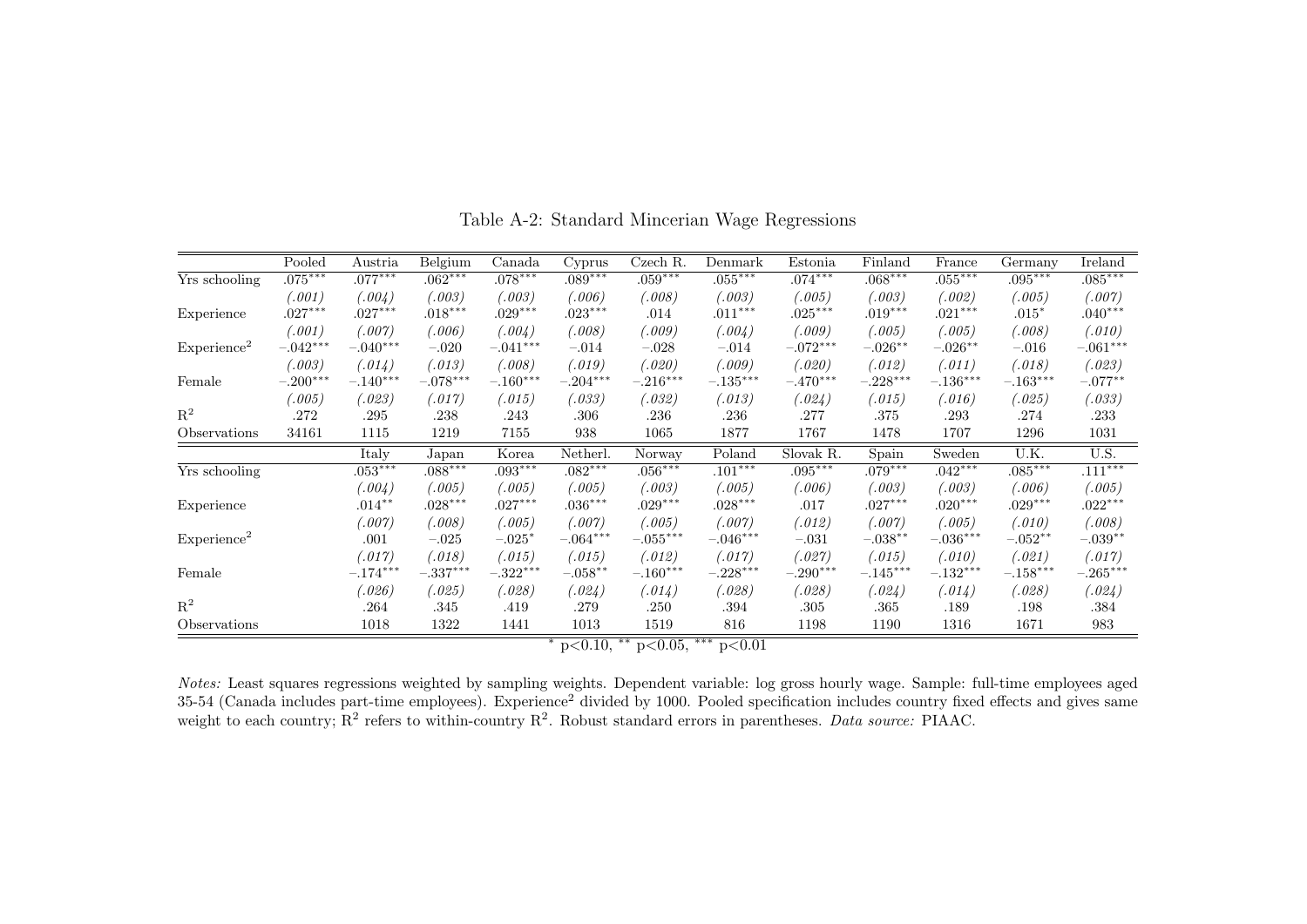|               | Pooled     | Austria    | Belgium   | Canada    | Cyprus                             | Czech R.             | Denmark                   | Estonia   | Finland        | France    | Germany   | Ireland   |
|---------------|------------|------------|-----------|-----------|------------------------------------|----------------------|---------------------------|-----------|----------------|-----------|-----------|-----------|
| Numeracy      | $.178***$  | $.179***$  | $.149***$ | $.193***$ | $.138***$                          | $.124***$            | $.137***$                 | $.179***$ | $.142***$      | $.174***$ | $.235***$ | $.241***$ |
|               | $\it 003)$ | (.010)     | (.009)    | 0.008)    | (.019)                             | 0.015)               | (.008)                    | (.012)    | (.010)         | (.008)    | (.013)    | (.020)    |
| Literacy      | $.171***$  | $.186***$  | $.150***$ | $.192***$ | $.126***$                          | $.123***$            | $.139***$                 | $.138***$ | $.133***$      | $.151***$ | $.233***$ | $.215***$ |
|               | $\it 003)$ | (.010)     | (.009)    | 0.007)    | (.017)                             | (015)                | (.008)                    | (.013)    | $\it(011)$     | (.009)    | (.013)    | (.021)    |
| Problem solv. | $.143***$  | $.143***$  | $.118***$ | $.140***$ |                                    | $.110***$            | $.119***$                 | $.165***$ | $.123***$      |           | $.185***$ | $.167***$ |
|               | (.003)     | (.013)     | (.010)    | (.008)    |                                    | (.016)               | (.008)                    | (.015)    | (.009)         |           | (.013)    | (.019)    |
| Numeracy      | $.120***$  | $.079***$  | $.081***$ | $.101***$ | $.089***$                          | $.078***$            | $.082***$                 | $.201***$ | $.107***$      | $.163***$ | $.130***$ | $.185***$ |
|               | (.005)     | (.020)     | (.018)    | 0.016)    | (.027)                             | (.024)               | (.016)                    | (.021)    | 0.016)         | (.017)    | (.026)    | (.040)    |
| Literacy      | $.068***$  | $.117***$  | $.078***$ | $.106***$ | $.061***$                          | $.062**$             | $.066***$                 | $-.027$   | $.041**$       | .012      | $.121***$ | .062      |
|               | (.005)     | (.020)     | (.019)    | (.016)    | (.024)                             | (.025)               | (.016)                    | (.021)    | (.018)         | (.017)    | (.026)    | (.040)    |
| Numeracy      | $.121***$  | $.117***$  | $.119***$ | $.134***$ |                                    | .038                 | $.078***$                 | $.098***$ | $.122***$      |           | $.184***$ | $.167***$ |
|               | (.005)     | (.021)     | (.015)    | (.014)    |                                    | (.025)               | (.015)                    | (.026)    | (.014)         |           | (.024)    | (.033)    |
| Problem solv. | $.062***$  | $.068***$  | $.035***$ | $.051***$ |                                    | $.085***$            | $.064***$                 | $.088***$ | $.036***$      |           | $.055***$ | $.058***$ |
|               | 0.005)     | (.018)     | (.015)    | (.012)    |                                    | (.021)               | (.014)                    | (.026)    | (.014)         |           | (.021)    | (.029)    |
| Numeracy      | $.078***$  | .042       | $.069***$ | $.077***$ |                                    | $-.002$              | $.058***$                 | $.088***$ | $.088***$      |           | $.106***$ | $.101***$ |
|               | (.007)     | $\it 026)$ | (.020)    | (.018)    |                                    | (.027)               | (.018)                    | (.029)    | (.017)         |           | (.030)    | (.046)    |
| Literacy      | $.076***$  | $.136***$  | $.090***$ | $.113***$ |                                    | $.091***$            | $.040**$                  | .017      | $.060***$      |           | $.128***$ | $.098***$ |
|               | (.007)     | (.026)     | (.023)    | 0.020)    |                                    | (.028)               | (.019)                    | (.029)    | (.019)         |           | (.028)    | (.048)    |
| Problem solv. | $.037***$  | .019       | .004      | .007      |                                    | $.046**$             | $.050***$                 | $.082***$ | .015           |           | .014      | .029      |
|               | (.005)     | (.020)     | (.017)    | (.014)    |                                    | (.022)               | (.016)                    | (.029)    | $^\prime.016)$ |           | (.022)    | (.030)    |
| Numeracy      | $.183***$  | $.193***$  | $.151***$ | $.182***$ | $.153***$                          | $.150***$            | $.135***$                 | $.208***$ | $.149***$      | $.160***$ | $.240***$ | $.238***$ |
| (int. stand.) | (.003)     | (.011)     | (.009)    | (.007)    | (.021)<br>$\sqrt{10}$ **<br>$\ast$ | 0.019)<br>$2008$ *** | (.008)<br>$\sim$ $\cap$ 1 | (.014)    | $\it(011)$     | 0.008)    | (.013)    | (.020)    |

Table A-3: Returns to Skills for Alternative Skill Measures: Numeracy, Literacy, and Problem Solving

p*<*0.10, *∗∗* p*<*0.05, *∗∗∗* p*<*0.01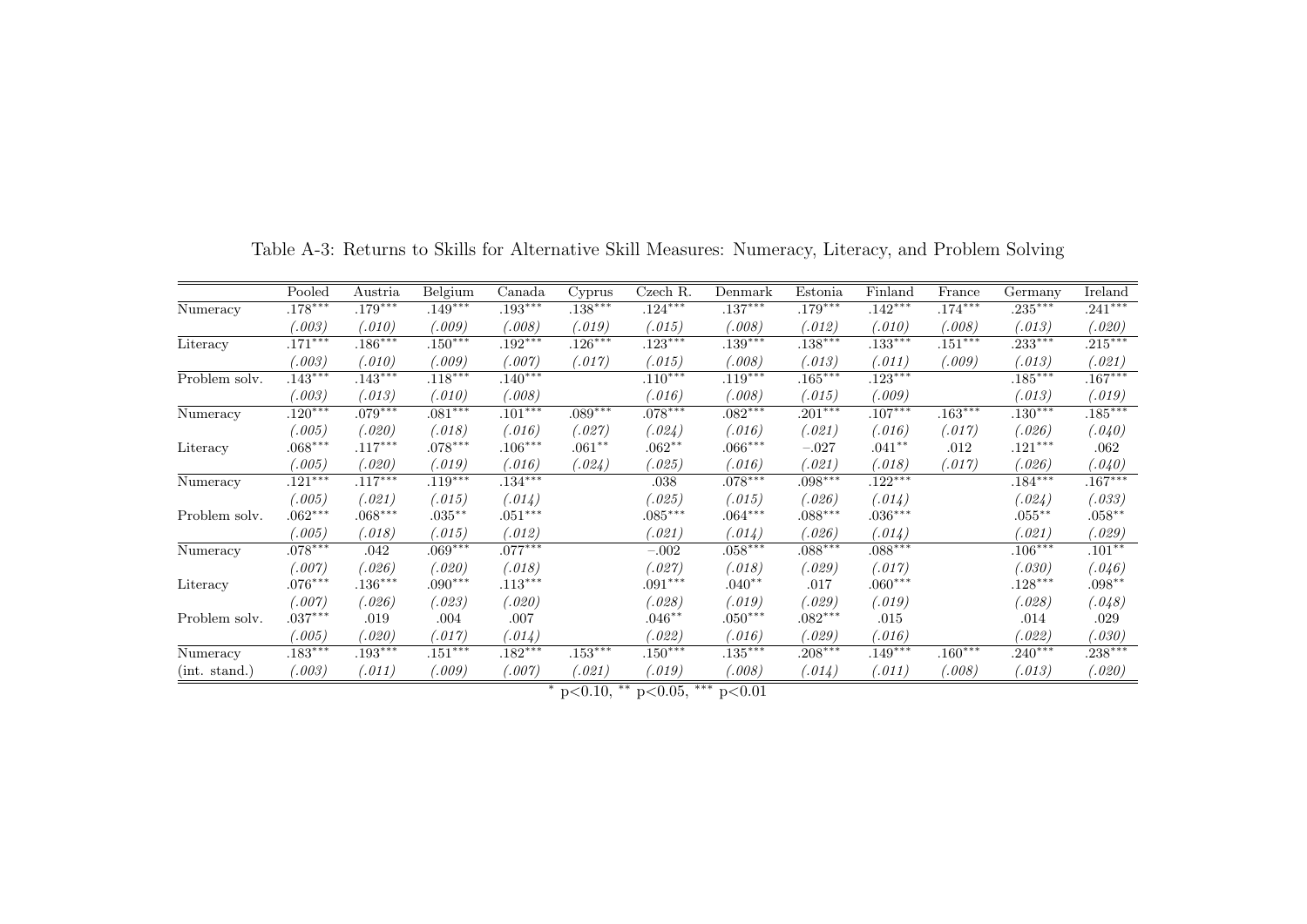|               | Italy     | Japan     | Korea     | Netherl.  | Norway                                  | Poland    | Slovak R. | Spain     | Sweden    | U.K.      | $\overline{U.S.}$    |
|---------------|-----------|-----------|-----------|-----------|-----------------------------------------|-----------|-----------|-----------|-----------|-----------|----------------------|
| Numeracy      | $.132***$ | $.184***$ | $.217***$ | $.183***$ | $.127***$                               | $.191***$ | $.179***$ | $.228***$ | $.121***$ | $.225***$ | $.279***$            |
|               | (.016)    | (.014)    | (.014)    | (.011)    | (.007)                                  | (.017)    | (.019)    | (.017)    | (.009)    | (.013)    | (.017)               |
| Literacy      | $.127***$ | $.149***$ | $.206***$ | $.191***$ | $.116***$                               | $.201***$ | $.139***$ | $220***$  | $.123***$ | $.215***$ | $.271***$            |
|               | (.016)    | (015)     | (.015)    | (.012)    | (.008)                                  | (.017)    | (.019)    | (.016)    | (.008)    | (.013)    | (.016)               |
| Problem solv. |           | $.119***$ | $.153***$ | $.171***$ | $.110***$                               | $.135***$ | $.135***$ |           | $.104***$ | $.191***$ | $.2\overline{17***}$ |
|               |           | .015)     | (.017)    | (.012)    | (.007)                                  | (.022)    | (.021)    |           | (.007)    | (.013)    | (.015)               |
| Numeracy      | $.084***$ | $.233***$ | $.162***$ | $.075***$ | $.110***$                               | $.069***$ | $.180***$ | $.137***$ | $.071***$ | $.124***$ | $.192***$            |
|               | (.023)    | (.024)    | (.028)    | (.023)    | (.017)                                  | (.028)    | (.029)    | (.029)    | (.018)    | (.025)    | (.034)               |
| Literacy      | $.058***$ | $-.062**$ | $.064***$ | $.126***$ | .019                                    | $.145***$ | $-.001$   | $.105***$ | $.058***$ | $.113***$ | $.099***$            |
|               | (.024)    | (.026)    | (.029)    | (.025)    | (.018)                                  | (.028)    | 0.028)    | (.028)    | (.017)    | (.025)    | (.032)               |
| Numeracy      |           | $.164***$ | $.186***$ | $.110***$ | $.067***$                               | $.163***$ | $.077***$ |           | $.071***$ | $.109***$ | $.175***$            |
|               |           | (.022)    | (.029)    | (.019)    | (.015)                                  | (.041)    | (.030)    |           | (.014)    | (.024)    | (.031)               |
| Problem solv. |           | .013      | $.037\,$  | $.092***$ | $.064***$                               | .044      | $.095***$ |           | $.056***$ | $.116***$ | $.097***$            |
|               |           | (.020)    | (.026)    | (.018)    | (.013)                                  | (.032)    | (.025)    |           | (.012)    | (.021)    | (.026)               |
| Numeracy      |           | $.185***$ | $.131***$ | $.054***$ | $.059***$                               | .058      | $.099***$ |           | $.051***$ | .047      | $.173***$            |
|               |           | (.027)    | (.037)    | (.025)    | (.019)                                  | (.044)    | (.037)    |           | (.018)    | (.030)    | (.036)               |
| Literacy      |           | $-.033$   | $.093**$  | $.105***$ | .013                                    | $.180***$ | $-.040$   |           | $.033*$   | $.098***$ | .005                 |
|               |           | (.029)    | (.040)    | (.030)    | (.020)                                  | (.043)    | (.040)    |           | (.019)    | (.029)    | (.039)               |
| Problem solv. |           | .020      | .008      | $.049**$  | $.060***$                               | $-.013$   | $.106***$ |           | $.048***$ | $.085***$ | $.095***$            |
|               |           | 0.021)    | (.029)    | (.022)    | (.014)                                  | (.036)    | (.029)    |           | (.013)    | (.023)    | (.039)               |
| Numeracy      | $.138***$ | $.223***$ | $.249***$ | $.195***$ | $.124***$                               | $.203***$ | $.197***$ | $.224***$ | $.112***$ | $.222***$ | $.262***$            |
| (int. stand.) | (.017)    | (.016)    | (.016)    | (.012)    | (.007)                                  | (.018)    | (.021)    | (.017)    | (.008)    | (.013)    | (.016)               |
|               |           |           |           |           | * $p<0.10$ , ** $p<0.05$ , *** $p<0.01$ |           |           |           |           |           |                      |

Table A-3: Returns to Skills for Alternative Skill Measures: Numeracy, Literacy, and Problem Solving (continued)

*Notes:* Horizontal lines divide separately estimated models. First row replicates baseline model from Table 2. Least squares regressions weighted by sampling weights. Dependent variable: log gross hourly wage. Sample: full-time employees aged 35-54 (Canada includes part-time employees). All regressions control for gender and <sup>a</sup> quadratic polynomial in actual work experience. Test scores standardized to std. dev. <sup>1</sup> within each country, except for last specification at the bottom where numeracy score is standardized to std. dev. 1 in the entire internationalsample. All models with problem solving do not include Cyprus, France, Italy, and Spain, where problem-solving skills were not tested, as well as individuals who opted out of the problem-solving test. Pooled specification includes country fixed effects and gives same weight to eachcountry. Robust standard errors in parentheses. *Data source:* PIAAC.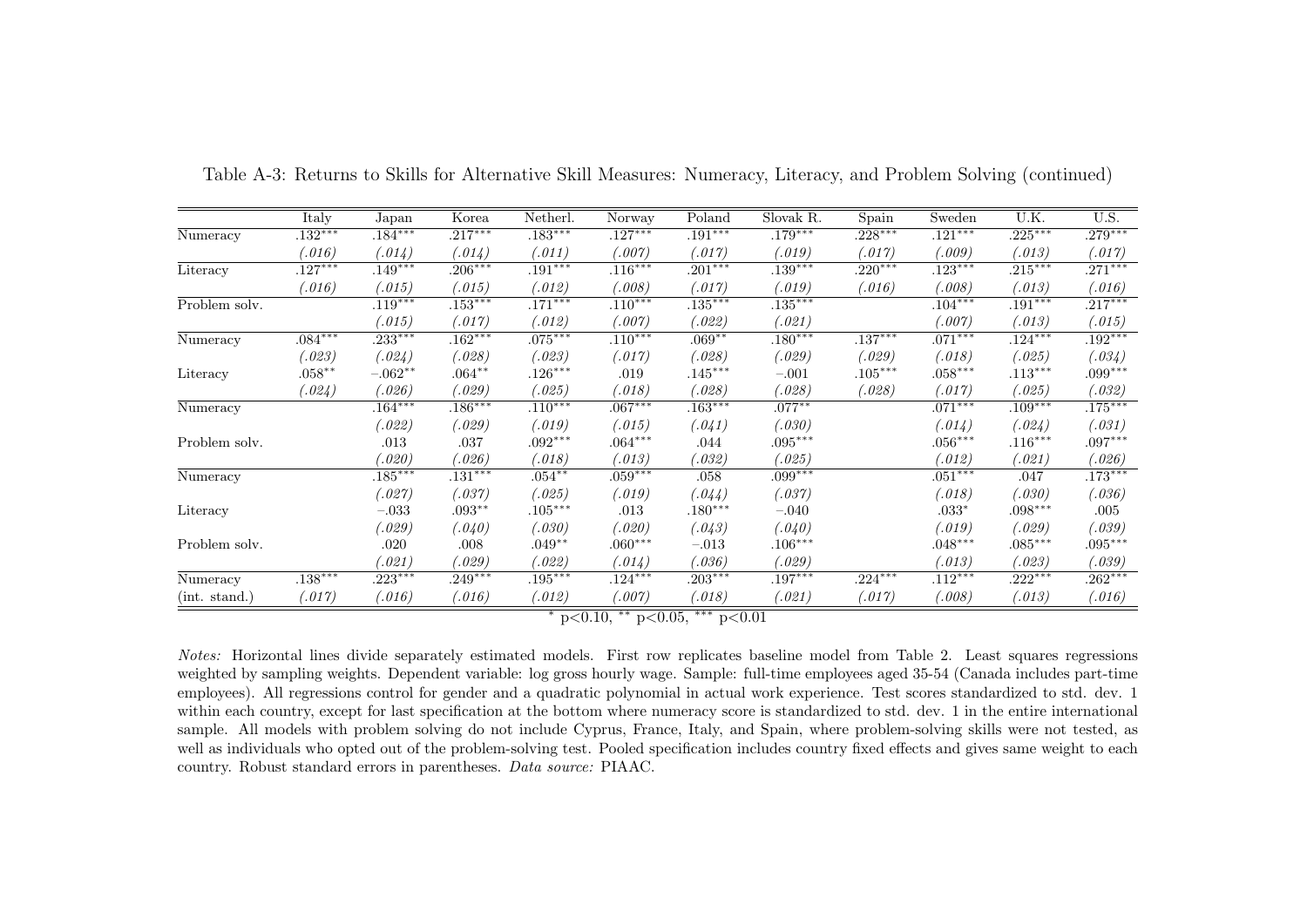| Subsample                   | Pooled                | Austria   | Belgium   | Canada     | Cyprus    | Czech R.             | Denmark    | Estonia   | Finland   | France    | Germany    | Ireland    |
|-----------------------------|-----------------------|-----------|-----------|------------|-----------|----------------------|------------|-----------|-----------|-----------|------------|------------|
| <b>Baseline</b>             | $.178***$             | $.179***$ | $.149***$ | $.193***$  | $.138***$ | $.124***$            | $.137***$  | $.179***$ | $.142***$ | $.174***$ | $.235***$  | $.241***$  |
|                             | (.003)                | (.010)    | $\it 009$ | 0.008)     | (.019)    | (.015)               | (.008)     | (.012)    | (.010)    | (.008)    | (.013)     | (.020)     |
| $\overline{\mathrm{Males}}$ | $.178***$             | $.164***$ | $.150***$ | $.191***$  | $.148***$ | $.089***$            | $.131***$  | $.177***$ | $.130***$ | $.172***$ | $.241***$  | $.241***$  |
|                             | (.004)                | (.011)    | (.011)    | (.010)     | (.027)    | (.025)               | (.012)     | (.019)    | (.017)    | (.011)    | (.016)     | (.027)     |
| $\Delta$ Females            | $-.002$               | $.045***$ | $-.004$   | .005       | $-.022$   | $.065***$            | .012       | .004      | .023      | .004      | $-.024$    | $-.002$    |
|                             | (.006)                | (.022)    | (.018)    | (.015)     | (.037)    | (.030)               | (.016)     | (.024)    | (.020)    | (.017)    | (.021)     | (.039)     |
| Low parent ed.              | $.148***$             | $.157***$ | $.141***$ | $.188***$  | $.104***$ | $.089***$            | $.121***$  | $.097***$ | $.170***$ | $.143***$ | $.232***$  | $.200***$  |
|                             | (.005)                | (.017)    | (.014)    | (.015)     | (.023)    | (.029)               | (.013)     | (.024)    | (.012)    | (.012)    | (.046)     | (.034)     |
| $\Delta$ Medium par. ed.    | $.014***$             | $-.005$   | $-.008$   | $-.014$    | .070      | .019                 | .014       | $.058*$   | $-.044**$ | .001      | .004       | .039       |
|                             | (.007)                | (.023)    | (.022)    | (.020)     | (.043)    | 0.035)               | (.019)     | (.032)    | (.018)    | (.021)    | (.020)     | (.049)     |
| $\Delta$ High parent ed.    | $.033***$             | $.068***$ | $-.013$   | .001       | $.129*$   | .071                 | .005       | $.129***$ | $-.077*$  | $.108***$ | .066       | $-.010$    |
|                             | (.009)                | (.034)    | 0.026)    | (.021)     | (.072)    | 0.061)               | (.022)     | (.035)    | (.045)    | (.034)    | (.053)     | (.049)     |
| Private sector              | $.183***$             | $.180***$ | $.152***$ | $.190***$  | $.116***$ | $.112***$            | $.151***$  | $.185***$ | $.139***$ | $.188***$ | $.249***$  | $.270***$  |
|                             | (.004)                | (.012)    | (.011)    | (.010)     | (.024)    | .018)                | (.011)     | (.015)    | (.016)    | (.010)    | (.016)     | (.023)     |
| $\Delta$ Public sector      | $-.036***$            | $-.012$   | $-.002$   | $-.042***$ | .037      | .043                 | $-.034***$ | $-.009$   | .010      | $-.038**$ | $-.080***$ | $-.115***$ |
|                             | (.006)                | (.024)    | (.019)    | (.016)     | (.039)    | 0.036)               | (.016)     | (.025)    | (.019)    | (.018)    | (.028)     | (.040)     |
| <b>Natives</b>              | $.180***$             | $.177***$ | $.149***$ | $.196***$  | $.132***$ | $.126***$            | $.137***$  | $.177***$ | $.155***$ | $.178***$ | $.239***$  | $.258***$  |
|                             | (.003)                | (.013)    | (.010)    | (.009)     | (.020)    | (017)                | (.009)     | (.013)    | (.009)    | (.009)    | (.015)     | (.023)     |
| $\Delta$ Migrants           | $-.022**$             | $-.010$   | $-.020$   | $-.013$    | .061      | $-.033$              | $-.020$    | $-.028$   | $-.103**$ | $-.030$   | $-.048$    | $-.086**$  |
|                             | (.008)                | (.024)    | (.029)    | (.017)     | (.064)    | $\left( .044\right)$ | (.021)     | (.044)    | (.042)    | (.029)    | (.039)     | (.043)     |
| Part-time                   | $.122***$             | $.123***$ | $.182***$ |            | $.132*$   | $-.005$              | .027       | $.096*$   | $.218***$ | $.159***$ | $.122***$  | $.151***$  |
|                             | (.008)                | (.019)    | (.024)    |            | (.068)    | (.103)               | (.039)     | (.053)    | (.058)    | (.023)    | (.030)     | (.031)     |
| $\Delta$ Full-time          | $.057^{\ast\ast\ast}$ | $.056***$ | $-.034$   |            | .006      | .129                 | $.110***$  | .083      | $-.077$   | .015      | $.113***$  | $.091**$   |
|                             | (.009)                | (.021)    | (.025)    |            | 4.070)    | $\left( .104\right)$ | (.040)     | (.054)    | (.059)    | (.025)    | (.032)     | (.036)     |

Table A-4: Returns to Skills in Alternative Subgroups

*∗* p*<*0.10, *∗∗* p*<*0.05, *∗∗∗* p*<*0.01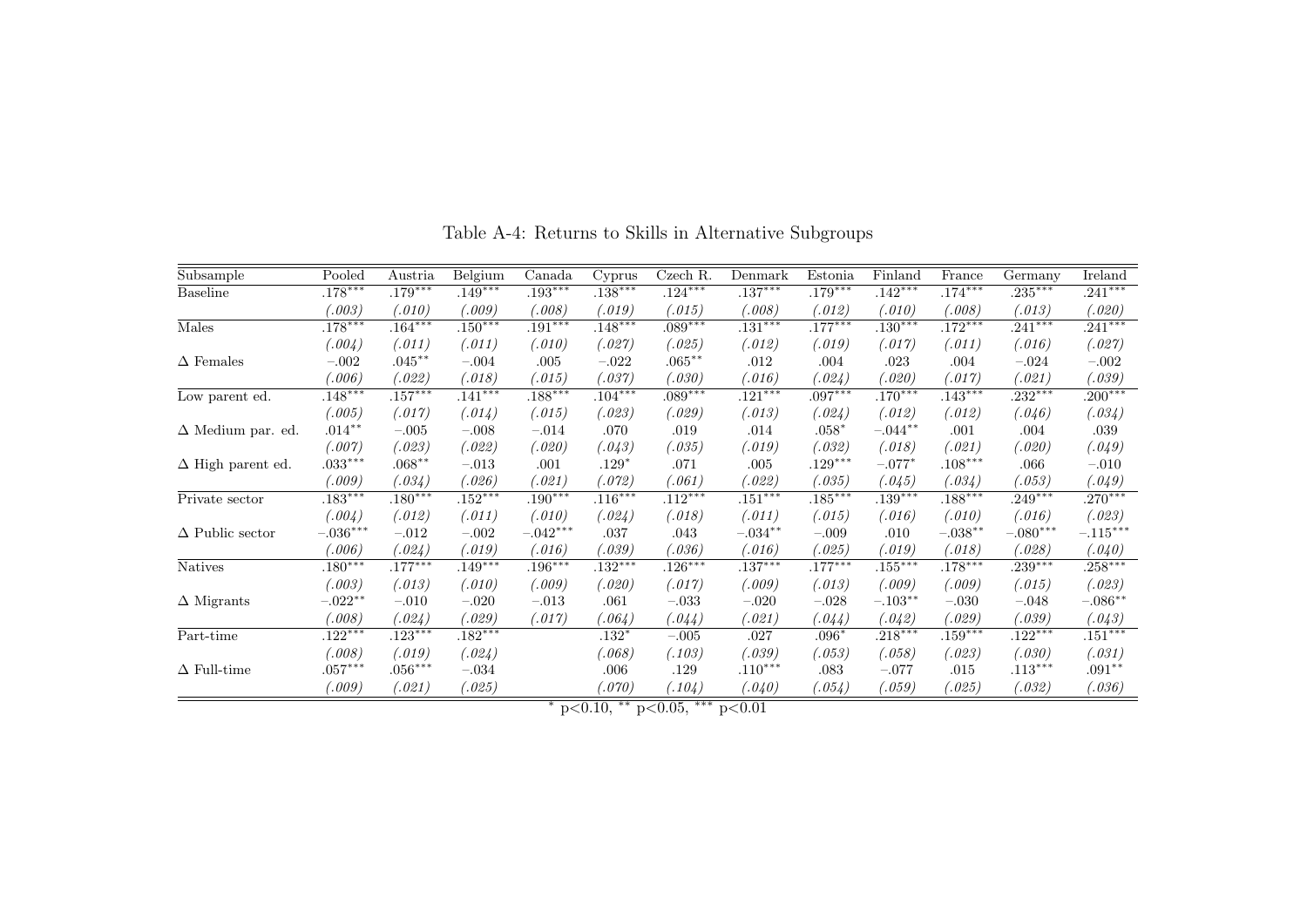| Subsample                | Italy     | Japan     | Korea      | Netherl.  | Norway     | Poland    | Slovak R. | Spain     | Sweden                 | U.K.        | U.S.      |
|--------------------------|-----------|-----------|------------|-----------|------------|-----------|-----------|-----------|------------------------|-------------|-----------|
| <b>Baseline</b>          | $.132***$ | $.184***$ | $.217***$  | $.183***$ | $.127***$  | $.191***$ | $.179***$ | $.228***$ | $.121***$              | $.225***$   | $.279***$ |
|                          | (.016)    | (.014)    | (.014)     | (.011)    | (.007)     | (.017)    | (.019)    | (.017)    | (.009)                 | (.013)      | (.017)    |
| Males                    | $.124***$ | $.195***$ | $.240***$  | $.179***$ | $.125***$  | $.197***$ | $.178***$ | $.220***$ | $.124***$              | $.231***$   | $.284***$ |
|                          | (.022)    | (.017)    | (.018)     | (.013)    | (.010)     | (.021)    | (.029)    | (.023)    | (.013)                 | (.017)      | (.028)    |
| $\Delta$ Females         | .026      | $-.032$   | $-.062**$  | .012      | .005       | $-.022$   | $-.001$   | .022      | $-.006$                | $-.021$     | $-.019$   |
|                          | (.030)    | (.028)    | (.030)     | (.025)    | (.014)     | (.034)    | (.038)    | (.033)    | (.017)                 | (.025)      | (.033)    |
| Low parent ed.           | $.116***$ | $.149***$ | $.176***$  | $.166***$ | $.122***$  | $.082***$ | $.124***$ | $.216***$ | $.121***$              | $.191***$   | $.266***$ |
|                          | (.018)    | (.026)    | (.018)     | (.014)    | (.011)     | (.025)    | (.029)    | (.017)    | (.011)                 | (.032)      | (.045)    |
| $\Delta$ Medium par. ed. | .011      | .032      | .037       | .007      | $-.000$    | $.128***$ | .031      | $-.092$   | .011                   | .015        | $-.043$   |
|                          | (.035)    | (.034)    | (.038)     | (.030)    | (.017)     | (.034)    | (.039)    | 0.062)    | (.020)                 | (.040)      | (.054)    |
| $\Delta$ High parent ed. | $-.154$   | .025      | $.089**$   | .050      | $-.026$    | $.163***$ | $-.016$   | .080      | $-.014$                | $-.002$     | $-.031$   |
|                          | (.126)    | (.040)    | (.044)     | (.032)    | (.018)     | (.062)    | (.083)    | 060)      | (.021)                 | (.045)      | (.054)    |
| Private sector           | $.148***$ | $.180***$ | $.205***$  | $.187***$ | $.143***$  | $.193***$ | $.174***$ | $.199***$ | $.139***$              | $.246***$   | $.288***$ |
|                          | (.018)    | (.015)    | (.017)     | (.014)    | (.009)     | (.023)    | (.026)    | (.021)    | (.010)                 | (.016)      | (.021)    |
| $\Delta$ Public sector   | $-.080**$ | $-.038$   | $-.093***$ | $-.025$   | $-.041***$ | $-.030$   | .012      | $-.008$   | $-.054^{\ast\ast\ast}$ | $-.084***$  | $-.037$   |
|                          | (.033)    | (.032)    | (.036)     | (.024)    | (.015)     | (.034)    | (.036)    | (.033)    | (.019)                 | (.025)      | (.040)    |
| <b>Natives</b>           | $.123***$ |           |            | $.176***$ | $.119***$  |           |           | $.233***$ | $.128***$              | $.224***$   | $.270***$ |
|                          | (.017)    |           |            | (.012)    | (.009)     |           |           | (.016)    | (.009)                 | (.014)      | (.021)    |
| $\Delta$ Migrants        | .007      |           |            | $-.016$   | .008       |           |           | $-.123*$  | $-.028$                | .053        | .032      |
|                          | (.059)    |           |            | (.034)    | (.016)     |           |           | (.072)    | (.022)                 | (.043)      | (.039)    |
| Part-time                | $.155***$ | $.067*$   | .109       | $.097***$ | $.113***$  | $-.013$   | .044      | $.178***$ | .021                   | $.166***$   | $.152***$ |
|                          | (.031)    | 0.036)    | (.078)     | (.019)    | (.026)     | (.087)    | (.101)    | (.041)    | (.036)                 | (.030)      | (.059)    |
| $\Delta$ Full-time       | $-.023$   | $.117***$ | .108       | $.086***$ | .013       | $.203***$ | .135      | .050      | $.099***$              | $.059*$     | $.127***$ |
|                          | (.035)    | (.039)    | (.080)     | (.022)    | (.027)     | 0.089)    | (.102)    | 0.044)    | (.037)                 | $\it .032)$ | (.062)    |

Table A-4: Returns to Skills in Alternative Subgroups (continued)

*∗* p*<*0.10, *∗∗* p*<*0.05, *∗∗∗* p*<*0.01

*Notes:* Horizontal lines divide separately estimated models. Each row without a  $\Delta$  reports the coefficient on numeracy for the respective subgroup. Each row with a  $\Delta$  reports the marginal difference for the identified subgroup, estimated with an interaction term between numeracy and the specified subgroup indicator. (The total gradient for this subgroup is the sum of the coefficient of the top group and this marginal effect.) Least squares regressions weighted by sampling weights. Dependent variable: log gross hourly wage. Sample: full-time employees aged 35-54 (Canada includes part-time employees), except for bottom pane<sup>l</sup> which additionally includes part-time employees. All regressions control for gender, <sup>a</sup> quadratic polynomial in actual work experience, the respective subgroup indicator, and interactions of the covariates with therespective subgroup indicator. *Baseline:* replicates Table 2. *Parental education:* low = neither parent attained upper secondary education; medium = at least one parent attained upper secondary education; high = at least one parent attained tertiary education. *Migrants:* 1 = workers born abroad (with at least one parent also born abroad). *Full-time:* <sup>1</sup> <sup>=</sup> working more than <sup>30</sup> hours per week. Numeracy score standardized to std. dev. 1 within each country. Pooled specification includes country fixed effects and gives same weight to each country.Robust standard errors in parentheses. *Data source:* PIAAC.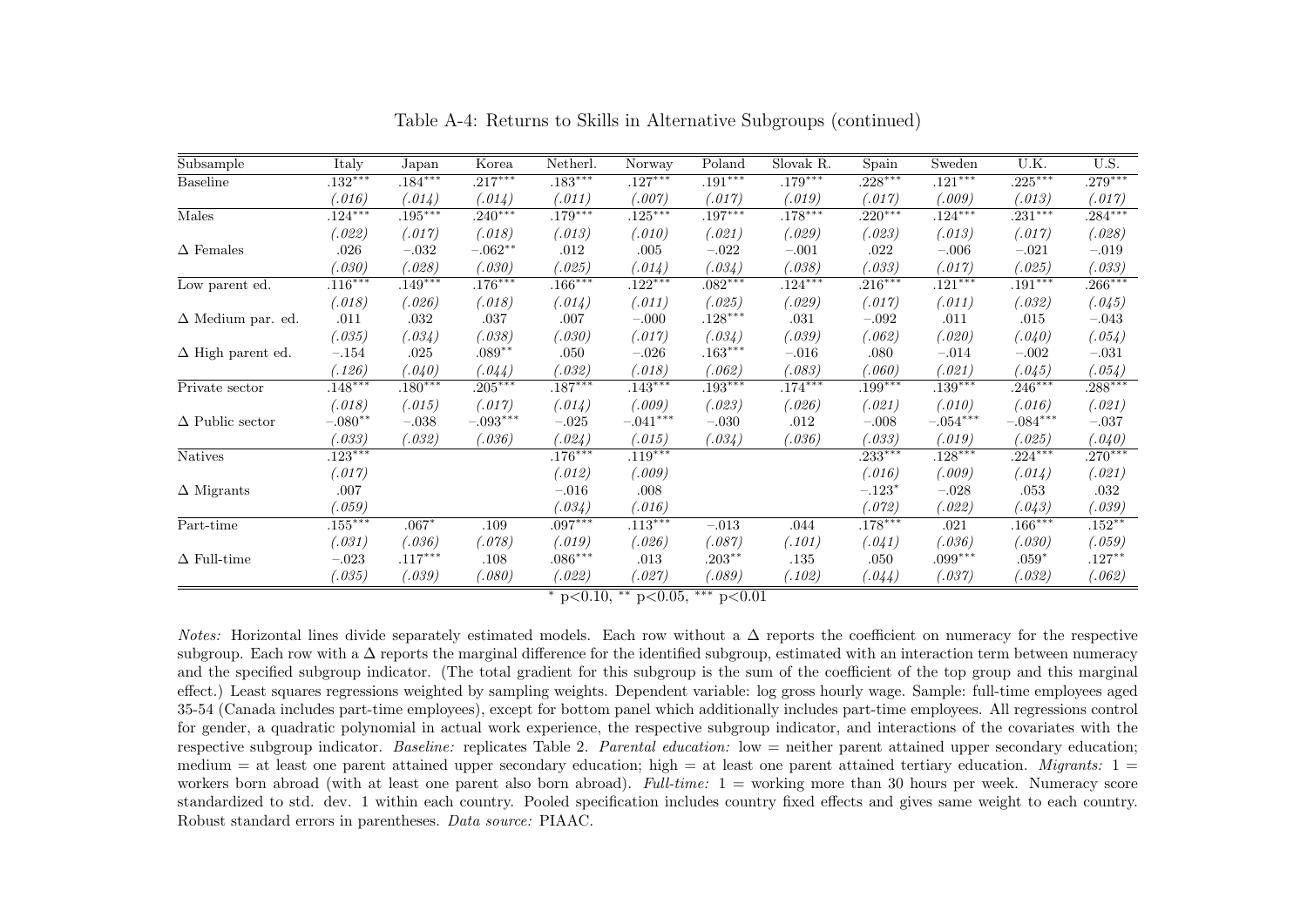| Controls                                  | Pooled    | Austria   | Belgium               | Canada     | Cyprus                 | Czech R   | Denmark                                      | Estonia   | Finland   | France    | Germany               | Ireland   |
|-------------------------------------------|-----------|-----------|-----------------------|------------|------------------------|-----------|----------------------------------------------|-----------|-----------|-----------|-----------------------|-----------|
| <b>Baseline</b>                           | $.178***$ | $.179***$ | $.149***$             | $.193***$  | $.138***$              | $.124***$ | $.137***$                                    | $.179***$ | $.142***$ | $.174***$ | $.235***$             | $.241***$ |
|                                           | (.003)    | (.010)    | (.009)                | (.008)     | (.019)                 | (.015)    | (.008)                                       | (.012)    | (.010)    | (.008)    | (.013)                | (.020)    |
| Parental                                  | $.162***$ | $.164***$ | $.135^{\ast\ast\ast}$ | $.182***$  | $.127***$              | $.115***$ | $.129***$                                    | $.156***$ | $.139***$ | $.155***$ | $.225***$             | $.220***$ |
| education [3]                             | (.003)    | (.011)    | (.010)                | (.008)     | (.019)                 | (.016)    | (.008)                                       | (.013)    | (.011)    | (.010)    | (.014)                | (.022)    |
| Migrant [1]                               | $.175***$ | $.172***$ | $.147***$             | $.192***$  | $.137***$              | $.123***$ | $.134***$                                    | $.175***$ | $.140***$ | $.175***$ | $.231***$             | $.242***$ |
|                                           | (.003)    | (.011)    | (.009)                | (.008)     | (.019)                 | (.016)    | (.008)                                       | (.012)    | (.010)    | (.009)    | (.014)                | (.020)    |
| Potential                                 | $.169***$ | $.175***$ | $.150***$             | $.191***$  | $.136***$              | $.114***$ | $.128***$                                    | $.153***$ | $.134***$ | $.167***$ | $.224***$             | $.238***$ |
| experience [2]                            | (.003)    | (.010)    | (.009)                | (.008)     | (.019)                 | (.017)    | (.008)                                       | (.012)    | (.010)    | (.009)    | (.014)                | (.021)    |
| $\left[18\text{CO}\right]\left[10\right]$ | $.096***$ | $.095***$ | $.088***$             | $.109***$  | $.080***$              | $.055***$ | $.082***$                                    | $.097***$ | $.054***$ | $.086***$ | $.125***$             | $.161***$ |
|                                           | (.003)    | (.010)    | (.010)                | (.008)     | (.017)                 | (.016)    | (.008)                                       | (.012)    | (.010)    | (.008)    | (.013)                | (.022)    |
| ISIC $[22]$                               | $.150***$ | $.150***$ | $.133***$             | $.145***$  | $.096***$              | $.107***$ | $.121***$                                    | $.160***$ | $.120***$ | $.154***$ | $.200***$             | $.194***$ |
|                                           | (.003)    | (.010)    | (.009)                | (.008)     | (.018)                 | (.015)    | (.008)                                       | (.013)    | (.010)    | (.008)    | (.013)                | (.022)    |
| Educational                               | $.103***$ | $.114***$ | $.085***$             | $.127***$  | $.062***$              | $.088***$ | $.084***$                                    | $.118***$ | $.075***$ | $.094***$ | $.144***$             | $.134***$ |
| attainment [6]                            | (.003)    | (.011)    | (.010)                | $\it 009)$ | (.019)                 | (.020)    | (.008)                                       | (.014)    | (.011)    | (.009)    | (.014)                | (.024)    |
| Controls                                  |           | Italy     | Japan                 | Korea      | Netherl.               | Norway    | Poland                                       | Slovak R. | Spain     | Sweden    | U.K.                  | U.S.      |
| <b>Baseline</b>                           |           | $.132***$ | $.184***$             | $.217***$  | $.183***$              | $.127***$ | $.191***$                                    | $.179***$ | $.228***$ | $.121***$ | $.225***$             | $.279***$ |
|                                           |           | (.016)    | (.014)                | (.014)     | (.011)                 | (.007)    | (.017)                                       | (.019)    | (.017)    | (.009)    | (.013)                | (.017)    |
| Parental                                  |           | $.112***$ | $.170***$             | $.195***$  | $.176***$              | $.114***$ | $.170***$                                    | $.140***$ | $.210***$ | $.120***$ | $.198***$             | $.236***$ |
| education [3]                             |           | (.017)    | (.014)                | (.015)     | (.012)                 | (.008)    | (.017)                                       | (.019)    | (.017)    | (.008)    | (.016)                | (.019)    |
| Migrant $[1]$                             |           | $.123***$ | $.184***$             | $.217***$  | $.175***$              | $.122***$ | $.191***$                                    | $.179***$ | $.216***$ | $.119***$ | $.229***$             | $.278***$ |
|                                           |           | (.017)    | (.014)                | (.014)     | (.012)                 | (.008)    | (.017)                                       | (.019)    | (.018)    | (.009)    | (.013)                | (.018)    |
| Potential                                 |           | $.129***$ | $.184***$             | $.198***$  | $.179***$              | $.125***$ | $.173***$                                    | $.158***$ | $.212***$ | $.124***$ | $.209***$             | $.269***$ |
| experience [2]                            |           | (.017)    | (.014)                | (.016)     | (.012)                 | (.008)    | (.017)                                       | (.019)    | (.018)    | (.009)    | (.014)                | (.018)    |
| $\left[10\right]$                         |           | $.066***$ | $.118***$             | $.113***$  | $.100***$              | $.075***$ | $.088***$                                    | $.099***$ | $.115***$ | $.061***$ | $.129***$             | $.158***$ |
|                                           |           | (.016)    | (.014)                | (.015)     | (.012)                 | (.008)    | (.015)                                       | (.018)    | (.017)    | (.008)    | (.013)                | (.018)    |
| ISIC [22]                                 |           | $.100***$ | $.158***$             | $.170***$  | $.158***$              | $.106***$ | $.155***$                                    | $.152***$ | $.152***$ | $.102***$ | $.166***$             | $.234***$ |
|                                           |           | (.016)    | (.014)                | (.015)     | (.012)                 | (.007)    | (.017)                                       | (.017)    | (.017)    | (.008)    | (.013)                | (.017)    |
| Educational                               |           | $.071***$ | $.111***$             | $.092***$  | $.105***$              | $.073***$ | $.083***$                                    | $.101***$ | $.098***$ | $.086***$ | $.158^{\ast\ast\ast}$ | $.149***$ |
| attainment [6]                            |           | (.016)    | (.015)                | (.015)     | (.012)<br>$* - 2010 *$ | (.008)    | 0.015)<br>$\sim$ $\sim$ 0.05 *** $\sim$ 0.01 | (.018)    | (.018)    | (.010)    | (.015)                | (.020)    |

Table A-5: Returns to Skills with Alternative Sets of Control Variables

p*<*0.10, *∗∗* p*<*0.05, *∗∗∗* p*<*0.01

*Notes:* Each cell reports the coefficient on numeracy skills from <sup>a</sup> separate regression. Least squares regressions weighted by sampling weights. Dependent variable: log gross hourly wage. Sample: full-time employees aged 35-54 (Canada includes part-time employees). All regressions control for gender, <sup>a</sup> quadratic polynomial in actual work experience (unless otherwise noted), and respective additional control variables as indicated in first column. Numbers in square brackets report the number of dummy variables included for the respective measure. *Baseline:* replicates Table 2. *Parental education:* adds controls for low/medium/high parental education (see Table A-4). *Migrant:* adds control forindicator variable for first-generation migrants. *Potential experience:* replaces the quadratic polynomial in actual work experience by a quadratic polynomial in potential work experience (age minus years of schooling minus 6). *ISCO:* adds controls for one-digit occupation categories. *ISIC:* adds controls for one-digit industry categories. *Educational attainment:* adds controls for school attainment, measured by <sup>6</sup> ISCED dummies. Numeracy score standardized to std. dev. 1 within each country. Pooled specification includes country fixed effects and gives same weight toeach country. Robust standard errors in parentheses. *Data source:* PIAAC.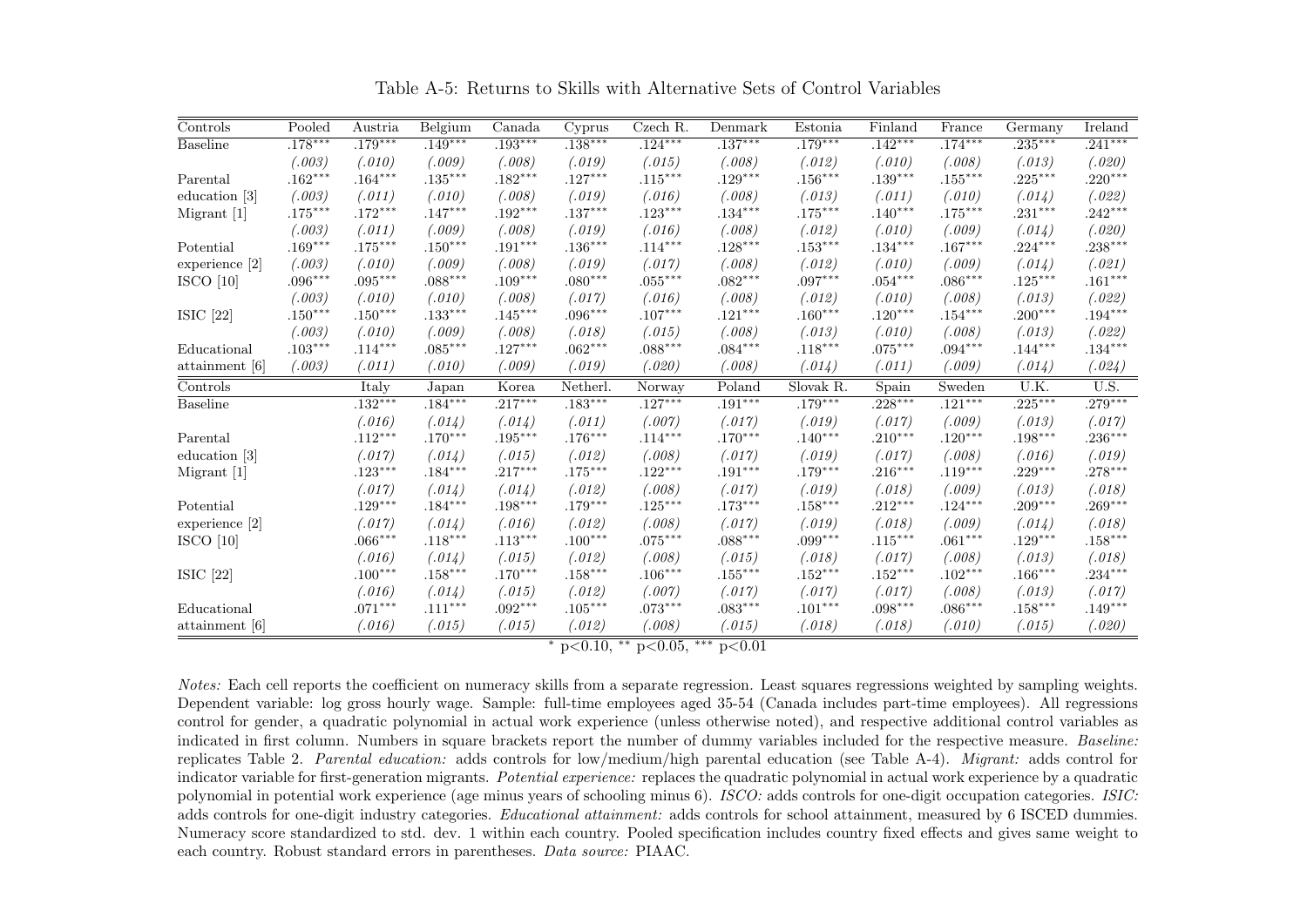|                         | Pooled                 | Austria      | Belgium    | Canada                | Cyprus       | $Czech R$ .           | Denmark           | Estonia    | Finland    | France          | Germany    | Ireland           |
|-------------------------|------------------------|--------------|------------|-----------------------|--------------|-----------------------|-------------------|------------|------------|-----------------|------------|-------------------|
| Numeracy                | $.150***$              | $.145***$    | $.137***$  | $.179***$             | $.113***$    | $.110***$             | $.112***$         | $.150***$  | $.137***$  | $.157***$       | $.188***$  | $.194***$         |
|                         | (.003)                 | (.010)       | (.009)     | (.008)                | (.019)       | (.017)                | (.009)            | (.013)     | (.010)     | (.010)          | (.015)     | (.019)            |
| Experience              | $.022***$              | .006         | $.027***$  | $.021***$             | $.020**$     | $.017***$             | $.004\,$          | $.030***$  | $.016***$  | $.022***$       | $.004\,$   | $.033***$         |
|                         | (.001)                 | (.007)       | (.006)     | (.004)                | (.010)       | (.008)                | (.004)            | (.009)     | (.005)     | (.005)          | (.007)     | (.009)            |
| Experience <sup>2</sup> | $-.036***$             | $-.007$      | $-.041***$ | $-.031***$            | $-.027$      | $-.039**$             | $-.005$           | $-.075***$ | $-.031***$ | $-.030***$      | $.003\,$   | $-.051***$        |
|                         | (.003)                 | (.013)       | (.012)     | (.008)                | (.021)       | (.020)                | (.008)            | (.020)     | (.012)     | (.010)          | (.016)     | (.020)            |
| Female                  | $-.157^{\ast\ast\ast}$ | $-.111***$   | $-.026$    | $-.112***$            | $-.236***$   | $-.199***$            | $-.089***$        | $-.381***$ | $-.157***$ | $-.098^{***}\,$ | $-.096***$ | $.005$            |
|                         | (.005)                 | (.023)       | (.017)     | (.015)                | (.034)       | (.034)                | (.014)            | (.025)     | (.016)     | (.018)          | (.027)     | (.031)            |
| Med. par. ed.           | $.079***$              | $.081***$    | $.032*$    | $.044***$             | $.172***$    | .048                  | .009              | $.118***$  | .021       | $.047***$       | $.013\,$   | $.078***$         |
|                         | (.006)                 | (.021)       | (.019)     | (.019)                | (.042)       | (.046)                | (.016)            | (.029)     | (.017)     | (.018)          | (.040)     | (.034)            |
| High par. ed.           | $.174***$              | $.165***$    | $.145***$  | $.102^{\ast\ast\ast}$ | $.307***$    | $.156***$             | $.066***$         | $.206***$  | $.106***$  | $.160^{***}\,$  | $.089*$    | $.230***$         |
|                         | (.007)                 | (.030)       | (.023)     | (.020)                | (.059)       | (.064)                | (.019)            | (.034)     | (.027)     | (.028)          | (.043)     | (.039)            |
| Migrant                 | $-.052***$             | $-.055*$     | $-.049$    | $-.019$               | $-.330***$   | $-.074$               | $-.083***$        | $-.183***$ | $-.051$    | .020            | $-.063$    | $-.131***$        |
|                         | (.009)                 | (.032)       | (.036)     | (.019)                | (.063)       | (.109)                | (.021)            | (.037)     | (.048)     | (.031)          | (.040)     | (.041)            |
| Full-time               | $-.031***$             | $.078***$    | $-.066***$ |                       | $-.347***$   | $-.076$               | $-.066$ **        | $-.142**$  | .045       | $-.069**$       | $.157***$  | $.069*$           |
|                         | (.009)                 | (.024)       | (.025)     |                       | (.074)       | (.099)                | (.032)            | (.063)     | (.046)     | (.030)          | (.034)     | (.038)            |
| $\mathbf{R}^2$          | .206                   | .247         | $.232\,$   | .233                  | .213         | .205                  | .168              | .265       | .258       | .248            | $.239\,$   | .247              |
| Observations            | 37935                  | 1568         | 1431       | 7331                  | 1024         | 1071                  | 2045              | 1779       | 1521       | 1668            | 1583       | 1340              |
|                         |                        | <b>Italy</b> | Japan      | Korea                 | Netherl.     | Norway                | Poland            | Slovak R.  | Spain      | Sweden          | U.K.       | $\overline{U.S.}$ |
| Numeracy                |                        | $.104***$    | $.155***$  | $.180***$             | $.144***$    | $.111***$             | $.149***$         | $.133***$  | $.197***$  | $.106***$       | $.185***$  | $.229***$         |
|                         |                        | (.015)       | (.013)     | (.016)                | (.011)       | (.008)                | (.019)            | (.019)     | (.017)     | (.009)          | (.016)     | (.019)            |
| Experience              |                        | $.016***$    | $.017***$  | $.034***$             | $.024***$    | $.020***$             | $.044***$         | .015       | $.020***$  | $.017***$       | $.014*$    | .002              |
|                         |                        | (.006)       | (.006)     | (.006)                | (.006)       | (.005)                | (.008)            | (.011)     | (.007)     | (.005)          | (.007)     | (.006)            |
| Experience <sup>2</sup> |                        | $-.012$      | $-.004$    | $-.060***$            | $-.041***$   | $-.041***$            | $-.086***$        | $-.029$    | $-.029*$   | $-.034***$      | $-.022$    | $.002\,$          |
|                         |                        | (.016)       | (.016)     | (.018)                | (.013)       | (.010)                | (.020)            | (.025)     | (.016)     | (.010)          | (.016)     | (.012)            |
| Female                  |                        | $-.101***$   | $-.351***$ | $-.427***$            | .002         | $-.118***$            | $-.100***$        | $-.247***$ | $-.055***$ | $-.088***$      | $-.101***$ | $-.176***$        |
|                         |                        | (.026)       | (.029)     | (.030)                | (.023)       | (.014)                | (.034)            | (.029)     | (.026)     | (.014)          | (.030)     | (.031)            |
| Med. par. ed.           |                        | $.145***$    | $.136***$  | $.151***$             | $.074***$    | $.042**$              | $.148***$         | $.141***$  | $.208***$  | .030            | $.056*$    | $.189***$         |
|                         |                        | (.030)       | (.028)     | (.035)                | (.022)       | (.017)                | (.036)            | (.035)     | (.042)     | (.018)          | (.031)     | (.049)            |
| High par. ed.           |                        | $.397***$    | $.237***$  | $.226***$             | $.155***$    | $.080***$             | $.408***$         | $.468***$  | $.165***$  | $.049***$       | $.199***$  | $.298***$         |
|                         |                        | (.096)       | (.034)     | (.045)                | (.026)       | (.019)                | (.059)            | (.063)     | (.042)     | (.017)          | (.041)     | (.053)            |
| Migrant                 |                        | $-.225***$   |            |                       | $-.057$      | $-.040*$              |                   |            | $-.115***$ | $-.011$         | $.030\,$   | .004              |
|                         |                        | (.044)       |            |                       | (.037)       | (.023)                |                   |            | (.050)     | (.021)          | (.047)     | (.048)            |
| Full-time               |                        | $-.210***$   | $.158***$  | $-.769***$            | $.116***$    | $.022\,$              | $-.458***$        | $-.108$    | $-.080*$   | $.013\,$        | $.215***$  | $.286***$         |
|                         |                        | (.038)       | (.040)     | (.069)                | (.025)       | (.025)                | (.083)            | (.117)     | (.043)     | (.035)          | (.040)     | (.031)            |
| $\mathbf{R}^2$          |                        | $.235\,$     | $.386\,$   | $.358\,$              | .229         | .232                  | $.267\,$          | $.207\,$   | $.236\,$   | .212            | $.272\,$   | $.330\,$          |
| Observations            |                        | 1207         | 1510       | 1608                  | 1510         | 1700                  | 859               | 1261       | $1335\,$   | $1355\,$        | 1990       | 1227              |
|                         |                        |              |            |                       | $p < 0.10$ , | $***$<br>$p < 0.05$ , | $***$<br>p < 0.01 |            |            |                 |            |                   |

Table A-6: Extended Model with Part-Time Workers and Additional Control Variables

*Notes:* Least squares regressions weighted by sampling weights. Dependent variable: log gross hourly wage. Sample: employees aged 35-54. Numeracy score standardized to std. dev. 1 within each country. Experience<sup>2</sup> divided by 1000. See Table A-4 for variable definitions of parental education categories, migrant, and full-time work status. Pooled specification includes country fixed effects and gives same weight toeach country;  $R^2$  refers to within-country  $R^2$ . Robust standard errors in parentheses. *Data source:* PIAAC.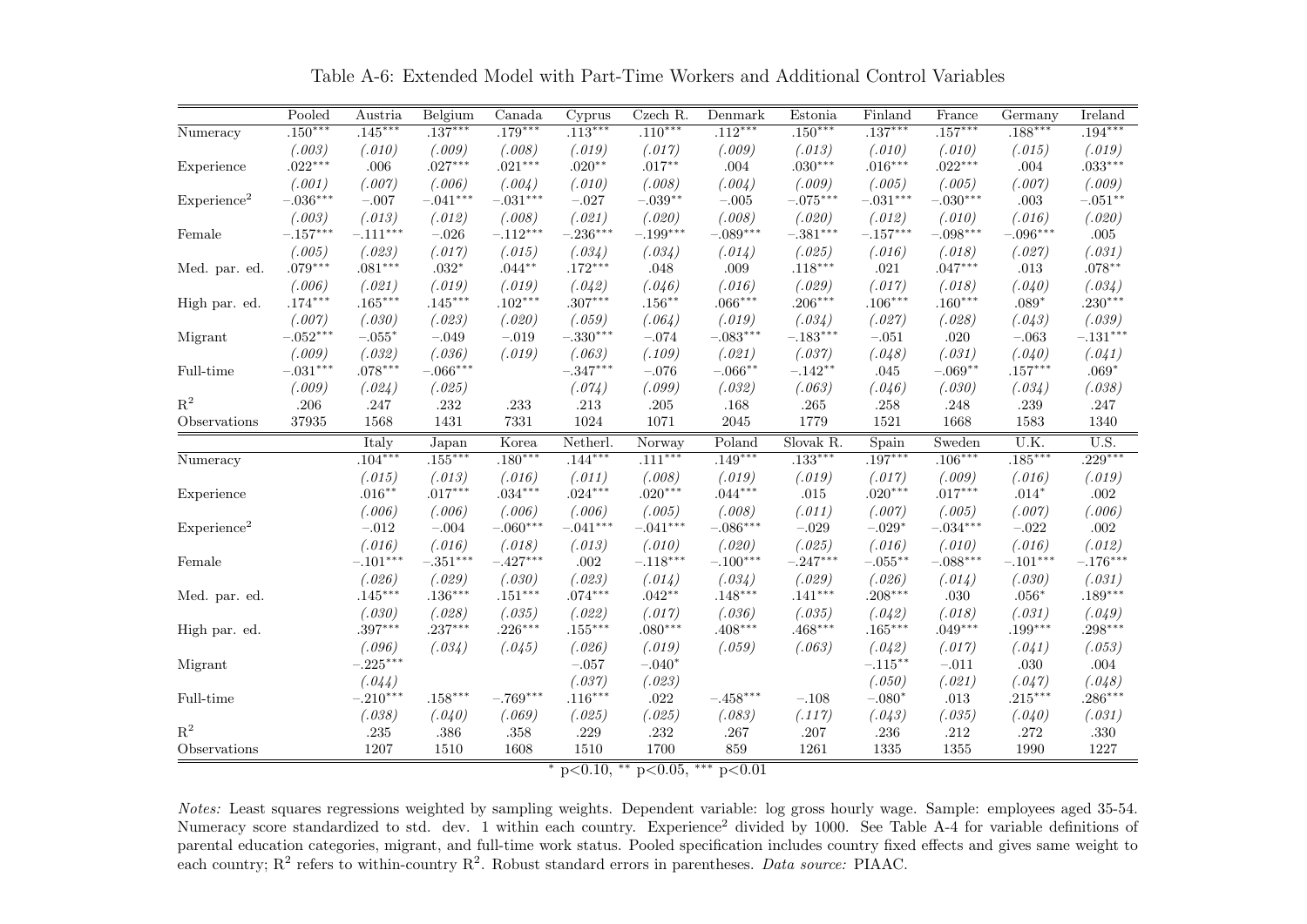| Log wage          | Pooled    | Austria   | Belgium   | $Canada^{\dagger}$ | Cyprus    | Czech R.                              | Denmark              | Estonia   | Finland   | France              | Germany   | Ireland               |
|-------------------|-----------|-----------|-----------|--------------------|-----------|---------------------------------------|----------------------|-----------|-----------|---------------------|-----------|-----------------------|
| Hourly (baseline) | $.170***$ | $.179***$ | $.149***$ | $.193***$          | $.138***$ | $.124***$                             | $.137***$            | $.179***$ | $.142***$ | $.174***$           | $.235***$ | $.241***$             |
|                   | (.003)    | (.010)    | (.009)    | (.008)             | (.019)    | (.015)                                | (.008)               | (.012)    | (.010)    | (.008)              | (.013)    | (.020)                |
| Hourly deciles    | $.164***$ | $.179***$ | $.149***$ | $.193***$          | $.140***$ | $.097***$                             | $.146***$            | $.174***$ | $.144***$ | $.167***$           | $.243***$ | $.216***$             |
|                   | (.003)    | (.010)    | (.009)    | (.008)             | (.018)    | (.017)                                | (.009)               | (.012)    | (.009)    | (.008)              | (.013)    | (.014)                |
| Hourly+bonus      | $.176***$ |           | $.151***$ |                    | $.139***$ | $.129***$                             | $.136***$            | $.179***$ | $.145***$ | $.180***$           | $.243***$ | $.249^{\ast\ast\ast}$ |
|                   | (.003)    |           | (.009)    |                    | (.019)    | (.017)                                | (.009)               | (.012)    | (.010)    | (.009)              | (.014)    | (.020)                |
| Monthly           | $.172***$ |           | $.166***$ |                    | $.133***$ | $.128***$                             | $.164***$            | $.175***$ | $.149***$ | $.202***$           | $.266***$ | $.244***$             |
|                   | (.003)    |           | (.009)    |                    | (.018)    | (.015)                                | (.011)               | (.013)    | (.011)    | (.009)              | (.016)    | (.020)                |
| Monthly+bonus     | $.178***$ |           | $.170***$ |                    | $.134***$ | $.126***$                             | $.163***$            | $.177***$ | $.155***$ | $.211***$           | $.268***$ | $.251***$             |
|                   | (.004)    |           | (.010)    |                    | (.018)    | (.015)                                | (.011)               | (.013)    | (.009)    | (.010)              | (.017)    | (.020)                |
| Monthly+bonus     | $.177***$ | $.196***$ | $.164***$ | $.215***$          | $.134***$ | $.109***$                             | $.166***$            | $.171***$ | $.163***$ | $.203***$           | $.275***$ | $.257***$             |
| incl. self-emp.   | (.004)    | (.014)    | (.012)    | (.011)             | (.019)    | (.017)                                | (.013)               | (.015)    | (.014)    | (.011)              | (.018)    | (.032)                |
| Log wage          |           | Italy     | Japan     | Korea              | Netherl.  | Norway                                | Poland               | Slovak R. | Spain     | Sweden <sup>†</sup> | U.K.      | U.S.                  |
| Hourly (baseline) |           | $.132***$ | $.184***$ | $.217***$          | $.183***$ | $.127***$                             | $.191***$            | $.179***$ | $.228***$ | $.121***$           | $.225***$ | $.279***$             |
|                   |           | (.016)    | (.014)    | (.014)             | (.011)    | (.007)                                | (.017)               | (.019)    | (.017)    | (.009)              | (.013)    | (.017)                |
| Hourly deciles    |           | $.122***$ | $.182***$ | $.205***$          | $.174***$ | $.133***$                             | $.192***$            | $.169***$ | $.222***$ | $.121***$           | $.206***$ | $.258^{\ast\ast\ast}$ |
|                   |           | (.016)    | (.013)    | (.014)             | (.011)    | (.007)                                | (.017)               | (.017)    | (.015)    | (.009)              | (.013)    | (.021)                |
| Hourly+bonus      |           | $.144***$ | $.195***$ | $.226***$          | $.190***$ | $.134***$                             | $.193***$            | $.192***$ | $.243***$ |                     | $.230***$ | $.285^{\ast\ast\ast}$ |
|                   |           | (.018)    | (.014)    | (.015)             | (.012)    | (.008)                                | (.017)               | (.020)    | (.017)    |                     | (.013)    | (.018)                |
| Monthly           |           | $.123***$ | $.180***$ | $.166***$          | $.193***$ | $.151***$                             | $.173***$            | $.182***$ | $.203***$ |                     | $.227***$ | $.315***$             |
|                   |           | (.017)    | (.013)    | (.013)             | (.012)    | (.010)                                | (.017)               | (.020)    | (.016)    |                     | (.014)    | (.018)                |
| Monthly+bonus     |           | $.140***$ | $.190***$ | $.181***$          | $.198***$ | $.154***$                             | $.180***$            | $.195***$ | $.218***$ |                     | $.225***$ | $.321^{\ast\ast\ast}$ |
|                   |           | (.019)    | (.014)    | (.013)             | (.013)    | (.010)                                | (.017)               | (.020)    | (.016)    |                     | (.016)    | (.019)                |
| Monthly+bonus     |           | $.145***$ | $.184***$ | $.187***$          | $.189***$ | $.161***$                             | $.195***$            | $.177***$ | $.204***$ | $.127***$           | $.230***$ | $.306***$             |
| incl. self-emp.   |           | (.020)    | (.014)    | (.016)             | (.013)    | (.011)<br>$* - 2010 * * - 2005 * * *$ | (.020)<br>$\sim$ 0.1 | (.022)    | (.016)    | (.012)              | (.021)    | (.019)                |

Table A-7: Returns to Skills for Alternative Earnings Measures

 p*<*0.10, *∗∗* p*<*0.05, *∗∗∗* p*<*0.01

*Notes:* Each cell reports the coefficient on numeracy skills from <sup>a</sup> separate regression. Least squares regressions weighted by sampling weights. Dependent variable: log gross earnings, different measures as indicated in first column. *Hourly (baseline):* log gross hourly wage excluding bonuses (measured continuously, replicates Table 2). *Hourly deciles:* log gross hourly wage measured as decile medians. *Hourly+bonuses:* log gross hourly wage including bonuses. *Monthly:* log gross monthly wage excluding bonuses. *Monthly+bonuses:* log gross monthly wage including bonuses. *Monthly+bonuses incl. self-employed:* log gross monthly wage including bonuses for sample including self-employed. Sample: full-time employees aged 35-54 (Canada includes part-time employees). All regressions control for gender and <sup>a</sup> quadratic polynomial in actual work experience. Numeracy score standardized to std. dev. 1 within each country. Pooled specification includes country fixed effects and gives same weight to each country. All pooled models exclude Austria, Canada, Germany, Sweden, and U.S., where continuous earnings data are not available in the Public Use File that pools all countries. Robust standard errors in parentheses.*†* Models in Austria, Canada, and Swedenrefer to earnings measured as decile medians. *Data source:* PIAAC.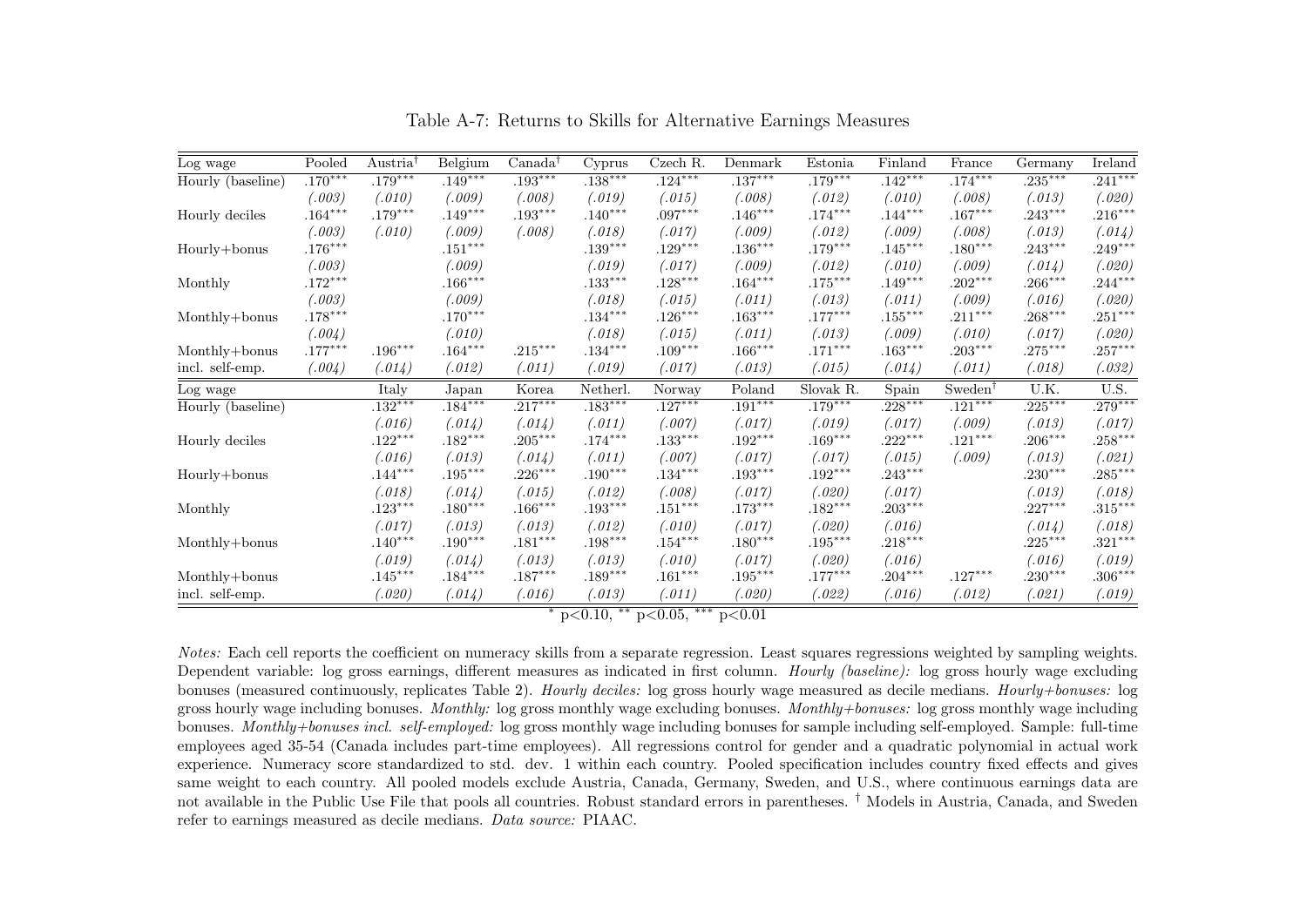Figure 1: Returns to Skills around the World



*Notes:* Coefficient estimates on numeracy score (standardized to std. dev. <sup>1</sup> within each country) in <sup>a</sup> regression of log gross hourly wage on numeracy, gender, and <sup>a</sup> quadratic polynomial in actual work experience, sample of full-time employees aged 35-54. Replicates baseline modelfrom Table 2. *Data source:* PIAAC.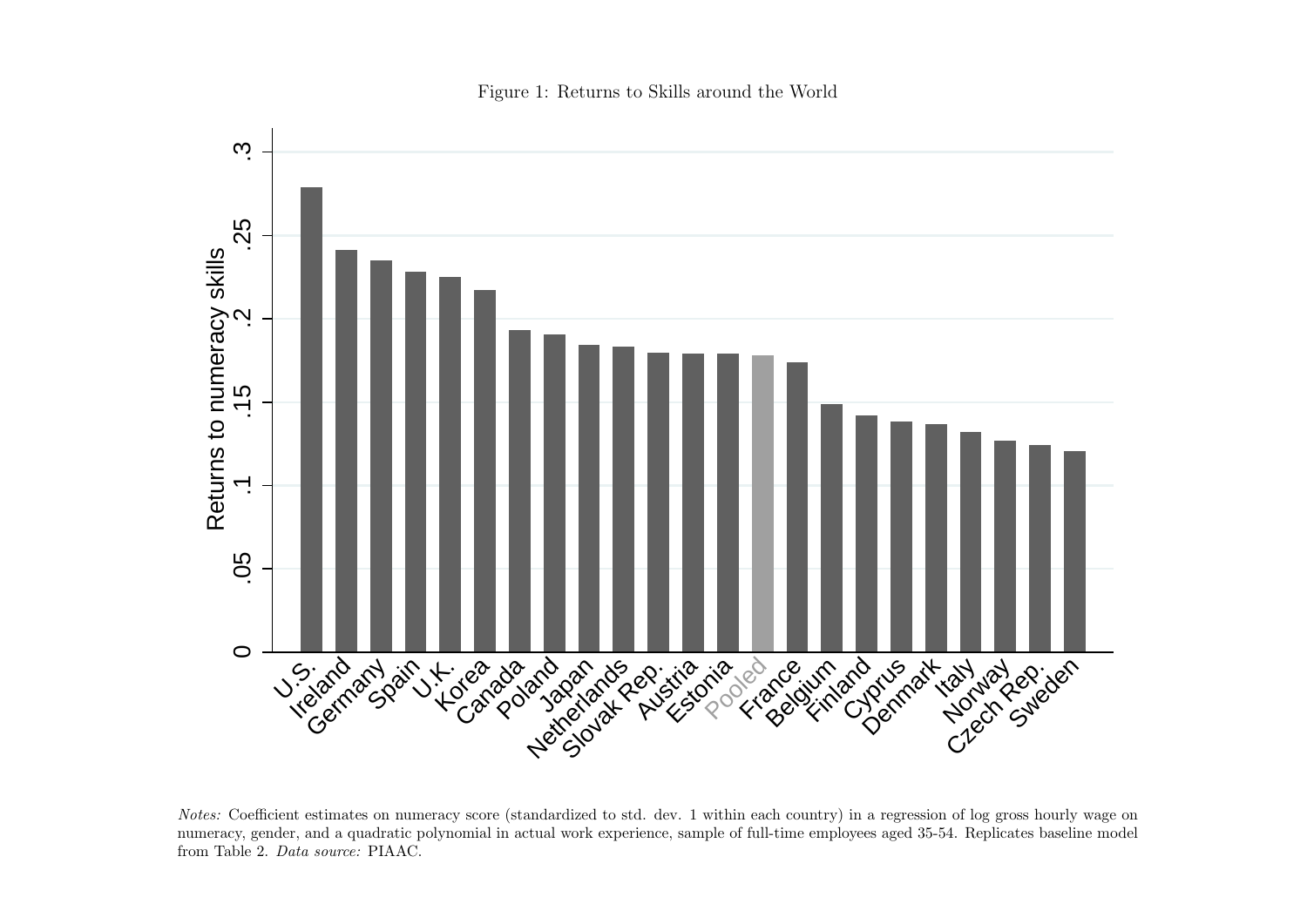

*Notes:* Coefficient estimates on numeracy score (standardized to std. dev. <sup>1</sup> within each country) for indicated 5-year age groups in <sup>a</sup> regression of log gross hourly wage on numeracy, gender, <sup>a</sup> quadratic polynomial in actual work experience, and country fixed effects, sample of full-time employees pooling all countries. Slopes of solid lines reflect average change in returns by age groups (separately estimated for ages 16-34 and35-54). *Data source:* PIAAC.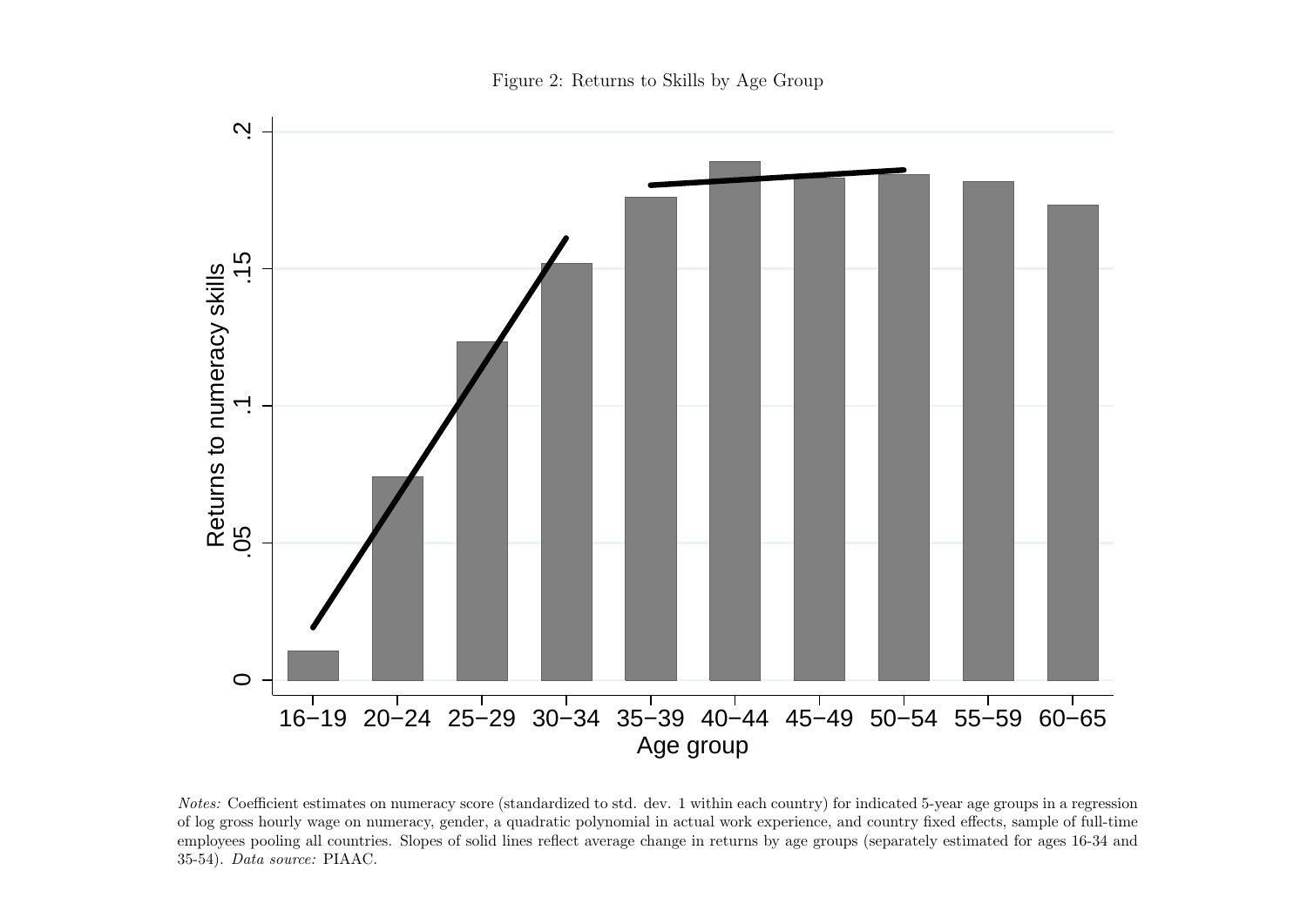Figure 3: Returns to Skills in Alternative Subgroups



*Notes:* Coefficient estimates on numeracy score (standardized to std. dev. <sup>1</sup> within each country) for indicated subgroup in <sup>a</sup> regression of log gross hourly wage on numeracy, gender, <sup>a</sup> quadratic polynomial in actual work experience, and country fixed effects, sample of full-time employees aged 35-54 pooling all countries. Replicates fully interacted model from Table A-4. With the exception of gender, all subgroupdifferences are statistically significant at the 5 percent level. *Data source:* PIAAC.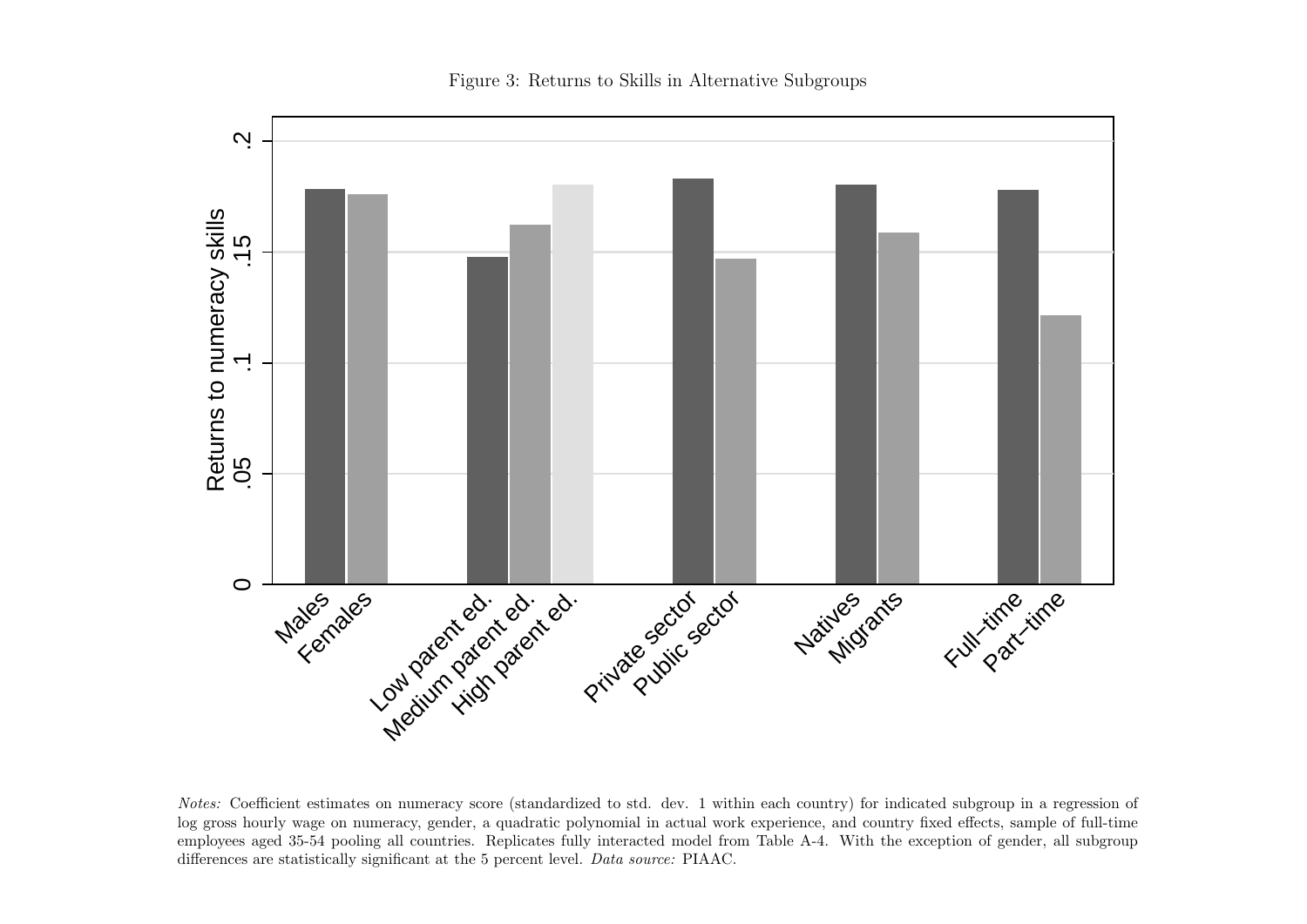|                     | Pooled | Austria | Belgium         | Canada           | Cyprus   | Czech R. | Denmark | Estonia   | Finland | France | Germany | Ireland |
|---------------------|--------|---------|-----------------|------------------|----------|----------|---------|-----------|---------|--------|---------|---------|
| Gross hourly wage   |        | 15.3    | 18.0            | 27.4             | 11.9     | 117.0    | 198.5   | 5.2       | 18.6    | 13.7   | 17.2    | 21.3    |
| (national currency) |        | (6.1)   | (6.1)           | (11.9)           | (6.7)    | (50.8)   | (62.4)  | (3.3)     | (6.7)   | (5.6)  | (7.8)   | (10.3)  |
| Wage inequality     | 1.11   | 1.07    | 0.85            | 1.25             | 1.26     | 0.96     | 0.78    | 1.51      | 0.88    | 0.86   | 1.35    | 1.20    |
| Numeracy            | 279.0  | 282.1   | 290.4           | 271.9            | 273.8    | 274.2    | 291.9   | 275.1     | 293.5   | 262.7  | 285.4   | 271.9   |
|                     | (49.8) | (49.2)  | (49.6)          | (53.5)           | (44.5)   | (43.1)   | (45.3)  | (44.0)    | (47.6)  | (53.0) | (49.5)  | (49.9)  |
| Yrs schooling       | 13.3   | 12.4    | 13.0            | 13.9             | 13.1     | 13.2     | 13.3    | 12.5      | 13.4    | 11.8   | 14.3    | 15.7    |
|                     | (2.9)  | (2.6)   | (2.6)           | (2.5)            | (2.8)    | (2.4)    | (2.5)   | (2.6)     | (2.8)   | (3.4)  | (2.5)   | (2.8)   |
| Experience (years)  | 22.3   | 24.9    | 23.2            | 23.5             | 22.0     | 22.4     | 24.4    | 22.0      | 21.0    | 22.5   | 23.3    | 22.0    |
|                     | (7.8)  | (7.4)   | (7.0)           | (8.0)            | (7.5)    | (7.4)    | (7.8)   | (7.2)     | (7.4)   | (8.0)  | (7.5)   | (7.7)   |
| Female (share)      | 0.44   | 0.34    | 0.39            | 0.49             | 0.46     | 0.50     | 0.49    | 0.56      | 0.51    | 0.44   | 0.39    | 0.41    |
| Observations        | 34447  | 1115    | 1220            | 7178             | 938      | 1066     | 1875    | 1767      | 1478    | 1715   | 1296    | 1031    |
|                     |        | Italy   | Japan           | Korea            | Netherl. | Norway   | Poland  | Slovak R. | Spain   | Sweden | U.K.    | U.S.    |
| Gross hourly wage   |        | 11.7    | $1.9^{\dagger}$ | $13.0^{\dagger}$ | 19.7     | 235.8    | 16.4    | 4.4       | 10.4    | 172.2  | 14.3    | 24.3    |
| (national currency) |        | (5.5)   | (1.1)           | (8.7)            | (7.7)    | (75.2)   | (9.2)   | (2.7)     | (5.2)   | (49.4) | (7.6)   | (15.0)  |
| Wage inequality     |        | 1.02    | 1.31            | 1.50             | 1.06     | 0.80     | 1.25    | 1.22      | 1.21    | 0.69   | 1.20    | 1.49    |
| Numeracy            |        | 256.1   | 300.2           | 265.9            | 292.7    | 294.4    | 261.9   | 286.6     | 260.3   | 288.0  | 274.0   | 266.0   |
|                     |        | (47.7)  | (42.1)          | (43.5)           | (47.0)   | (48.9)   | (46.8)  | (40.3)    | (46.7)  | (50.6) | (51.9)  | (54.7)  |
| Yrs schooling       |        | 11.1    | 13.6            | 13.4             | 14.0     | 14.9     | 13.3    | 13.6      | 12.5    | 12.8   | 13.2    | 14.3    |
|                     |        | (3.6)   | (2.4)           | (3.0)            | (2.5)    | (2.3)    | (2.9)   | (2.5)     | (3.5)   | (2.4)  | (2.3)   | (2.9)   |
| Experience (years)  |        | 20.8    | 21.3            | 16.2             | 22.9     | 22.2     | 20.7    | 22.4      | 20.5    | 22.4   | 24.5    | 24.0    |
|                     |        | (8.4)   | (7.0)           | (7.9)            | (7.3)    | (7.4)    | (7.7)   | (7.0)     | (8.0)   | (7.7)  | (7.4)   | (8.1)   |
| Female (share)      |        | 0.36    | 0.35            | 0.40             | 0.27     | 0.44     | 0.47    | 0.51      | 0.41    | 0.49   | 0.39    | 0.50    |
| Observations        |        | 1018    | 1322            | 1441             | 1013     | 1520     | 816     | 1198      | 1191    | 1316   | 1786    | 1105    |

Table 1: Descriptive Statistics

*Notes:* Means, standard deviations (in parentheses), and numbers of observations for selected variables by country. Sample: full-time employees aged 35-54 (Canada includes part-time employees). Full-time workers are defined as those working at least <sup>30</sup> hours per week (except for Austria, where classification is based on respondents' reports of whether they work full-time). *Wage inequality:* log wage differential between 90th and10th percentile of wage distribution. Pooled specification gives same weight to each country. *†*wages divided by 1000. *Data source:* PIAAC.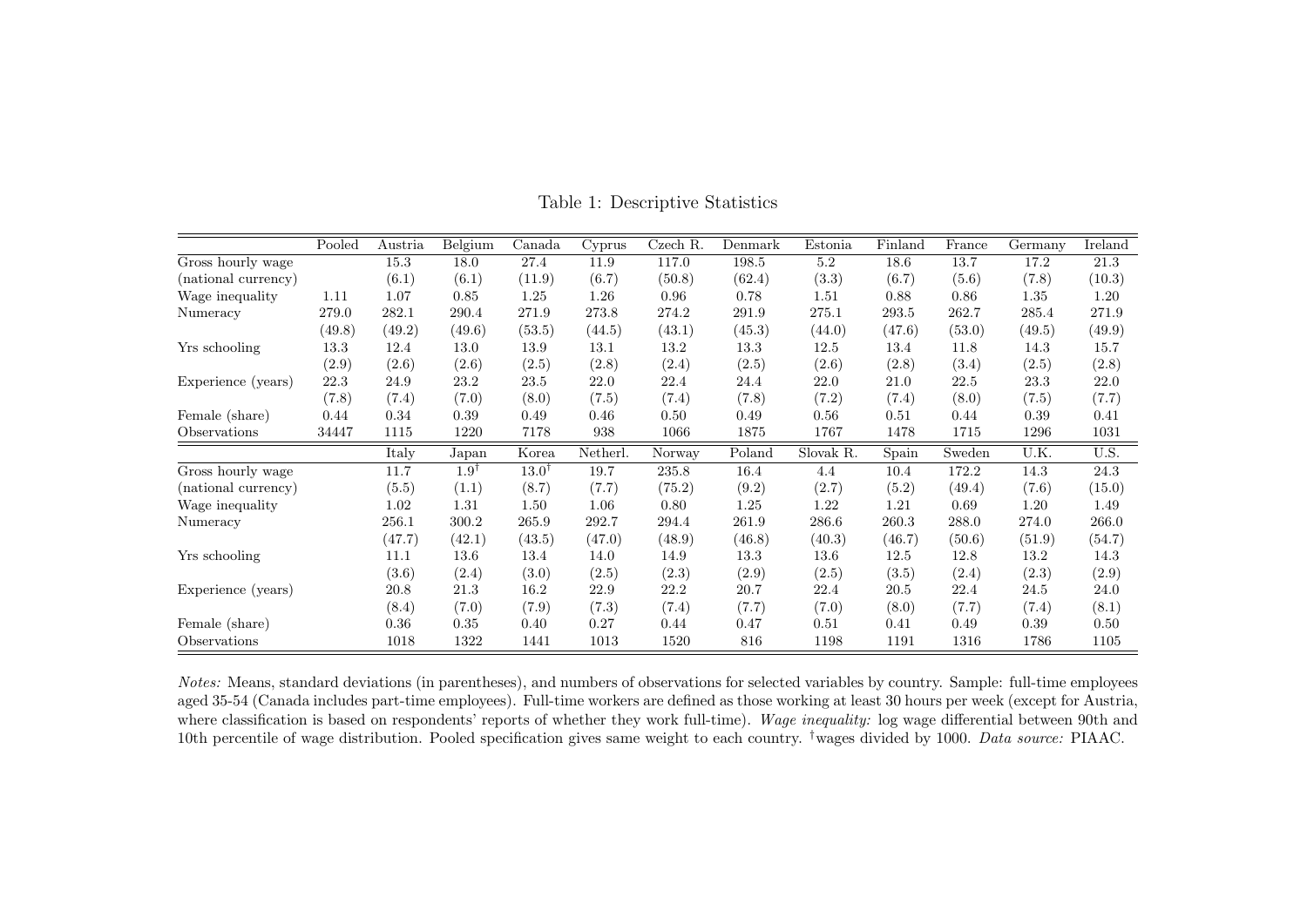|                         | Pooled     | Austria    | Belgium                | Canada     | Cyprus     | Czech R.                     | Denmark    | Estonia    | Finland    | France                 | Germany    | Ireland            |
|-------------------------|------------|------------|------------------------|------------|------------|------------------------------|------------|------------|------------|------------------------|------------|--------------------|
| Numeracy                | $.178***$  | $.179***$  | $.149***$              | $.193***$  | $.138***$  | $.124***$                    | $.137***$  | $.179***$  | $.142***$  | $.174***$              | $.235***$  | $.241***$          |
|                         | (.003)     | (.010)     | (.009)                 | (.008)     | (.019)     | (.015)                       | 0.008)     | (.012)     | (.010)     | (.008)                 | (.013)     | (.020)             |
| Experience              | $.023***$  | .009       | $.016***$              | $.020***$  | $.033***$  | $.016***$                    | .001       | $.028***$  | $.015***$  | $.021***$              | .003       | $.028***$          |
|                         | (.002)     | (.007)     | (.006)                 | (.004)     | (.008)     | (.008)                       | (.004)     | (.009)     | (.006)     | (.005)                 | (.008)     | (.012)             |
| Experience <sup>2</sup> | $-.041***$ | $-.012$    | $-.024*$               | $-.030***$ | $-.054***$ | $-.039**$                    | $-.000$    | $-.079***$ | $-.032**$  | $-.030***$             | .008       | $-.043$            |
|                         | (.003)     | (.015)     | (.014)                 | (.009)     | (.018)     | (.019)                       | (.008)     | (.021)     | (.013)     | (.011)                 | (.018)     | (.027)             |
| Female                  | $-.150***$ | $-.136***$ | $-.020$                | $-.115***$ | $-.199***$ | $-.213***$                   | $-.088***$ | $-.399***$ | $-.170***$ | $-.092***$             | $-.105***$ | .031               |
|                         | (.005)     | (.024)     | (.018)                 | (.015)     | (.036)     | (.035)                       | (.014)     | (.024)     | (.017)     | 0.016)                 | (.026)     | (.034)             |
| $R^2$                   | .209       | .260       | .202                   | .226       | .154       | .207                         | .185       | .259       | .255       | .239                   | .258       | .211               |
| Observations            | 34447      | 1115       | 1220                   | 7178       | 938        | 1066                         | 1875       | 1767       | 1478       | 1715                   | 1296       | 1031               |
|                         |            | Italy      | Japan                  | Korea      | Netherl.   | Norway                       | Poland     | Slovak R.  | Spain      | Sweden                 | U.K.       | U.S.               |
| Numeracy                |            | $.132***$  | $.184***$              | $.217***$  | $.183***$  | $.127***$                    | $.191***$  | $.179***$  | $.228***$  | $.121***$              | $.225***$  | $.279***$          |
|                         |            | (.016)     | (.014)                 | (.014)     | (.011)     | (.007)                       | (.017)     | (.019)     | (.017)     | (.009)                 | (.013)     | (.017)             |
| Experience              |            | .011       | $.018***$              | $.033***$  | $.019***$  | $.021***$                    | $.046***$  | .011       | $.024***$  | $.017***$              | .000       | $.018***$          |
|                         |            | 0.008)     | (.007)                 | (.006)     | 0.007)     | (.005)                       | (.008)     | 0.012)     | (.008)     | (.005)                 | (.009)     | (.009)             |
| Experience <sup>2</sup> |            | $-.005$    | $-.012$                | $-.056***$ | $-.036***$ | $-.045***$                   | $-.095***$ | $-.030$    | $-.037**$  | $-.032***$             | $-.002$    | $-.035^{\ast\ast}$ |
|                         |            | (.019)     | (.018)                 | (.016)     | 0.015)     | (.011)                       | (.020)     | (.027)     | (.017)     | (.010)                 | (.018)     | (.018)             |
| Female                  |            | $-.121***$ | $-.329^{\ast\ast\ast}$ | $-.384***$ | .013       | $-.119***$                   | $-.122***$ | $-.250***$ | $-.023$    | $-.090^{\ast\ast\ast}$ | $-.081***$ | $-.176***$         |
|                         |            | (.028)     | (.027)                 | (.030)     | (.024)     | (.014)                       | (.033)     | (.030)     | (.027)     | (.014)                 | (.026)     | (.032)             |
| $\mathbf{R}^2$          |            | .162       | .309                   | .343       | .218       | .220                         | .201       | .169       | .214       | .217                   | .241       | .308               |
| Observations            |            | 1018       | 1322                   | 1441       | 1013       | 1520                         | 816        | 1198       | 1191       | 1316                   | 1786       | 1105               |
|                         |            |            |                        |            |            | $p<0.10$ , ** $p<0.05$ , *** | p<0.01     |            |            |                        |            |                    |

Table 2: Returns to Skills around the World

*Notes:* Least squares regressions weighted by sampling weights. Dependent variable: log gross hourly wage. Sample: full-time employees aged35-54 (Canada includes part-time employees). Numeracy score standardized to std. dev. 1 within each country. Experience<sup>2</sup> divided by 1000. Pooled specification includes country fixed effects and gives same weight to each country;  $R^2$  refers to within-country  $R^2$ . Robust standard errors in parentheses. *Data source:* PIAAC.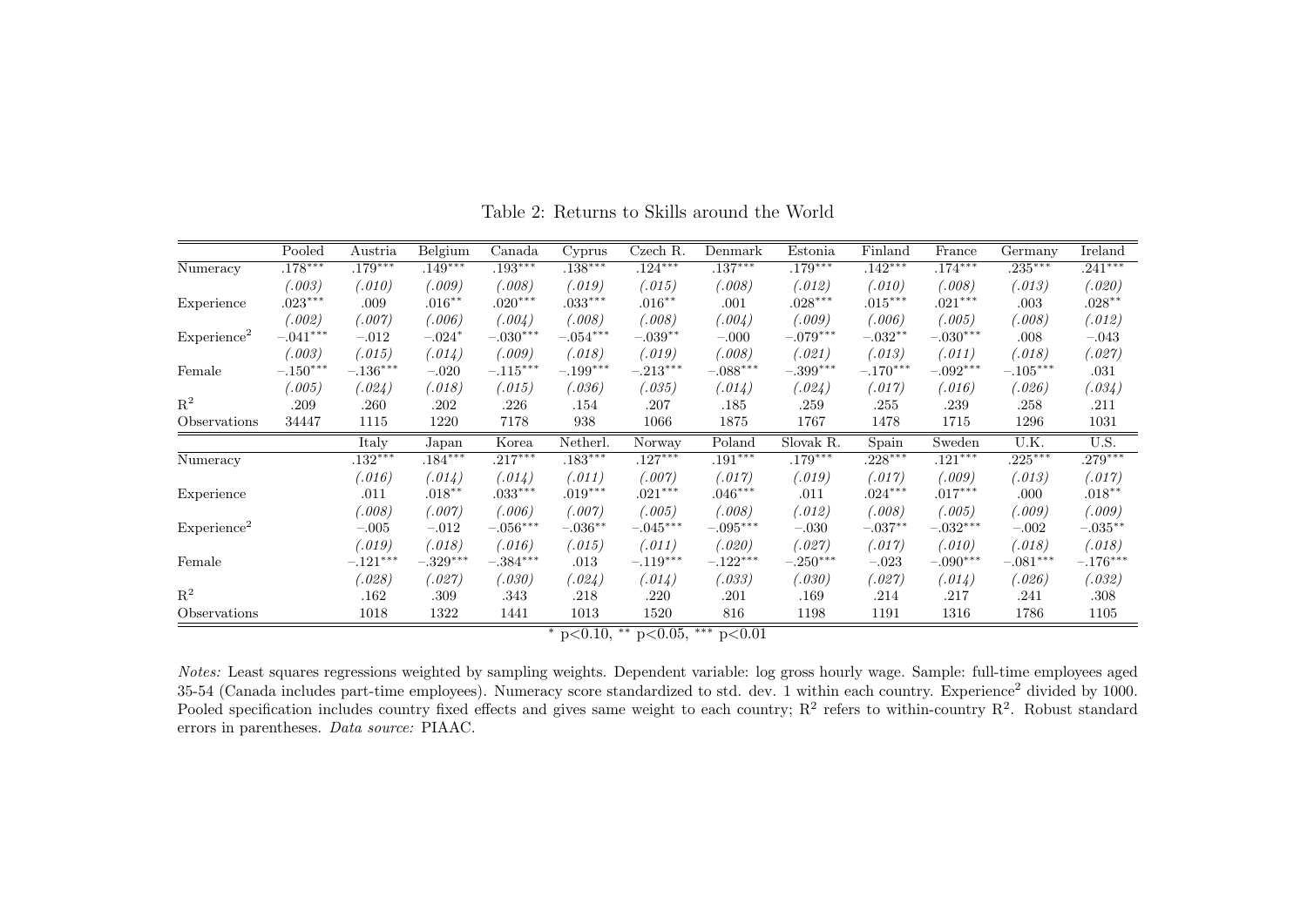|                    | Pooled    | Austria   | Belgium   | Canada     | Cyprus    | Czech R.  | Denmark    | Estonia    | Finland               | France       | Germany   | Ireland                  |
|--------------------|-----------|-----------|-----------|------------|-----------|-----------|------------|------------|-----------------------|--------------|-----------|--------------------------|
| Numeracy           | $.140***$ | $.107***$ | $.116***$ | $.155***$  | $.111***$ | $.121***$ | $.088***$  | $.170***$  | $.105***$             | $.141***$    | $.189***$ | $.136***$                |
|                    | (.004)    | (.017)    | (.012)    | (.014)     | (.018)    | (.024)    | (.012)     | (.017)     | (.011)                | (.013)       | (.021)    | (.017)                   |
| $\times$ Prime Age | $.042***$ | $.074***$ | $.032**$  | $.039**$   | .032      | .008      | $.050***$  | .013       | $.040***$             | $.034***$    | $.045*$   | $.105***$                |
|                    | (.005)    | (.020)    | (.015)    | (.016)     | (.026)    | 0.028)    | (.015)     | (.021)     | (.015)                | (.015)       | (.025)    | (.026)                   |
| $\times$ Exit Age  | $.038***$ | $.131***$ | $.088***$ | $.040**$   | $.087**$  | .007      | $.043***$  | $-.041$    | .028                  | $.053***$    | $-.015$   | $.180***$                |
|                    | (.007)    | (.033)    | (.028)    | (.020)     | (.037)    | (.046)    | (.015)     | (.027)     | (.019)                | (.021)       | (.040)    | (.061)                   |
| Prime Age          | $.030***$ | $.062**$  | $.076***$ | $.065***$  | .042      | $-.046$   | $.084***$  | $-.094***$ | $.102^{\ast\ast\ast}$ | $.054***$    | .052      | $.071***$                |
|                    | (.007)    | (.027)    | (.022)    | (.019)     | (.036)    | (.042)    | (.018)     | (.035)     | (.022)                | (.020)       | (.035)    | (.036)                   |
| Exit Age           | $.034***$ | $.186***$ | $.166***$ | $-.003$    | .069      | .071      | $.089***$  | $-.097*$   | $.130***$             | $.099^{***}$ | $.103***$ | .095                     |
|                    | (.010)    | (.047)    | (.042)    | (.027)     | (.065)    | .072)     | (.025)     | (.051)     | (.034)                | (.031)       | (.052)    | (.062)                   |
| $R^2$              | .197      | .261      | .244      | .216       | .199      | .179      | .193       | .241       | .237                  | .260         | $.237\,$  | .246                     |
| Observations       | 61384     | 1799      | 2026      | 12396      | 1769      | $\,2053$  | $3593\,$   | 3259       | $\bf 2705$            | 2897         | 2211      | $1871\,$                 |
|                    |           | Italy     | Japan     | Korea      | Netherl.  | Norway    | Poland     | Slovak R.  | Spain                 | Sweden       | U.K.      | $\overline{\text{U.S.}}$ |
| Numeracy           |           | $.094***$ | $.128***$ | $.176***$  | $.131***$ | $.104***$ | $.184***$  | $.183***$  | $.196***$             | $.046***$    | $.188***$ | $.226***$                |
|                    |           | (.021)    | (.017)    | (.021)     | (.019)    | (.013)    | (.022)     | (.025)     | (.022)                | (.011)       | (.018)    | (.018)                   |
| $\times$ Prime Age |           | .037      | $.055***$ | $.053***$  | $.054***$ | $.026*$   | .010       | $-.002$    | .035                  | $.076***$    | $.039*$   | $.057**$                 |
|                    |           | (.027)    | (.022)    | (.025)     | (.022)    | (.015)    | (.028)     | (.031)     | (.027)                | (.015)       | (.022)    | (.024)                   |
| $\times$ Exit Age  |           | $.123***$ | $.054*$   | .058       | $.057***$ | .012      | $-.024$    | $.090**$   | .011                  | $.073***$    | .010      | .018                     |
|                    |           | (.039)    | (.031)    | (.044)     | (.024)    | (.022)    | (.043)     | (.038)     | (.036)                | (.018)       | (.029)    | (.034)                   |
| Prime Age          |           | $.099***$ | .024      | $-.061**$  | $.177***$ | $.071***$ | $-.133***$ | $-.060$    | .054                  | .030         | $.129***$ | $.148***$                |
|                    |           | (.033)    | (.028)    | (.028)     | (.031)    | (.020)    | (.040)     | (.042)     | 4.033)                | (.020)       | (.032)    | (.034)                   |
| Exit Age           |           | $.141***$ | $-.052$   | $-.210***$ | $.254***$ | $.108***$ | $-.157***$ | $-.016$    | .050                  | $.047*$      | .034      | $.228***$                |
|                    |           | (.057)    | (.047)    | (.058)     | (.044)    | (.030)    | (.066)     | (.059)     | 0.056)                | (.028)       | (.051)    | (.054)                   |
| $R^2$              |           | .195      | .298      | .276       | .265      | .234      | .176       | .171       | .234                  | .210         | .243      | .296                     |
| Observations       |           | 1534      | 2405      | 2490       | 1777      | 2596      | 2158       | 2105       | 1962                  | 2381         | 3200      | 2143                     |

Table 3: The Age Pattern of Returns to Skills

*∗* p*<sup>&</sup>lt;*0.10, *∗∗* <sup>p</sup>*<sup>&</sup>lt;*0.05, *∗∗∗* <sup>p</sup>*<*0.01

*Notes:* Least squares regressions weighted by sampling weights. Dependent variable: log gross hourly wage. Sample: full-time employees aged 25-65 (Canada includes part-time employees). *Prime age:* 35-54 years. *Exit age:* 55-65 years. Coefficient on numeracy reflects returns to numeracy skills for baseline category, i.e., entry-age workers (25-34 years). All regressions control for gender and <sup>a</sup> quadratic polynomial in actual work experience. Numeracy score standardized to std. dev. 1 within each country. Pooled specification includes country fixed effectsand gives same weight to each country;  $R^2$  refers to within-country  $R^2$ . Robust standard errors in parentheses. *Data source:* PIAAC.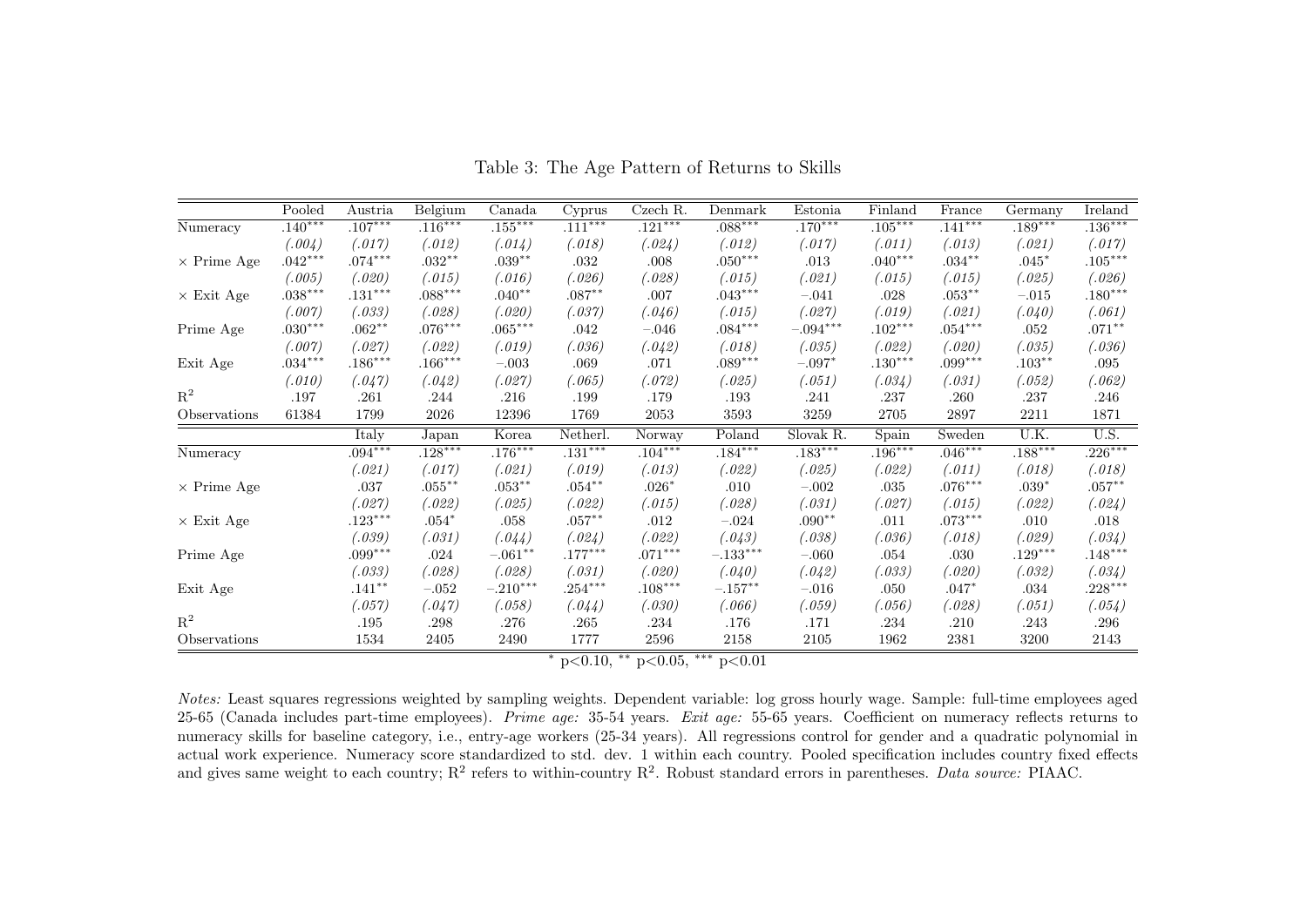|                         | Pooled                 | Austria                | Belgium                | Canada                 | Cyprus     | Czech R.   | Denmark    | Estonia    | Finland               | $\operatorname{France}$ | Germany                | Ireland           |
|-------------------------|------------------------|------------------------|------------------------|------------------------|------------|------------|------------|------------|-----------------------|-------------------------|------------------------|-------------------|
| Numeracy                | $.101***$              | $.120***$              | $.089***$              | $.129***$              | $.057***$  | $.074***$  | $.085***$  | $.116***$  | $.079***$             | $.094***$               | $.148***$              | $.151***$         |
|                         | (.003)                 | (.010)                 | (.010)                 | (.008)                 | (.018)     | (.020)     | (.009)     | (.014)     | (.011)                | (.009)                  | (.014)                 | (.021)            |
| Yrs schooling           | $.059***$              | $.058***$              | $.045***$              | $.057***$              | $.082***$  | $.045***$  | $.043***$  | $.055***$  | $.057^{\ast\ast\ast}$ | $.041***$               | $.064***$              | $.060***$         |
|                         | (.001)                 | (.004)                 | (.004)                 | (.003)                 | (.007)     | (.010)     | (.003)     | (.005)     | (.003)                | (.003)                  | (.005)                 | (.007)            |
| Experience              | $.022***$              | $.016***$              | $.011*$                | $.020***$              | $.020**$   | $.015*$    | $.007*$    | $.024***$  | $.014***$             | $.018^{\ast\ast\ast}$   | .009                   | $.030***$         |
|                         | (.001)                 | (.007)                 | (.006)                 | (.004)                 | (.008)     | (.008)     | (.004)     | (.009)     | (.005)                | (.005)                  | (.008)                 | (.011)            |
| Experience <sup>2</sup> | $-.032***$             | $-.019$                | $-.006$                | $-.024***$             | $-.002$    | $-.029$    | $-.006$    | $-.069***$ | $-.014$               | $-.018*$                | $-.004$                | $-.040$           |
|                         | (.003)                 | (.013)                 | (.013)                 | (.008)                 | (.019)     | (.019)     | (.008)     | (.020)     | (.012)                | (.010)                  | (.017)                 | (.024)            |
| Female                  | $-.176^{\ast\ast\ast}$ | $-.119***$             | $-.050^{\ast\ast\ast}$ | $-.131***$             | $-.193***$ | $-.196***$ | $-.116***$ | $-.442***$ | $-.205***$            | $-.118^{\ast\ast\ast}$  | $-.125^{\ast\ast\ast}$ | $-.029\,$         |
|                         | (.005)                 | (.022)                 | (.017)                 | (.014)                 | (.034)     | (.033)     | (.013)     | (.024)     | (.015)                | (.015)                  | (.024)                 | (.033)            |
| $R^2$                   | .308                   | .370                   | .286                   | $.303\,$               | .315       | .262       | .282       | .310       | .414                  | .331                    | .338                   | .286              |
| Observations            | 34159                  | 1115                   | 1219                   | 7155                   | 938        | 1065       | 1875       | 1767       | 1478                  | 1707                    | 1296                   | 1031              |
|                         |                        | Italy                  | Japan                  | Korea                  | Netherl.   | Norway     | Poland     | Slovak R.  | Spain                 | Sweden                  | U.K.                   | $\overline{U.S.}$ |
| Numeracy                |                        | $.057***$              | $.114***$              | $.102***$              | $.111***$  | $.082***$  | $.071***$  | $.086***$  | $.104***$             | $.089***$               | $.173***$              | $.138***$         |
|                         |                        | (.016)                 | (.015)                 | (.015)                 | (.012)     | (.008)     | (.015)     | (.018)     | (.018)                | (.010)                  | (.016)                 | (.022)            |
| Yrs schooling           |                        | $.046***$              | $.067***$              | $.076***$              | $.063***$  | $.042***$  | $.090***$  | $.084***$  | $.066***$             | $.026***$               | $.061***$              | $.081***$         |
|                         |                        | (.004)                 | (.006)                 | (.005)                 | (.006)     | (.003)     | (.006)     | 0.006)     | (.004)                | (.004)                  | (.007)                 | (.007)            |
| Experience              |                        | .011                   | $.022***$              | $.025***$              | $.027***$  | $.023***$  | $.027***$  | .013       | $.021***$             | $.017***$               | .009                   | $.015*$           |
|                         |                        | (.007)                 | (.007)                 | (.005)                 | (.006)     | (.005)     | (.007)     | 0.012)     | (.007)                | (.004)                  | (.009)                 | (.008)            |
| Experience <sup>2</sup> |                        | .007                   | $-.009$                | $-.019$                | $-.044***$ | $-.042***$ | $-.044***$ | $-.023$    | $-.024$               | $-.028^{\ast\ast\ast}$  | $-.009$                | $-.028*$          |
|                         |                        | (.017)                 | (.018)                 | (.015)                 | (.014)     | (.011)     | (.017)     | (.026)     | (.015)                | (.010)                  | (.019)                 | (.016)            |
| Female                  |                        | $-.168^{\ast\ast\ast}$ | $-.308^{\ast\ast\ast}$ | $-.314^{\ast\ast\ast}$ | $-.022$    | $-.137***$ | $-.216***$ | $-.282***$ | $-.111***$            | $-.109***$              | $-.107***$             | $-.228***$        |
|                         |                        | (.026)                 | (.026)                 | (.028)                 | (.022)     | (.014)     | (.028)     | 4.027)     | (.025)                | (.014)                  | (.026)                 | (.032)            |
| $\mathbf{R}^2$          |                        | .278                   | .381                   | .438                   | .337       | .297       | .410       | .323       | .392                  | .252                    | .301                   | .420              |
| Observations            |                        | 1018                   | 1322                   | 1441                   | 1013       | 1519       | 816        | 1198       | 1190                  | 1316                    | 1671                   | 983               |

Table 4: Skills, Years of Schooling, and Earnings

*∗* p*<*0.10, *∗∗* p*<*0.05, *∗∗∗* p*<*0.01

*Notes:* Least squares regressions weighted by sampling weights. Dependent variable: log gross hourly wage. Sample: full-time employees aged35-54 (Canada includes part-time employees). Numeracy score standardized to std. dev. 1 within each country. Experience<sup>2</sup> divided by 1000 35-54 (Canada includes part-time employees). Numeracy score standardized to std. dev. 1 within each country. Experience<sup>2</sup> divided by 1000.<br>Pooled specification includes country fixed effects and gives same weight to each errors in parentheses. *Data source:* PIAAC.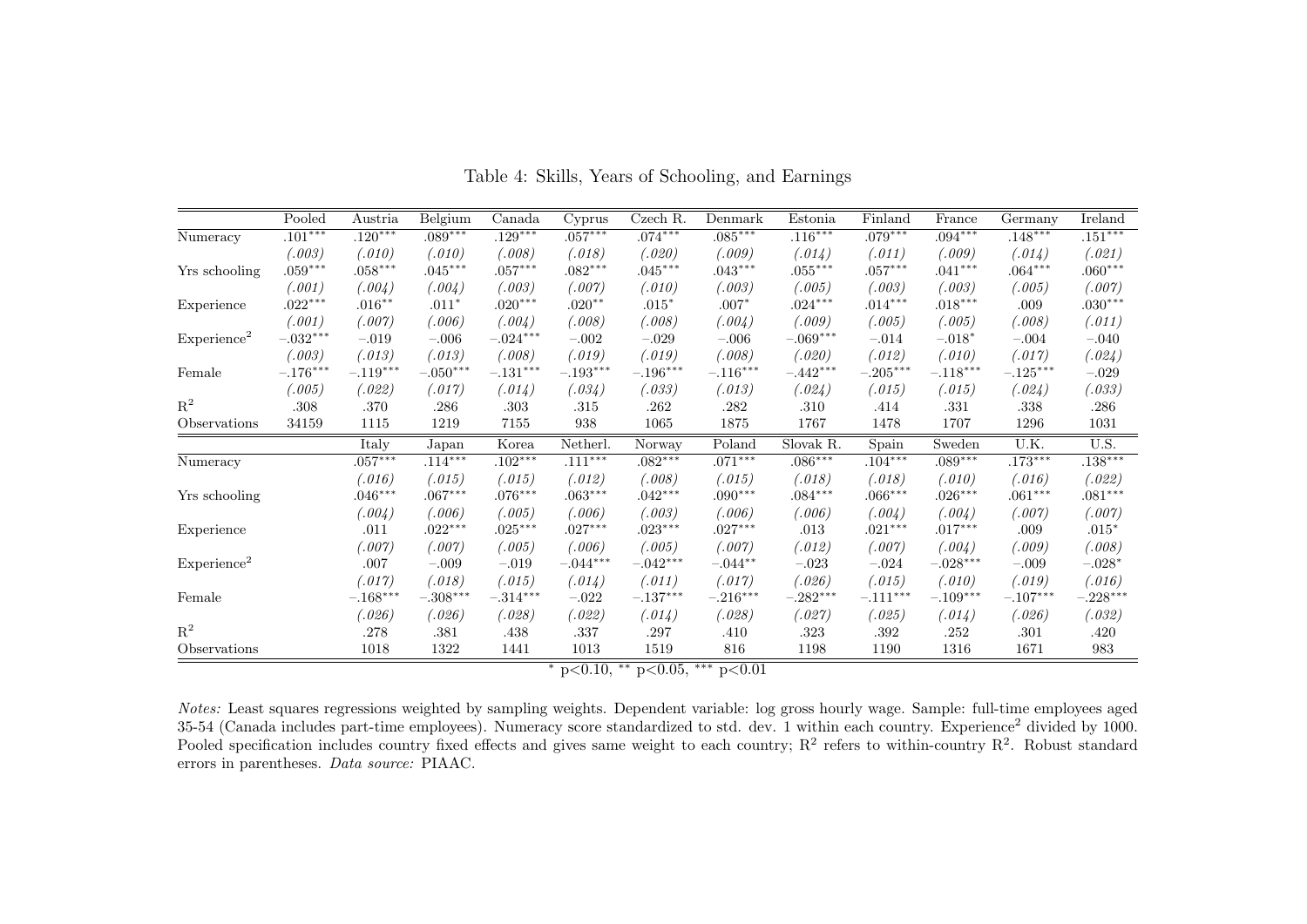|                                          | $\left( 1\right)$ | (2)                                               | (3)       | (4)       | (5)       | (6)       | 7)        |
|------------------------------------------|-------------------|---------------------------------------------------|-----------|-----------|-----------|-----------|-----------|
| Numeracy                                 | $.178***$         |                                                   |           | $.120***$ | $.121***$ | $.078***$ |           |
|                                          | (.003)            |                                                   |           | (.005)    | (.005)    | (.007)    |           |
| Literacy                                 |                   | $.171***$                                         |           | $.068***$ |           | $.076***$ |           |
|                                          |                   | (.003)                                            |           | (.005)    |           | (.007)    |           |
| Problem solving                          |                   |                                                   | $.143***$ |           | $.062***$ | $.037***$ |           |
|                                          |                   |                                                   | (.003)    |           | (.005)    | (.005)    |           |
| Numeracy (international standardization) |                   |                                                   |           |           |           |           | $.183***$ |
|                                          |                   |                                                   |           |           |           |           | (.003)    |
| $R^2$ (within country)                   | .209              | .196                                              | .173      | .215      | .199      | .205      | .208      |
| Countries                                | 22                | 22                                                | 18        | 22        | 18        | 18        | 22        |
| Observations                             | 34447             | 34447                                             | 24475     | 34447     | 24475     | 24475     | 34447     |
|                                          |                   | $*$ $\sim$ 0.10 $**$ $\sim$ 0.0 $***$ $\sim$ 0.01 |           |           |           |           |           |

Table 5: Returns to Skills for Alternative Skill Measures: Numeracy, Literacy, and Problem Solving

 p*<*0.10, *∗∗* p*<*0.05, *∗∗∗* p*<*0.01

*Notes:* Least squares regressions pooling all countries with country fixed effects, weighted by sampling weights (giving same weight to each country). Dependent variable: log gross hourly wage. Sample: full-time employees aged 35-54 (Canada includes part-time employees). All regressions control for gender, <sup>a</sup> quadratic polynomial in actual work experience, and country fixed effects. Test scores standardized to std. dev. <sup>1</sup> within each country, except for column (7) where numeracy score is standardized to std. dev. <sup>1</sup> in the entire international sample. All models with problem solving do not include Cyprus, France, Italy, and Spain, where problem-solving skills were not tested, as well asindividuals who opted out of the problem-solving test. Robust standard errors in parentheses. *Data source:* PIAAC.